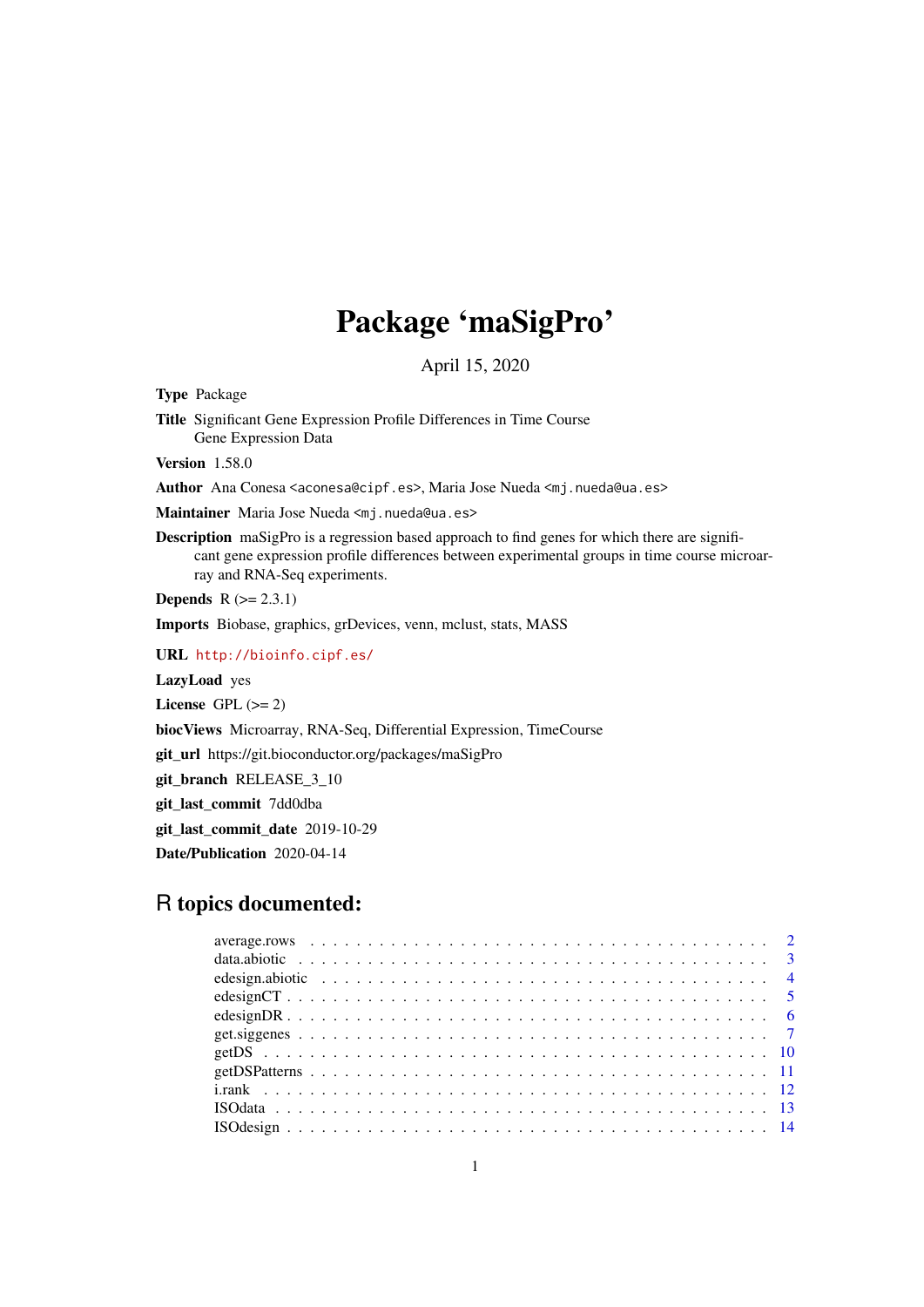# <span id="page-1-0"></span>2 average.rows

|       | $\text{IsoPlot}\dots\dots\dots\dots\dots\dots\dots\dots\dots\dots\dots\dots\dots\dots\dots\dots \text{16}$ |  |
|-------|------------------------------------------------------------------------------------------------------------|--|
|       |                                                                                                            |  |
|       |                                                                                                            |  |
|       |                                                                                                            |  |
|       |                                                                                                            |  |
|       |                                                                                                            |  |
|       |                                                                                                            |  |
|       |                                                                                                            |  |
|       |                                                                                                            |  |
|       |                                                                                                            |  |
|       |                                                                                                            |  |
|       |                                                                                                            |  |
|       |                                                                                                            |  |
|       |                                                                                                            |  |
|       |                                                                                                            |  |
|       |                                                                                                            |  |
|       |                                                                                                            |  |
|       |                                                                                                            |  |
|       |                                                                                                            |  |
|       |                                                                                                            |  |
|       |                                                                                                            |  |
| Index | 51                                                                                                         |  |
|       |                                                                                                            |  |

<span id="page-1-1"></span>average.rows *Average rows by match and index*

# Description

average.rows matches rownames of a matrix to a match vector and performs averaging of the rows by the index provided by an index vector.

# Usage

average.rows(x, index, match,  $r = 0.7$ )

# Arguments

|       | a matrix                                                  |
|-------|-----------------------------------------------------------|
| index | index vector indicating how rows must be averaged         |
| match | match vector for indexing rows                            |
|       | minimal correlation value between rows to compute average |

# Details

rows will be averaged only if the pearson correlation coefficient between all rows of each given index is greater than r. If not, that group of rows is discarded in the result matrix.

#### Value

a matrix of averaged rows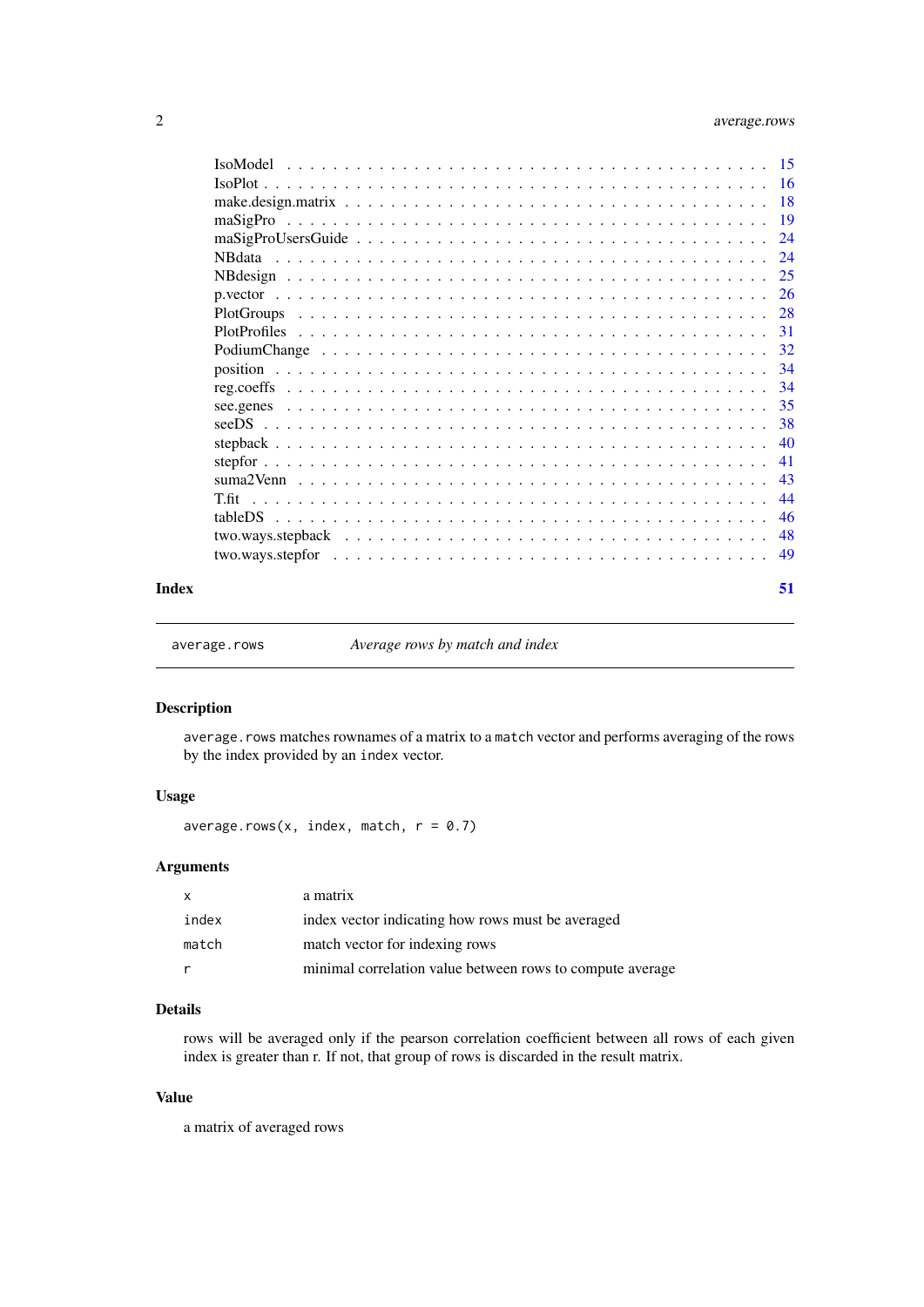#### <span id="page-2-0"></span>data.abiotic 3

#### Author(s)

Ana Conesa, aconesa@cipf.es

#### Examples

```
## create data matrix for row averaging
x \le - matrix(rnorm(30), nrow = 6, ncol = 5)
rownames(x) <- paste("ID", c(1, 2, 11, 12, 19, 20), sep = "")
i \leq - paste("g", rep(c(1:10), each = 2), sep = "") # index vector
m \le - paste("ID", c(1:20), sep = "") # match vector
average.rows(x, i, m, r = 0)
```
data.abiotic *Gene expression data potato abiotic stress*

# Description

data.abiotic contains gene expression of a time course microarray experiment where potato plants were submitted to 3 different abiotic stresses.

# Usage

data(data.abiotic)

#### Format

A data frame with 1000 observations on the following 36 variables.

```
Control_3H_1 a numeric vector
Control_3H_2 a numeric vector
Control_3H_3 a numeric vector
Control_9H_1 a numeric vector
Control_9H_2 a numeric vector
Control_9H_3 a numeric vector
Control_27H_1 a numeric vector
Control_27H_2 a numeric vector
Control_27H_3 a numeric vector
Cold_3H_1 a numeric vector
Cold_3H_2 a numeric vector
Cold_3H_3 a numeric vector
Cold_9H_1 a numeric vector
Cold_9H_2 a numeric vector
Cold_9H_3 a numeric vector
Cold_27H_1 a numeric vector
Cold_27H_2 a numeric vector
```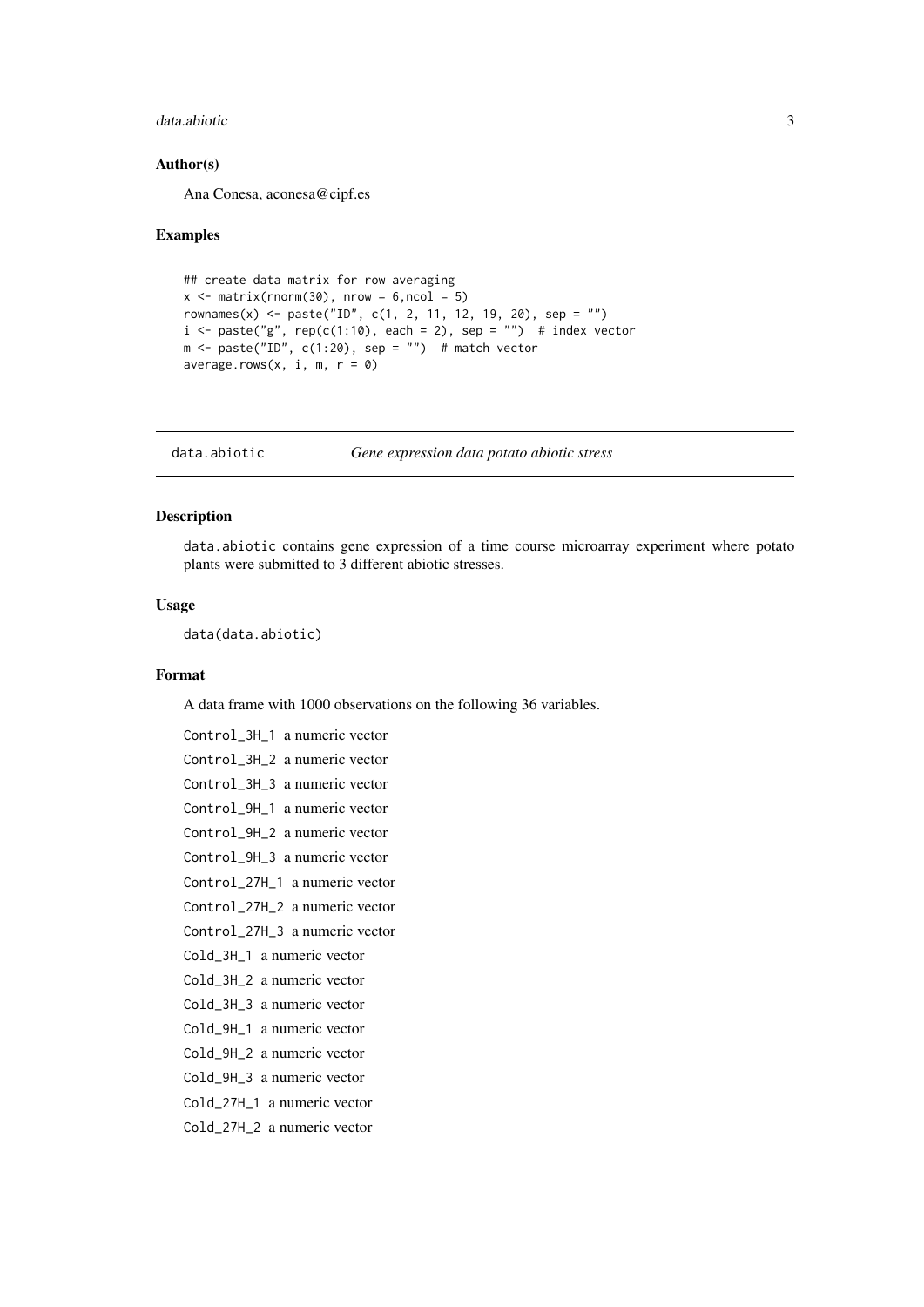<span id="page-3-0"></span>Cold\_27H\_3 a numeric vector Heat\_3H\_1 a numeric vector Heat\_3H\_2 a numeric vector Heat\_3H\_3 a numeric vector Heat\_9H\_1 a numeric vector Heat\_9H\_2 a numeric vector Heat\_9H\_3 a numeric vector Heat\_27H\_1 a numeric vector Heat\_27H\_2 a numeric vector Heat\_27H\_3 a numeric vector Salt 3H 1 a numeric vector Salt\_3H\_2 a numeric vector Salt\_3H\_3 a numeric vector Salt\_9H\_1 a numeric vector Salt\_9H\_2 a numeric vector Salt\_9H\_3 a numeric vector Salt\_27H\_1 a numeric vector Salt\_27H\_2 a numeric vector Salt\_27H\_3 a numeric vector

# Details

This data set is part of a larger experiment in wich gene expression was monitored in both roots and leaves using a 11K cDNA potato chip. This example data set contains a ramdom subset of 1000 genes of the leave study.

# References

Rensink WA, Iobst S, Hart A, Stegalkina S, Liu J, Buell CR. Gene expression profiling of potato responses to cold, heat, and salt stress. Funct Integr Genomics. 2005 Apr 22.

#### Examples

data(data.abiotic)

edesign.abiotic *Experimental design potato abiotic stress*

#### Description

edesign.abiotic contains experimental set up of a time course microarray experiment where potato plants were submitted to 3 different abiotic stresses.

# Usage

```
data(edesign.abiotic)
```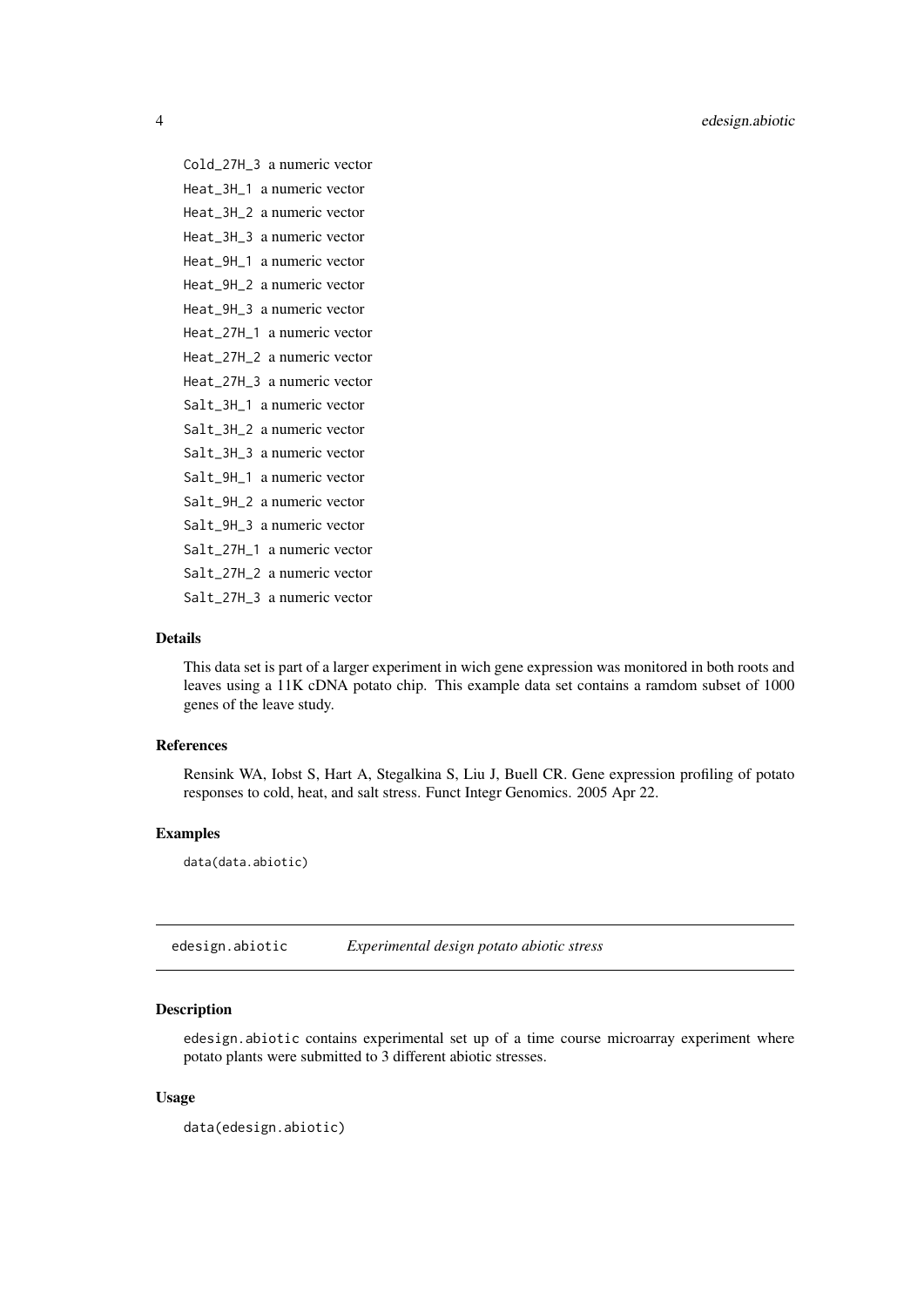#### <span id="page-4-0"></span>edesignCT 5

#### Format

A matrix with 36 rows and 6 columns

rows [1:36] "Control 3h 1" "Control 3h 2" "Control 3h 3" "Control 9h 1" ... columns [1:6] "Time" "Replicates" "Control" "Cold" "Heat" "Salt"

# Details

Arrays are given in rows and experiment descriptors are given in columns. Row names contain array names.

"Time" indicates the values that variable Time takes in each hybridization.

"Replicates" is an index indicating replicate hyridizations, i.e. hybridizations are numbered, giving replicates the same number.

"Control", "Cold", "Heat" and "Salt" columns indicate array assigment to experimental groups, coding with 1 and 0 whether each array belongs to that group or not.

#### References

Rensink WA, Iobst S, Hart A, Stegalkina S, Liu J, Buell CR. Gene expression profiling of potato responses to cold, heat, and salt stress. Funct Integr Genomics. 2005 Apr 22.

# Examples

data(edesignCR)

edesignCT *Experimental design with a shared time*

# Description

edesignCT contains the experimental set up of a time course microarray experiment where there is a common starting point for the different experimental groups.

# Usage

data(edesignCT)

#### Format

A matrix with 32 rows and 7 colums

rows [1:32] "Array1" "Array2" "Array3" "Array4" ...

columns [1:7] "Time" "Replicates" "Control" "Tissue1" "Tissue2" "Tissue3" "Tissue4"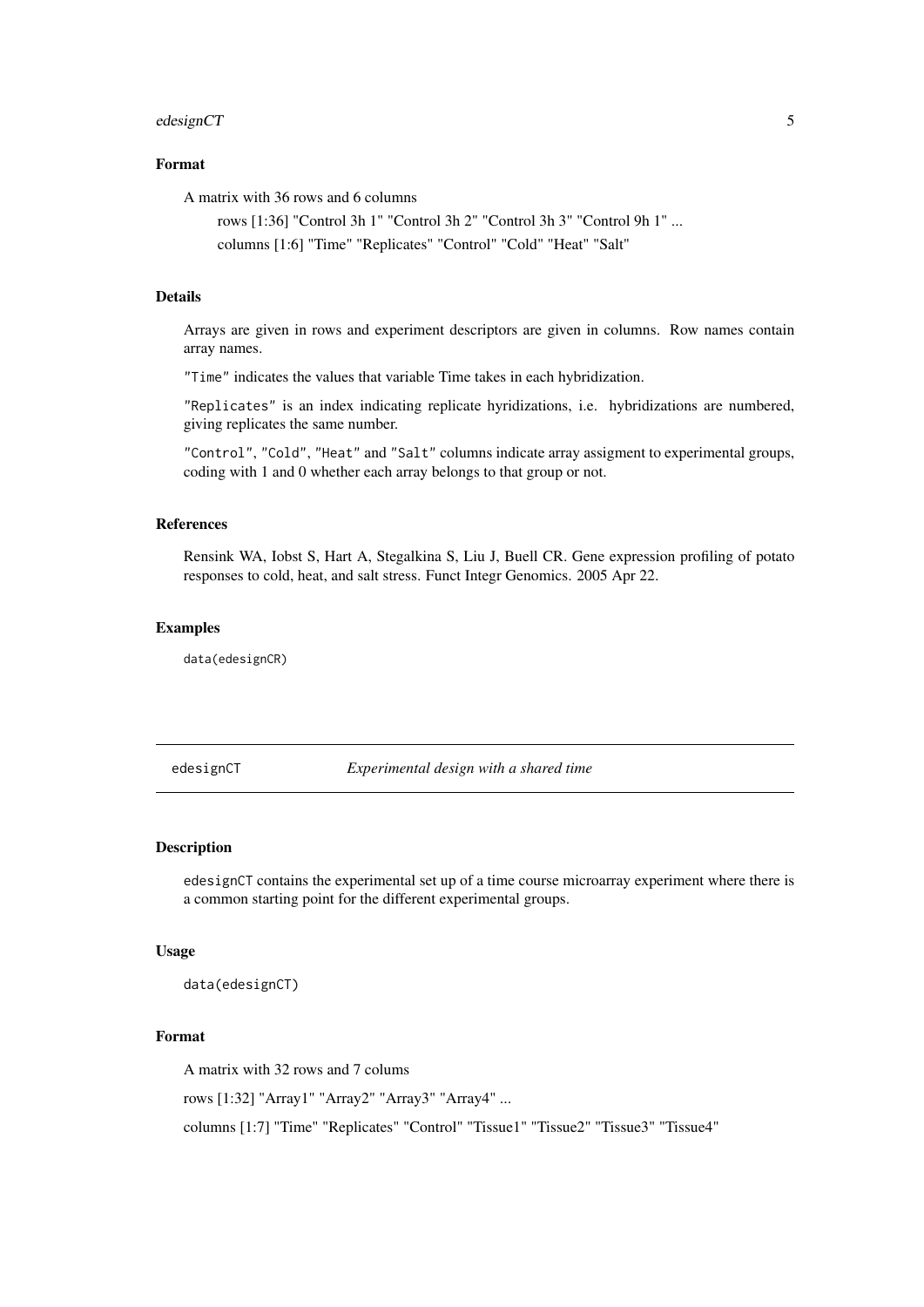#### Details

Arrays are given in rows and experiment descriptors are given in columns. Row names contain array names.

"Time" indicates the values that variable Time takes in each hybridization. There are 4 time points, which allows an up to 3 degree regression polynome.

"Replicates" is an index indicating replicate hyridizations, i.e. hybridizations are numbered, giving replicates the same number.

"Control", "Tissue1", "Tissue2", "Tissue3" and "Tissue4" columns indicate array assigment to experimental groups, coding with 1 and 0 whether each array belongs to that group or not.

#### Examples

data(edesignCT)

edesignDR *Experimental design with different replicates*

#### Description

edesignDR contains experimental set up of a replicated time course microarray experiment where rats were submitted to 3 different dosis of a toxic compound. A control and an placebo treatments are also present in the experiment.

# Usage

data(edesignDR)

# Format

A matrix with 54 rows and 7 columns

rows [1:54] "Array1" "Array2" "Array3" "Array4" ... columns [1:7] "Time" "Replicates" "Control" "Placebo" "Low" "Medium" "High"

#### Details

Arrays are given in rows and experiment descriptors are given in columns. Row names contain array names.

"Time" indicates the values that variable Time takes in each hybridization.

"Replicates" is an index indicating replicate hyridizations, i.e. hybridizations are numbered, giving replicates the same number.

"Control", "Placebo", "Low", "Medium" and "High" columns indicate array assigment to experimental groups, coding with 1 and 0 whether each array belongs to that group or not.

#### References

Heijne, W.H.M.; Stierum, R.; Slijper, M.; van Bladeren P.J. and van Ommen B.(2003). Toxicogenomics of bromobenzene hepatotoxicity: a combined transcriptomics and proteomics approach. Biochemical Pharmacology 65 857-875.

<span id="page-5-0"></span>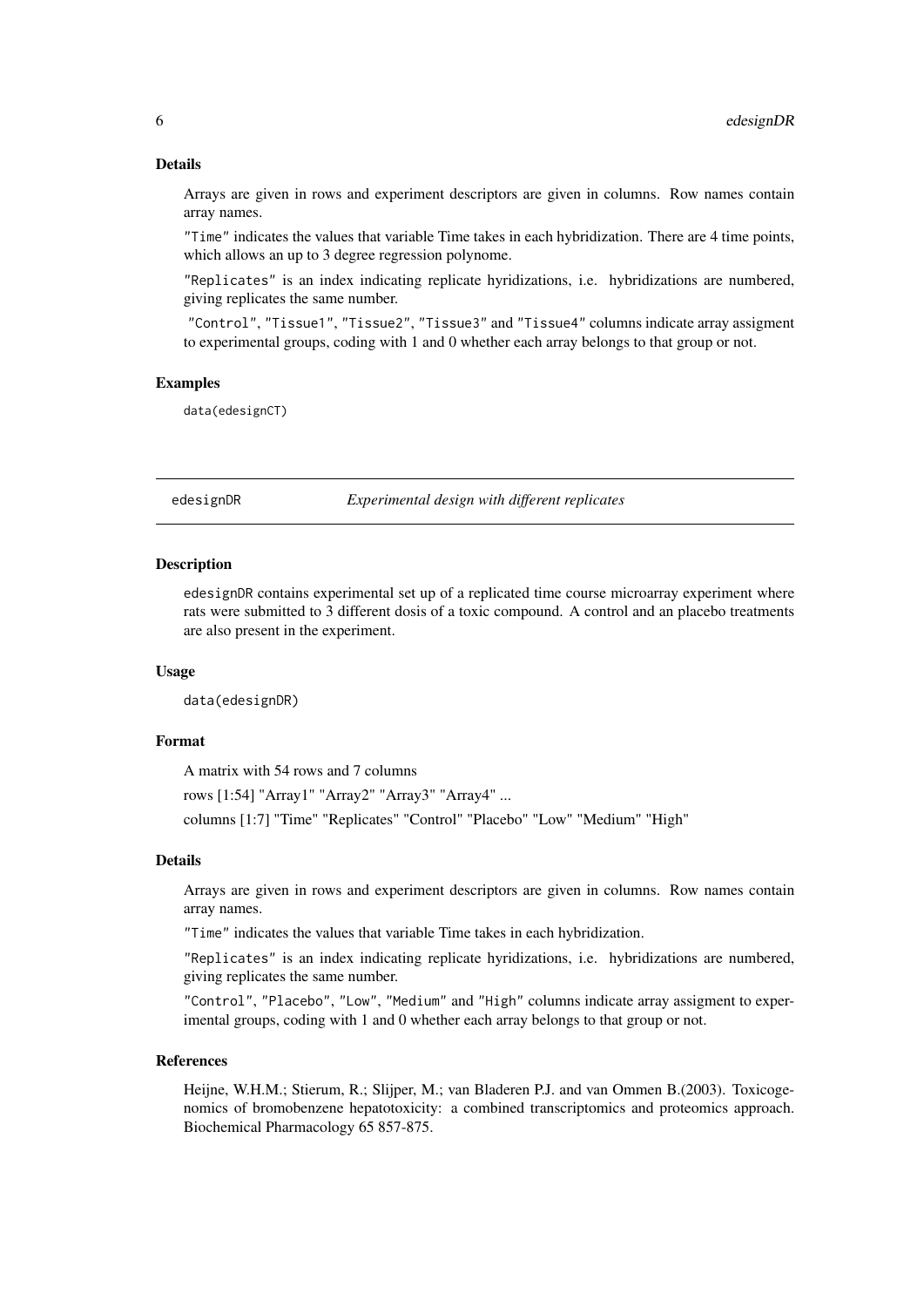# <span id="page-6-0"></span>get.siggenes 7

# Examples

data(edesignDR)

<span id="page-6-1"></span>

| get.siggenes | Extract significant genes for sets of variables in time series gene ex- |
|--------------|-------------------------------------------------------------------------|
|              | <i>pression experiments</i>                                             |

# Description

This function creates lists of significant genes for a set of variables whose significance value has been computed with the T.fit function.

# Usage

```
get.siggenes(tstep, rsq = 0.7, add.IDs = FALSE, IDs = NULL, matchID.col = 1,
             only.names = FALSE, vars = c("all", "each", "groups"),
     significant.intercept = "dummy",
```
groups.vector = NULL, trat.repl.spots = "none", index = IDs[, (matchID.col + 1)], match = IDs[, matchID.col],  $r = 0.7$ 

# Arguments

| a T. fit object                                                                                                               |
|-------------------------------------------------------------------------------------------------------------------------------|
| cut-off level at the R-squared value for the stepwise regression fit. Only genes<br>with R-squared more than rsq are selected |
| logical indicating whether to include additional gene id's in the result                                                      |
| matrix contaning additional gene id information (required when add. IDs is<br>TRUE)                                           |
| number of matching column in matrix IDs for adding genes ids                                                                  |
| logical. If TRUE, expression values are ommited in the results                                                                |
| variables for which to extract significant genes (see details)                                                                |
| significant.intercept                                                                                                         |
| experimental groups for which significant intercept coefficients are considered<br>(see details)                              |
| required when vars is "groups".                                                                                               |
| trat.repl.spots                                                                                                               |
| treatment given to replicate spots. Possible values are "none" and "average"                                                  |
| argument of the average. rows function to use when trat. repl. spots is<br>"average"                                          |
| argument of the average. rows function to use when trat. repl. spots is "average"                                             |
| minimun pearson correlation coefficient for replicated spots profiles to be aver-<br>aged                                     |
|                                                                                                                               |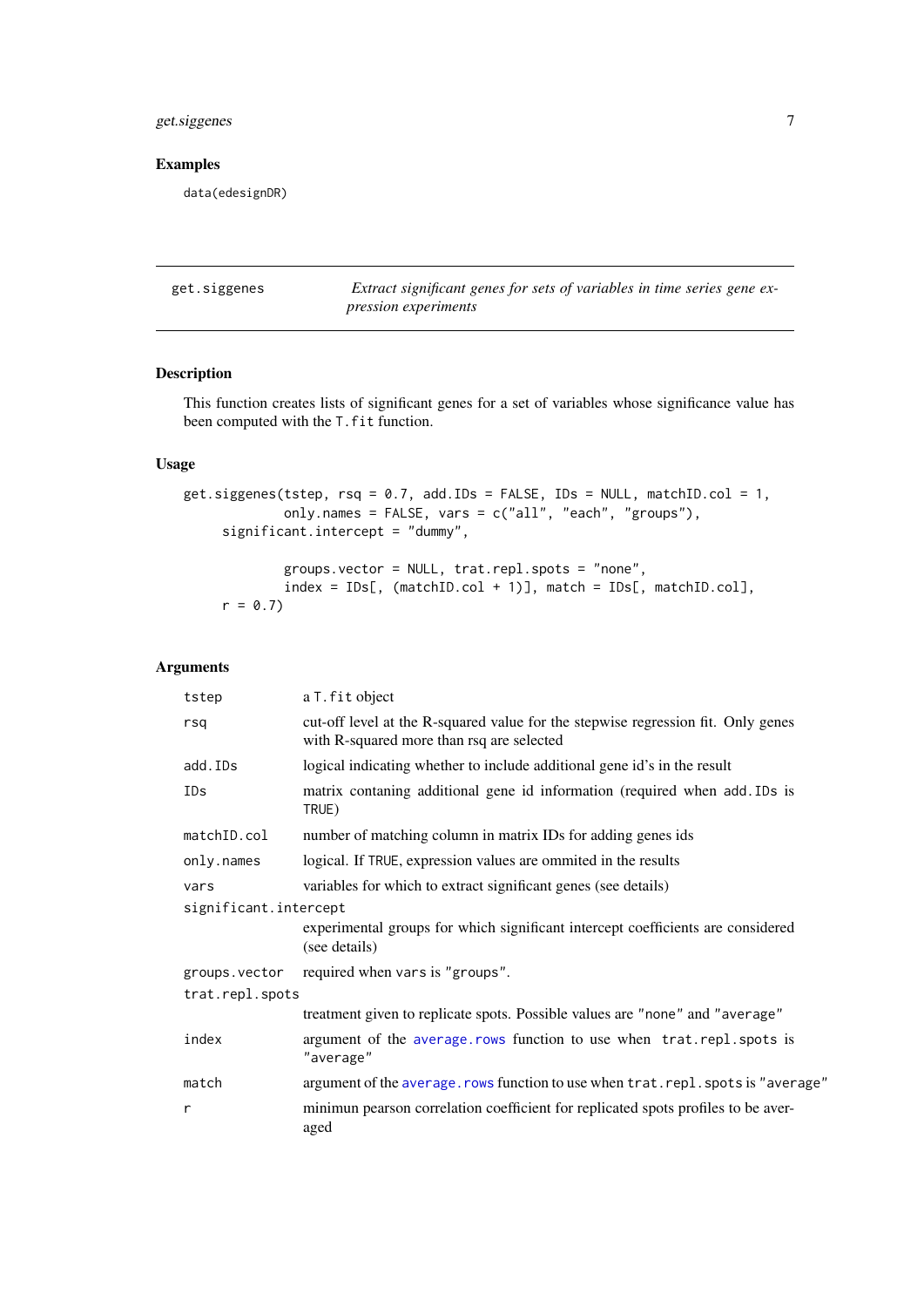#### <span id="page-7-0"></span>Details

There are 3 possible values for the vars argument:

"all": generates one single matrix or gene list with all significant genes.

"each": generates as many significant genes extractions as variables in the general regression model. Each extraction contains the significant genes for that variable.

"groups": generates a significant genes extraction for each experimental group.

The difference between "each" and "groups" is that in the first case the variables of the same group (e.g. "TreatmentA" and "time\*TreatmentA" ) will be extracted separately and in the second case jointly.

When add. IDs is TRUE, a matrix of gene ids must be provided as argument of IDs, the matchID.col column of which having same levels as in the row names of sig.profiles. The option only.names is TRUE will generate a vector of significant genes or a matrix when add.IDs is set also to TRUE.

When trat.repl.spots is "average", match and index vectors are required for the [average.rows](#page-1-1) function. In gene expression data context, the index vector would contain geneIDs and indicate which spots are replicates. The match vector is used to match these genesIDs to rows in the significant genes matrix, and must have the same levels as the row names of sig.profiles.

The argument significant.intercept modulates the treatment for intercept coefficients to apply for selecting significant genes when vars equals "groups". There are three possible values: "none", no significant intercept (differences) are considered for significant gene selection, "dummy", includes genes with significant intercept differences between control and experimental groups, and "all" when both significant intercept coefficient for the control group and significant intercept differences are considered for selecting significant genes.

add.IDs = TRUE and trat.repl.spots = "average" are not compatible argumet values. add.IDs = TRUE and only.names = TRUE are compatible argumet values.

# Value

| summary   | a vector or matrix listing significant genes for the variables given by the function<br>parameters                                                                              |
|-----------|---------------------------------------------------------------------------------------------------------------------------------------------------------------------------------|
| sig.genes | a list with detailed information on the significant genes found for the variables<br>given by the function parameters. Each element of the list is also a list contain-<br>ing: |
|           | sig. profiles: expression values of significant genes                                                                                                                           |
|           | coefficients: regression coefficients of the adjusted models                                                                                                                    |
|           | groups.coeffs: regression coefficients of the impiclit models of each experi-<br>mental group                                                                                   |
|           | sig. pvalues: p-values of the regression coefficients for significant genes                                                                                                     |
|           | g: number of genes                                                                                                                                                              |
|           | : arguments passed by previous functions                                                                                                                                        |

#### Author(s)

Ana Conesa, aconesa@cipf.es; Maria Jose Nueda, mj.nueda@ua.es

#### References

Conesa, A., Nueda M.J., Alberto Ferrer, A., Talon, T. 2006. maSigPro: a Method to Identify Significant Differential Expression Profiles in Time-Course Microarray Experiments. Bioinformatics 22, 1096-1102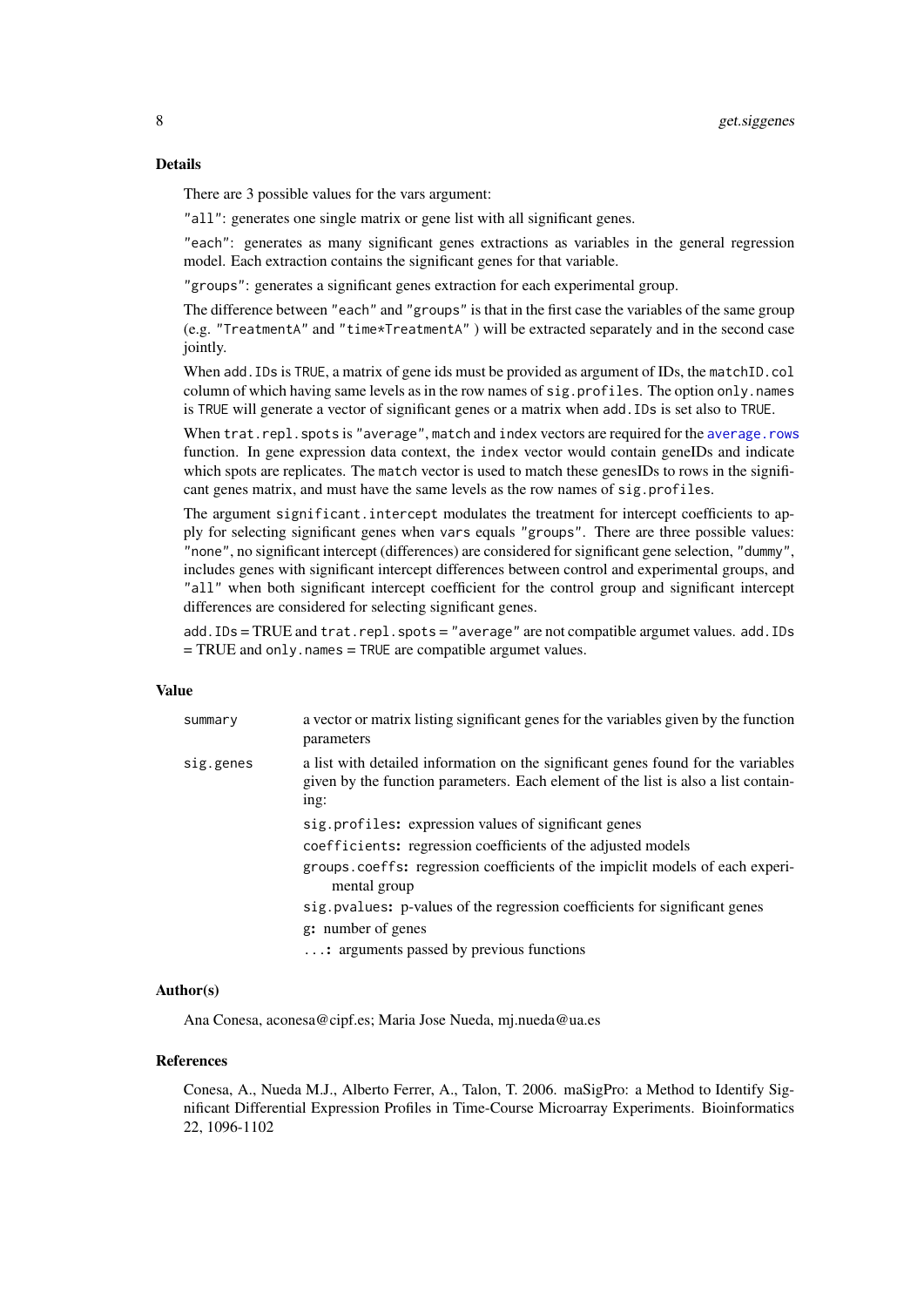#### get.siggenes 9

```
#### GENERATE TIME COURSE DATA
## generate n random gene expression profiles of a data set with
## one control plus 3 treatments, 3 time points and r replicates per time point.
tc.GENE <- function(n, r,
             var11 = 0.01, var12 = 0.01, var13 = 0.01,
             var21 = 0.01, var22 = 0.01, var23 =0.01,
             var31 = 0.01, var32 = 0.01, var33 = 0.01,
             var41 = 0.01, var42 = 0.01, var43 = 0.01,
             a1 = 0, a2 = 0, a3 = 0, a4 = 0,
             b1 = 0, b2 = 0, b3 = 0, b4 = 0,
             c1 = 0, c2 = 0, c3 = 0, c4 = 0)
{
  tc.dat <- NULL
  for (i in 1:n) {
   Ctl <- c(rnorm(r, a1, var11), rnorm(r, b1, var12), rnorm(r, c1, var13)) # Ctl group
   Tr1 <- c(rnorm(r, a2, var21), rnorm(r, b2, var22), rnorm(r, c2, var23)) # Tr1 group
   Tr2 <- c(rnorm(r, a3, var31), rnorm(r, b3, var32), rnorm(r, c3, var33)) # Tr2 group
   Tr3 <- c(rnorm(r, a4, var41), rnorm(r, b4, var42), rnorm(r, c4, var43)) # Tr3 group
    gene <- c(Ctl, Tr1, Tr2, Tr3)
    tc.dat <- rbind(tc.dat, gene)
  }
  tc.dat
}
## Create 270 flat profiles
flat <- tc. GENE(n = 270, r = 3)
## Create 10 genes with profile differences between Ctl and Tr1 groups
twodiff \le tc.GENE (n = 10, r = 3, b2 = 0.5, c2 = 1.3)
## Create 10 genes with profile differences between Ctl, Tr2, and Tr3 groups
threediff \leq tc.GENE(n = 10, r = 3, b3 = 0.8, c3 = -1, a4 = -0.1, b4 = -0.8, c4 = -1.2)
## Create 10 genes with profile differences between Ctl and Tr2 and different variance
vardiff <- tc.GENE(n = 10, r = 3, a3 = 0.7, b3 = 1, c3 = 1.2, var32 = 0.03, var33 = 0.03)
## Create dataset
tc.DATA <- rbind(flat, twodiff, threediff, vardiff)
rownames(tc.DATA) <- paste("feature", c(1:300), sep = "")
colnames(tc.DATA) <- paste("Array", c(1:36), sep = "")
tc.DATA [sample(c(1:(300*36)), 300)] <- NA # introduce missing values
#### CREATE EXPERIMENTAL DESIGN
Time \leq rep(c(rep(c(1:3), each = 3)), 4)
Replicates \leq rep(c(1:12), each = 3)
Control \leq c (rep(1, 9), rep(0, 27))
Treat1 <- c(rep(0, 9), rep(1, 9), rep(0, 18))
Treat2 <- c(rep(0, 18), rep(1, 9), rep(0,9))
Treat3 < -c(rep(0, 27), rep(1, 9))edesign <- cbind(Time, Replicates, Control, Treat1, Treat2, Treat3)
rownames(edesign) <- paste("Array", c(1:36), sep = "")
tc.p \leq p.vector(tc.DATA, design = make.design.matrix(edesign), Q = 0.01)
tc.tstep \le T.fit(data = tc.p, alfa = 0.05)
## This will obtain sigificant genes per experimental group
## which have a regression model Rsquared > 0.9
```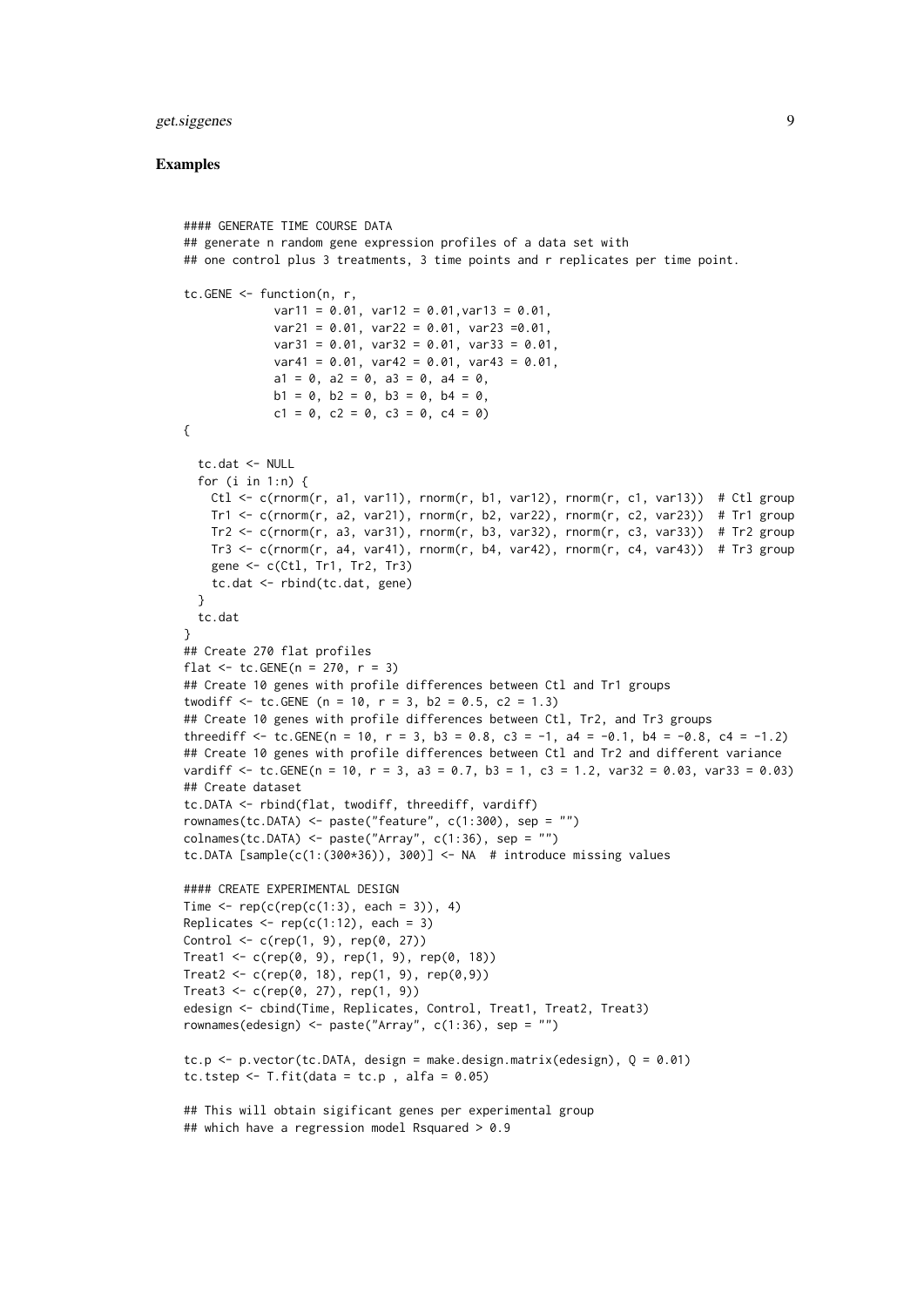```
tc.sigs <- get.siggenes (tc.tstep, rsq = 0.9, vars = "groups")
## This will obtain all sigificant genes regardless the Rsquared value.
## Replicated genes are averaged.
IDs \le rbind(paste("feature", c(1:300), sep = ""),
       rep(paste("gene", c(1:150), sep = ""), each = 2))tc.sigs.ALL <- get.siggenes (tc.tstep, rsq = 0, vars = "all", IDs = IDs)
tc.sigs.groups <- get.siggenes (tc.tstep, rsq = 0, vars = "groups", significant.intercept="dummy")
```
<span id="page-9-1"></span>

| getDS | Extract lists of significant isoforms from Differentially Spliced Genes |  |
|-------|-------------------------------------------------------------------------|--|
|       | (DSG)                                                                   |  |

# Description

getDS creates lists of significant isoforms from Differentially Spliced Genes (DSG)

# Usage

getDS(Model, vars="all", rsq=0.4)

# Arguments

| Model | a IsoModel object                                                                                                                |
|-------|----------------------------------------------------------------------------------------------------------------------------------|
| vars  | argument of the get, siggenes function applied to isoforms                                                                       |
| rsa   | cut-off level at the R-squared value for the stepwise regression fit. Only isoforms<br>with R-squared more than rsq are selected |

# Details

There are 3 possible values for the vars argument: "all", "each" and "groups". See [get.siggenes](#page-6-1).

# Value

In the console a summary of the selection is printed.

| Model      | a I somodel object to be used in the following steps                                                      |
|------------|-----------------------------------------------------------------------------------------------------------|
| get2       | a get. siggenes object to be used in the following steps                                                  |
| <b>DSG</b> | Names of the selected genes: Differentially Spliced Genes                                                 |
| <b>DET</b> | Names of the selected Isoforms: Differentally Expressed Transcripts                                       |
| List0      | a list with the names of Differentially Spliced Genes without Isoforms with R-<br>squared higher than rsq |
|            | NumIso.by.gene Number of selected Isoforms for each Differentially Spliced Gene                           |

# Author(s)

Maria Jose Nueda, <mj.nueda@ua.es>

<span id="page-9-0"></span>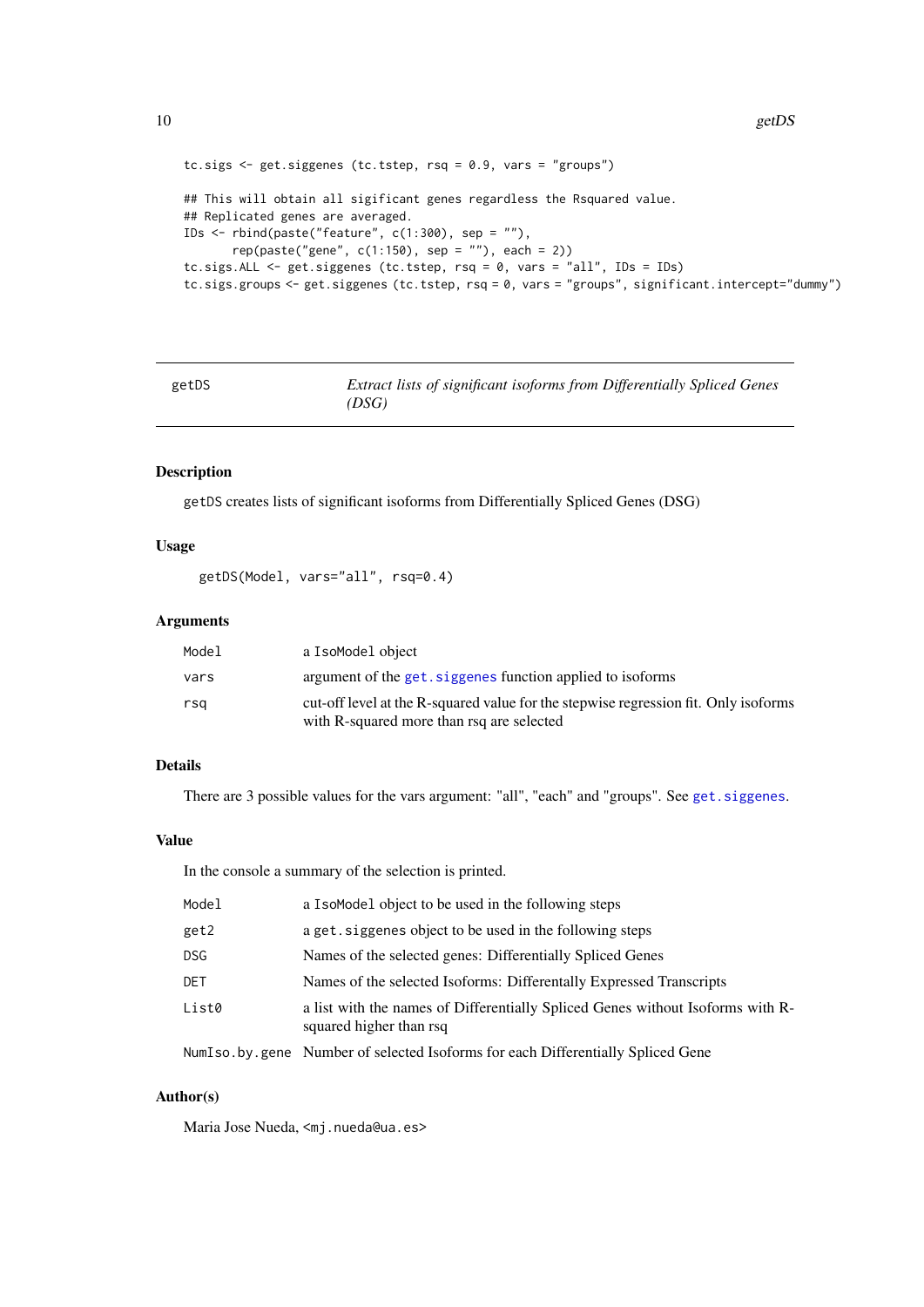#### <span id="page-10-0"></span>getDSPatterns 11

#### References

Nueda, M.J., Martorell, J., Marti, C., Tarazona, S and Conesa, A. 2017. Identification and visualization of differential isoform expression in RNA-Seq time series. In preparation.

Nueda, M.J., Tarazona, S., Conesa, A. 2014. Next maSigPro: updating maSigPro bioconductor package for RNA-seq time series. Bioinformatics, 30, 2598-602.

Conesa, A., Nueda M.J., Alberto Ferrer, A., Talon, T. 2006. maSigPro: a Method to Identify Significant Differential Expression Profiles in Time-Course Microarray Experiments. Bioinformatics 22, 1096-1102.

# See Also

[get.siggenes](#page-6-1), [IsoModel](#page-14-1)

#### Examples

```
data(ISOdata)
data(ISOdesign)
mdis <- make.design.matrix(ISOdesign)
MyIso <- IsoModel(data=ISOdata[,-1], gen=ISOdata[,1], design=mdis, counts=TRUE)
Myget <- getDS(MyIso)
Myget$DSG
Myget$DET
see <- seeDS(Myget, cluster.all=FALSE, k=6)
table <- tableDS(see)
table$IsoTable
```
getDSPatterns *Lists of genes with Isoforms in different clusters*

#### Description

getDSPatterns is a function that makes a list with the names of genes identified with tableDS function.

#### Usage

getDSPatterns(tableDS, Cluster.Major, Cluster.minor)

## Arguments

| tableDS       | a tableDS object                                                                |
|---------------|---------------------------------------------------------------------------------|
| Cluster.Maior | Number of the cluster where the major isoform belongs to                        |
| Cluster.minor | Number(s) of the cluster(s) where the minor isoform(s) belongs to (see details) |

# Details

When minor isoforms belong to different clusters, tableDS codifies them using "&". For instance: clusters 1 and 2, will be represented as "1&2". In such cases quotation marks must be used (see examples). When minor isoforms are only in one cluster there is no need to use quotation marks.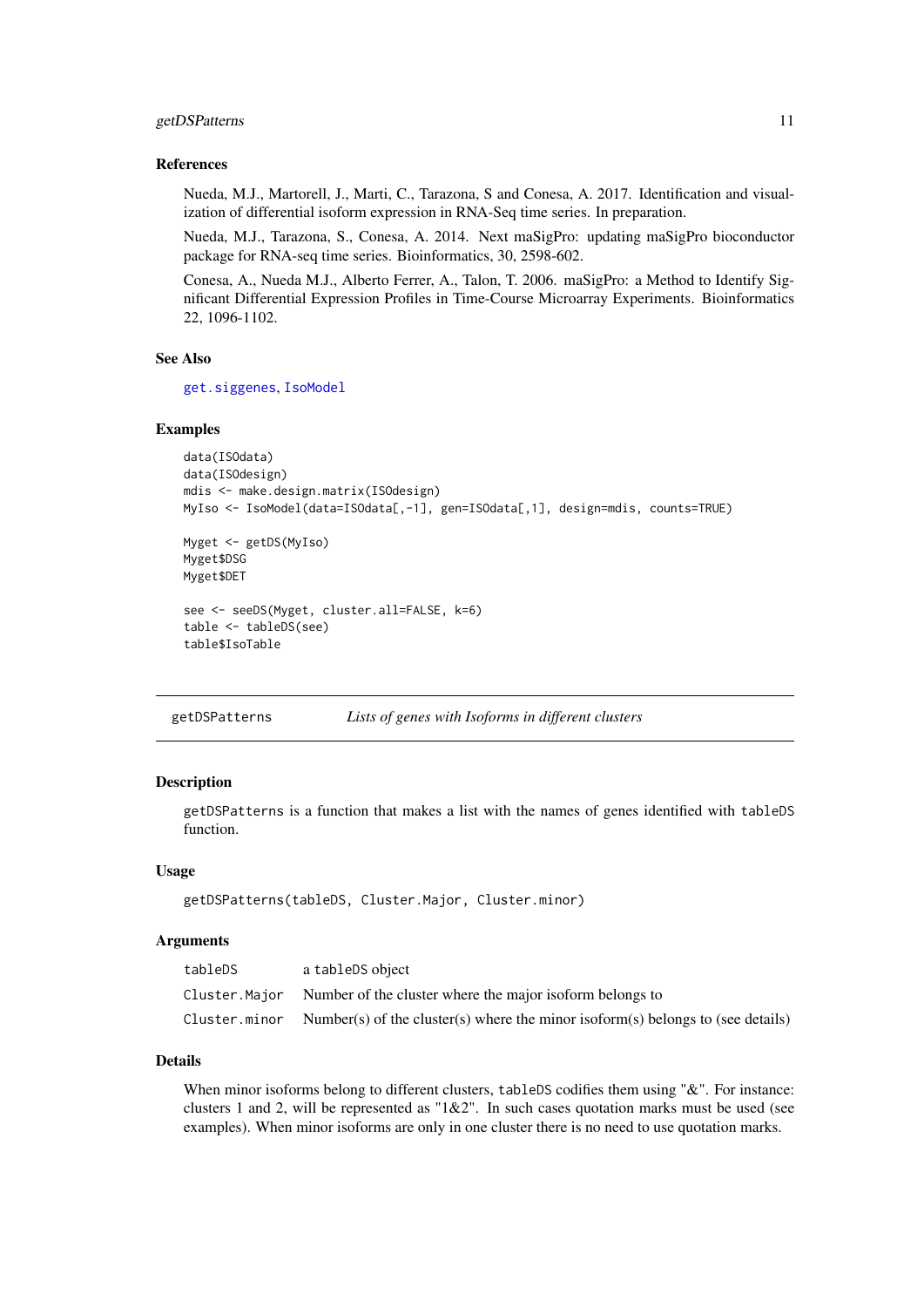<span id="page-11-0"></span>

# Value

A vector with the names of the genes.

#### Author(s)

Maria Jose Nueda, <mi.nueda@ua.es>

#### References

Nueda, M.J., Martorell, J., Marti, C., Tarazona, S and Conesa, A. 2017. Identification and visualization of differential isoform expression in RNA-Seq time series. In preparation.

Nueda, M.J., Tarazona, S., Conesa, A. 2014. Next maSigPro: updating maSigPro bioconductor package for RNA-seq time series. Bioinformatics, 30, 2598-602.

Conesa, A., Nueda M.J., Alberto Ferrer, A., Talon, T. 2006. maSigPro: a Method to Identify Significant Differential Expression Profiles in Time-Course Microarray Experiments. Bioinformatics 22, 1096-1102.

# See Also

[tableDS](#page-45-1), [IsoModel](#page-14-1)

#### Examples

```
data(ISOdata)
data(ISOdesign)
mdis <- make.design.matrix(ISOdesign)
MyIso <- IsoModel(data=ISOdata[,-1], gen=ISOdata[,1], design=mdis, counts=TRUE)
Myget <- getDS(MyIso)
see <- seeDS(Myget, cluster.all=FALSE, k=6)
table <- tableDS(see)
table$IsoTable
getDSPatterns(table, 1, 4)
getDSPatterns(table, "1", "4") #will give the same result.
getDSPatterns(table, 1, "1&5")
```
i.rank *Ranks a vector to index*

#### Description

Ranks the values in a vector to sucessive values. Ties are given the same value.

#### Usage

i.rank(x)

#### Arguments

x vector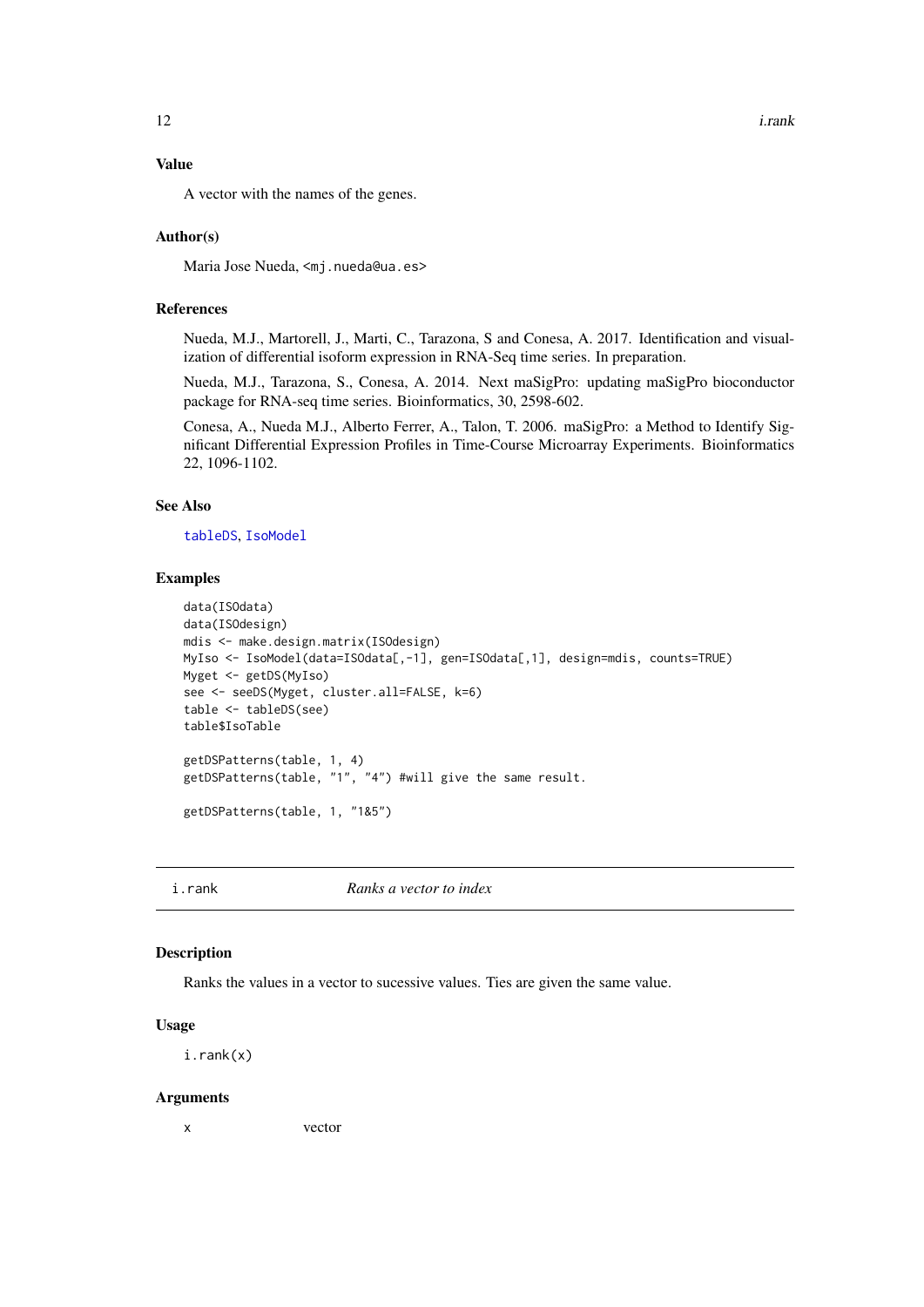#### <span id="page-12-0"></span>ISOdata 13

# Value

Vector of ranked values

# Author(s)

Ana Conesa, aconesa@cipf.es

# See Also

[rank](#page-0-0),[order](#page-0-0)

# Examples

i.rank(c(1, 1, 1, 3, 3, 5, 7, 7, 7))

# ISOdata *RNA-Seq dataset example for isoforms*

# Description

ISOdata contains an example of RNA-Seq data at Isoform level.

#### Usage

data(ISOdata)

# Format

A data frame with 2782 rows and 37 columns with RNA-Seq data.

# Details

Rows correspond to 2782 isoforms belonging to 1000 gene.

First column is the name of the gene each isoform belongs to.

Remaining columns are the RNA-Seq data samples asociated to 3 replicates of 12 experimental conditions.

```
data(ISOdata)
data(ISOdesign)
mdis <- make.design.matrix(ISOdesign)
MyIso <- IsoModel(data=ISOdata[,-1], gen=ISOdata[,1], design=mdis, counts=TRUE)
```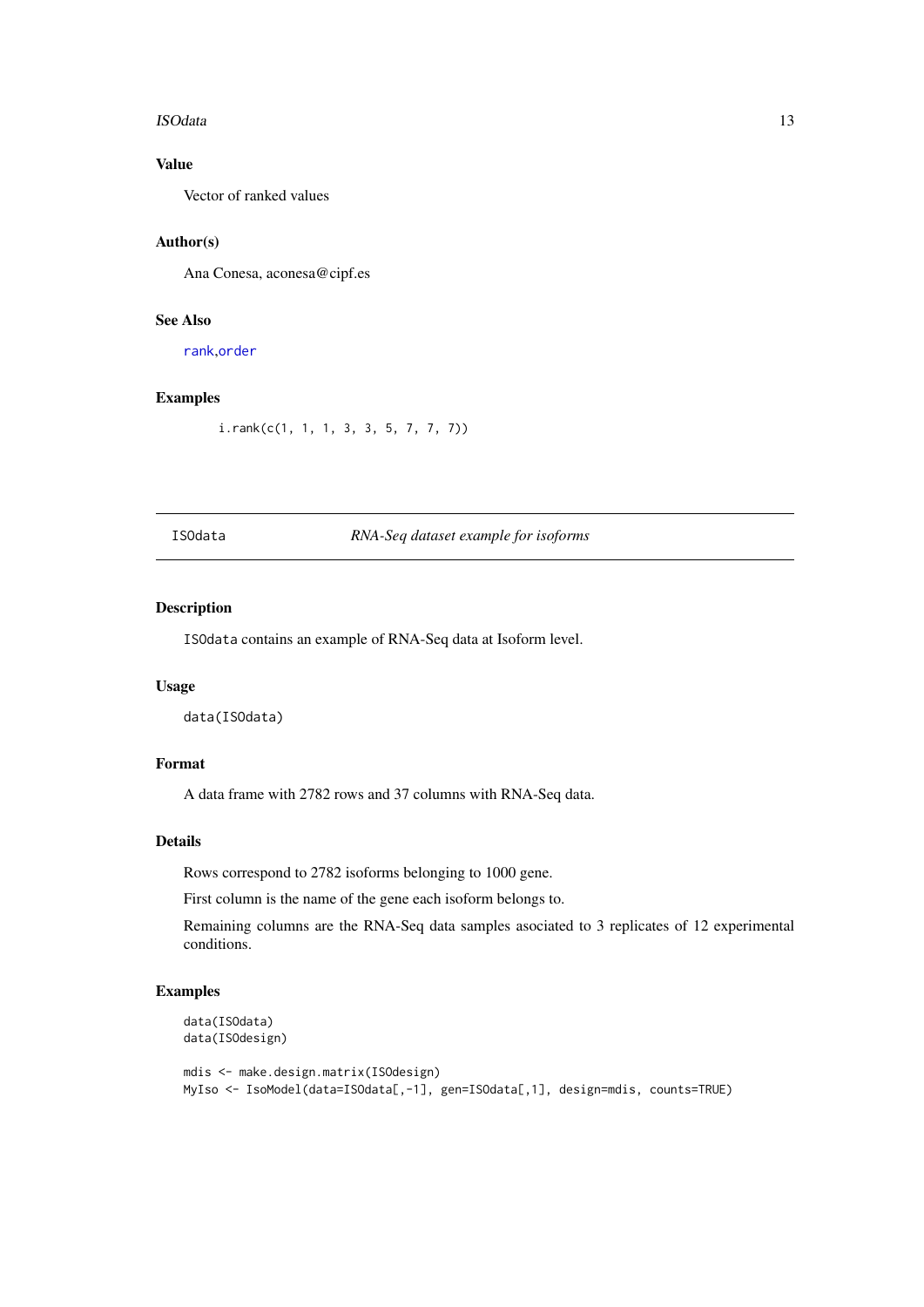<span id="page-13-0"></span>

# Description

ISOdesign is the experimental design to apply ISOmaSigPro to ISOdata dataset example.

# Usage

data(ISOdesign)

# Format

A matrix with 36 rows and 4 colums

rownames(ISOdesign) "Gr1\_0h\_1" "Gr1\_0h\_2" "Gr1\_0h\_3" "Gr1\_2h\_1" "Gr1\_2h\_2" "Gr1\_2h\_3" "Gr1\_6h\_1" "Gr1\_6h\_2" "Gr1\_6h\_3" "Gr1\_12h\_1" "Gr1\_12h\_2" "Gr1\_12h\_3" "Gr1\_18h\_1" "Gr1\_18h\_2" "Gr1\_18h\_3" "Gr1\_24h\_1" "Gr1\_24h\_2" "Gr1\_24h\_3" "Gr2\_0h\_1" "Gr2\_0h\_2" "Gr2\_0h\_3" "Gr2\_2h\_1" "Gr2\_2h\_2" "Gr2\_2h\_3" "Gr2\_6h\_1" "Gr2\_6h\_2" "Gr2\_6h\_3" "Gr2\_12h\_1" "Gr2\_12h\_2" "Gr2\_12h\_3" "Gr2\_18h\_1" "Gr2\_18h\_2" "Gr2\_18h\_3" "Gr2\_24h\_1" "Gr2\_24h\_2" "Gr2\_24h\_3"

colnames(ISOdesign) "time" "replicate" "Group1" "Group2"

# Details

Samples are given in rows and experiment descriptors are given in columns. Row names contain sample names.

"time" indicates the values that variable Time takes in each experimental condition. There are 6 time points.

"replicate" is an index indicating the same experimental condition.

"Group1" and "Group2" columns indicate assigment to experimental groups, coding with 1 and 0 whether each sample belongs to that group or not.

```
data(ISOdata)
data(ISOdesign)
mdis <- make.design.matrix(ISOdesign)
MyIso <- IsoModel(data=ISOdata[,-1], gen=ISOdata[,1], design=mdis, counts=TRUE)
```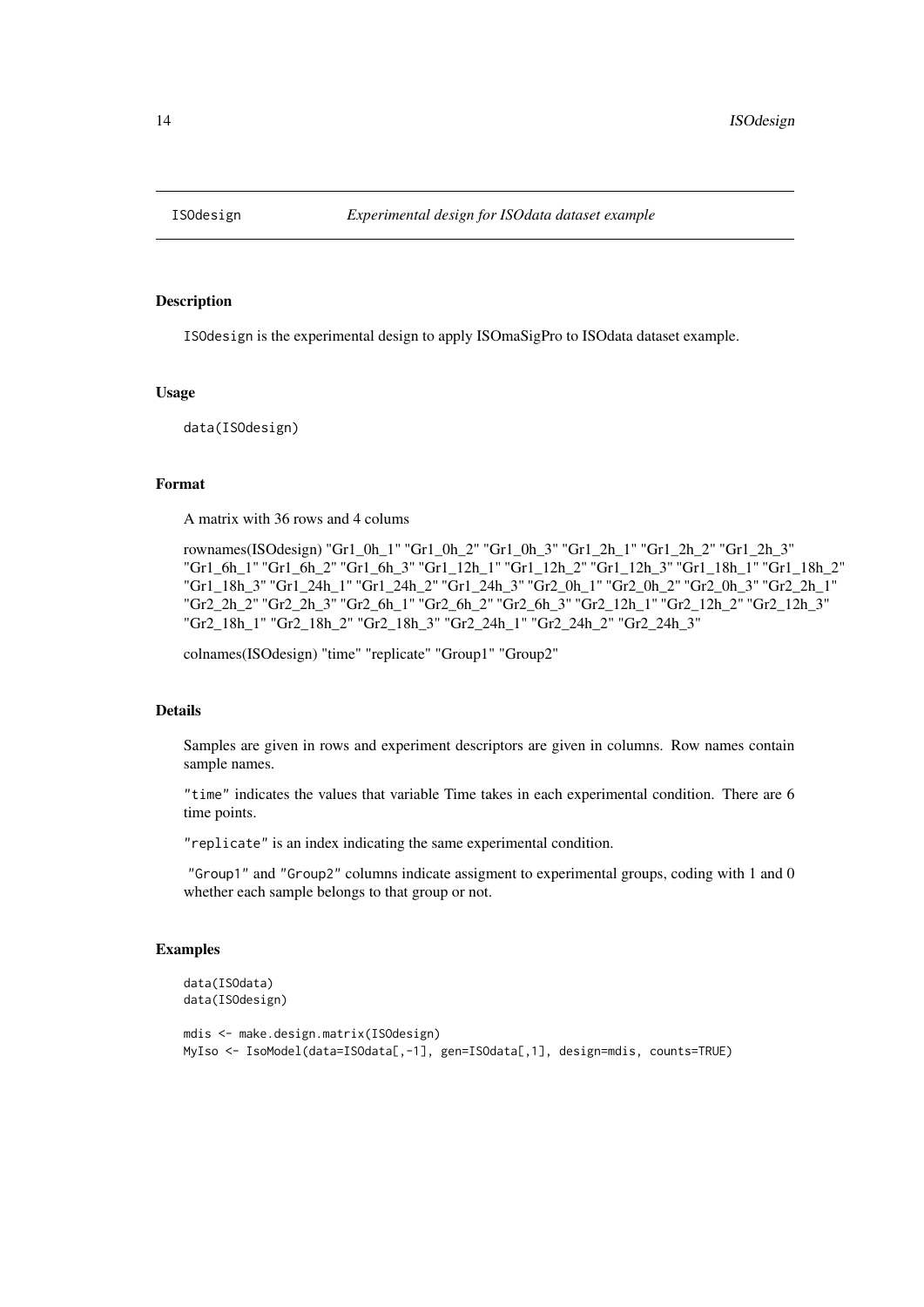<span id="page-14-1"></span><span id="page-14-0"></span>

# Description

IsoModel Performs a model comparison for each gene to detect genes with different trends in time course experiments and applies maSigPro to the Isoforms belonging to selected genes.

#### Usage

```
IsoModel(data, gen, design = NULL, Q = 0.05, min.obs = 6, minorFoldfilter = NULL,
   counts = FALSE, family = NULL, theta = 10, epsilon = 1e-05)
```
# Arguments

| data            | matrix containing isoform expression. Isoforms must be in rows and experimen-<br>tal conditions in columns                                                                                                                                             |  |  |  |  |  |
|-----------------|--------------------------------------------------------------------------------------------------------------------------------------------------------------------------------------------------------------------------------------------------------|--|--|--|--|--|
| gen             | vector with the name of the gene each isoform belongs to                                                                                                                                                                                               |  |  |  |  |  |
| design          | design matrix for the regression fit such as that generated by the make. design. matrix<br>function                                                                                                                                                    |  |  |  |  |  |
| 0               | significance level                                                                                                                                                                                                                                     |  |  |  |  |  |
| min.obs         | cases with less than this number of true numerical values will be excluded from<br>the analysis. Minimum value to estimate the model is (degree+1)xGroups+1.<br>Default is 6.                                                                          |  |  |  |  |  |
| minorFoldfilter |                                                                                                                                                                                                                                                        |  |  |  |  |  |
|                 | fold expression difference between minor isoforms and the most expressed iso-<br>form to exclude minor isoforms from analysis. Default NULL                                                                                                            |  |  |  |  |  |
| counts          | a logical indicating whether your data are counts                                                                                                                                                                                                      |  |  |  |  |  |
| family          | the distribution function to be used in the glm model. It must be specified as<br>a function: gaussian(), poisson(), negative.binomial(theta) If NULL fam-<br>ily will be negative.binomial(theta) when counts=TRUE or gaussian() when<br>counts=FALSE |  |  |  |  |  |
| theta           | theta parameter for negative binomial family                                                                                                                                                                                                           |  |  |  |  |  |
| epsilon         | argument to pass to glm. control, convergence tolerance in the iterative process<br>to estimate de glm model                                                                                                                                           |  |  |  |  |  |
|                 |                                                                                                                                                                                                                                                        |  |  |  |  |  |

# Details

rownames(design) and colnames(data) must be identical vectors and indicate experimental condition names.

rownames(data) should contain unique isoform IDs.

colnames(design) are the given names for the variables in the regression model.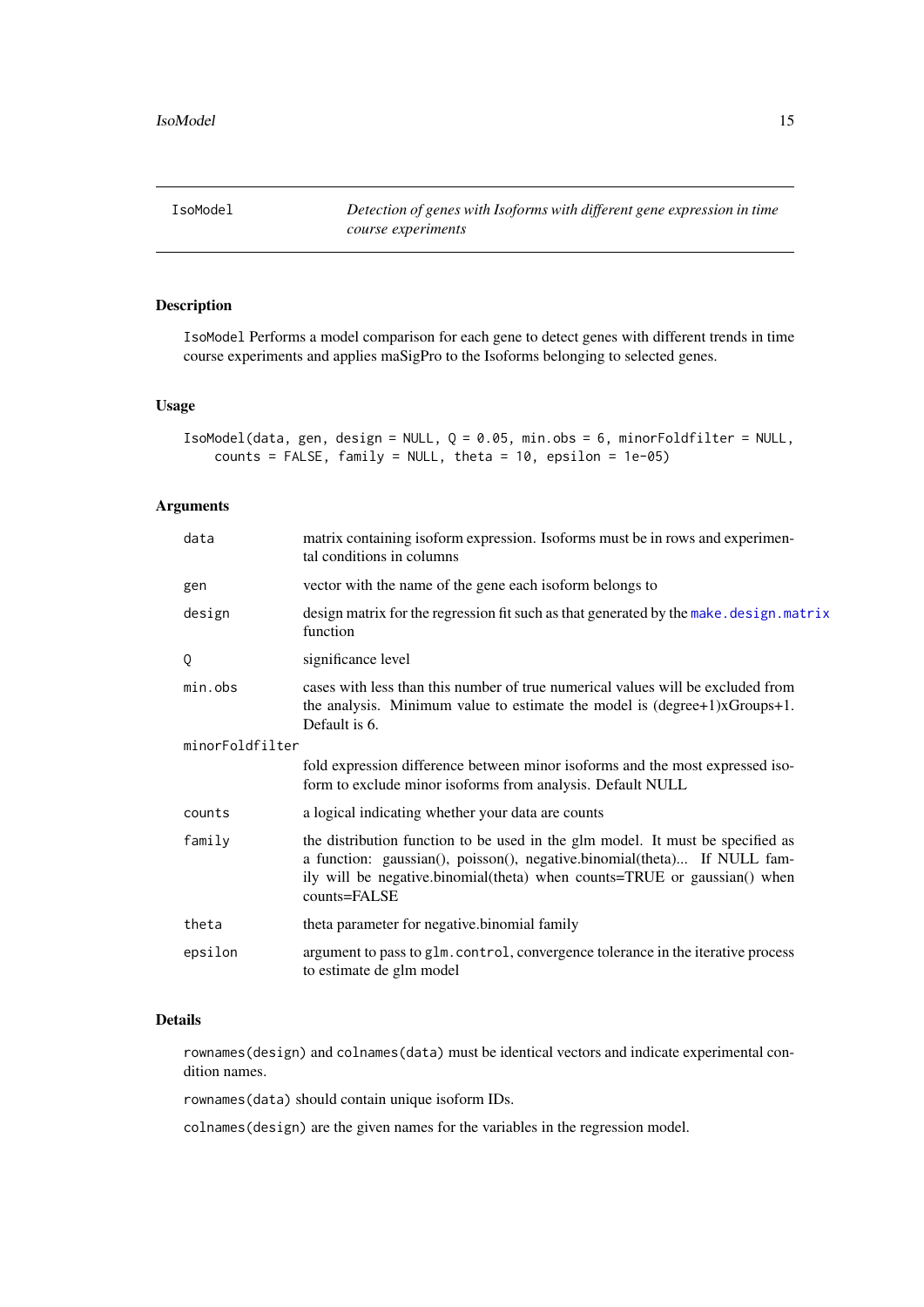<span id="page-15-0"></span>16 IsoPlot

#### Value

| data       | input data matrix to be used in the following steps       |
|------------|-----------------------------------------------------------|
| gen        | input gen vector to be used in the following steps        |
| design     | input design matrix to be used in the following steps     |
| <b>DSG</b> | Names of the selected genes: Differentially Spliced Genes |
| pvector    | p vector output of isoforms that belong to selected genes |
| Tfit       | Tfit output of isoforms that belong to selected.genes     |
|            |                                                           |

# Author(s)

Maria Jose Nueda, <mj.nueda@ua.es>

#### References

Nueda, M.J., Martorell, J., Marti, C., Tarazona, S and Conesa, A. 2017. Identification and visualization of differential isoform expression in RNA-Seq time series. In preparation.

Nueda, M.J., Tarazona, S., Conesa, A. 2014. Next maSigPro: updating maSigPro bioconductor package for RNA-seq time series. Bioinformatics, 30, 2598-602.

Conesa, A., Nueda M.J., Alberto Ferrer, A., Talon, T. 2006. maSigPro: a Method to Identify Significant Differential Expression Profiles in Time-Course Microarray Experiments. Bioinformatics 22, 1096-1102.

# See Also

[p.vector](#page-25-1), [T.fit](#page-43-1)

# Examples

```
data(ISOdata)
data(ISOdesign)
mdis <- make.design.matrix(ISOdesign)
MyIso <- IsoModel(data=ISOdata[,-1], gen=ISOdata[,1], design=mdis, counts=TRUE)
Myget <- getDS(MyIso)
see <- seeDS(Myget, cluster.all=FALSE, k=6)
table <- tableDS(see)
table$IsoTable
```
IsoPlot *Plotting the isoform profiles of a specific gene by groups*

#### Description

This function makes a plot with the isoforms of a specific gene splitting the different experimental groups.

# Usage

```
IsoPlot(get, name, only.sig.iso=FALSE, ylim=NULL, xlab = "Time", ylab = "Expression value", points=
```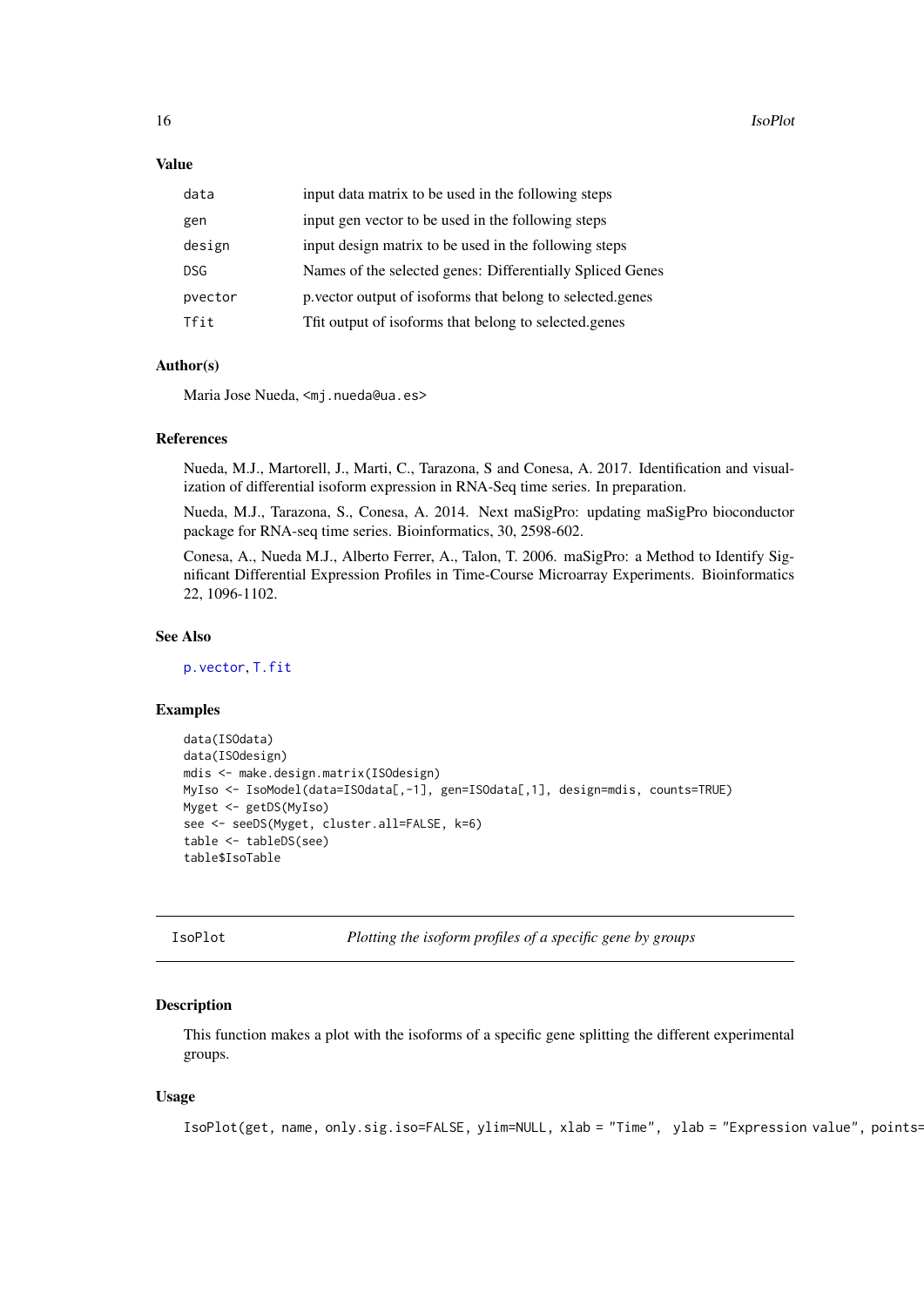#### <span id="page-16-0"></span>IsoPlot 2008 and 2008 and 2008 and 2008 and 2008 and 2008 and 2008 and 2008 and 2008 and 2008 and 2008 and 200

#### Arguments

| get          | a getDS object a cluster of flat Isoform                                                       |
|--------------|------------------------------------------------------------------------------------------------|
| name         | Name of the specific gen to show in the plot                                                   |
| only.sig.iso | TRUE when the plot is made only with statistically significant isoforms.                       |
| ylim         | Range of the y axis of the desired plot. If it is NULL it will be computed auto-<br>matically. |
| xlab         | label for the x axis                                                                           |
| ylab         | label for the y axis                                                                           |
| points       | TRUE to plot points and lines. FALSE to plot only lines.                                       |
| cex.main     | graphical parameter magnification to be used for main                                          |
| cex.legend   | graphical parameter magnification to be used for legend                                        |

#### Details

The plot can be made with all the available isoforms or only with the statistilly significant ones.

#### Value

Plot of isoform profiles of a specific gene by groups.

# Author(s)

Maria Jose Nueda, <mj.nueda@ua.es>

# References

Nueda, M.J., Martorell, J., Marti, C., Tarazona, S and Conesa, A. 2017. Identification and visualization of differential isoform expression in RNA-Seq time series. In preparation.

Nueda, M.J., Tarazona, S., Conesa, A. 2014. Next maSigPro: updating maSigPro bioconductor package for RNA-seq time series. Bioinformatics, 30, 2598-602.

Conesa, A., Nueda M.J., Alberto Ferrer, A., Talon, T. 2006. maSigPro: a Method to Identify Significant Differential Expression Profiles in Time-Course Microarray Experiments. Bioinformatics 22, 1096-1102.

# See Also

[getDS](#page-9-1), [IsoModel](#page-14-1)

```
data(ISOdata)
data(ISOdesign)
mdis <- make.design.matrix(ISOdesign)
MyIso <- IsoModel(data=ISOdata[,-1], gen=ISOdata[,1], design=mdis, counts=TRUE)
Myget <- getDS(MyIso)
```

```
IsoPlot(Myget,"Gene1005",only.sig.iso=FALSE,cex.main=2,cex.legend=1)
```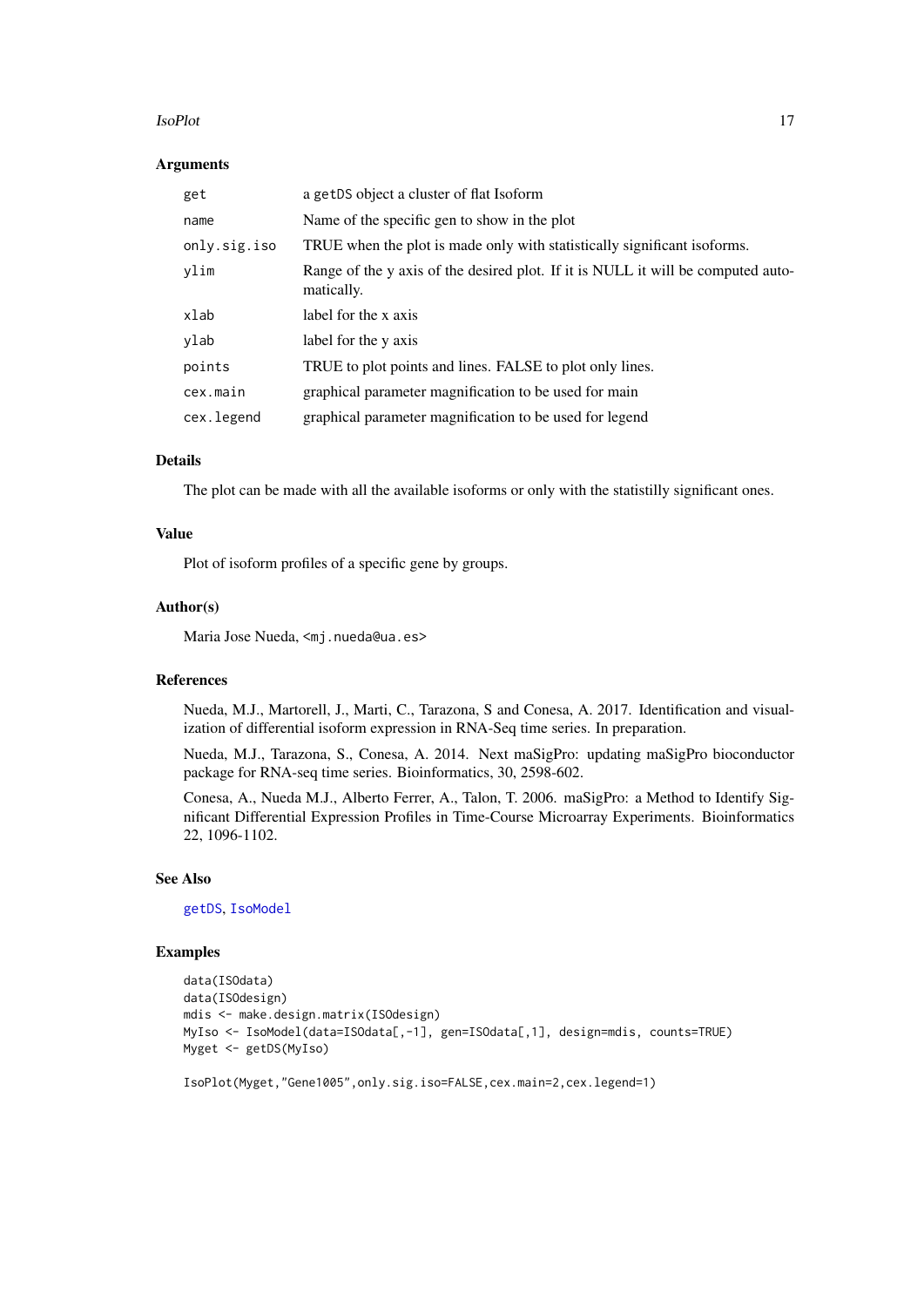<span id="page-17-1"></span><span id="page-17-0"></span>

#### **Description**

make.design.matrix creates the design matrix of dummies for fitting time series micorarray gene expression experiments.

# Usage

```
make.design.matrix(edesign, degree = 2, time.col = 1,
                   rep1,col = 2, group.cols = c(3:ncol(edesign)))
```
# Arguments

| edesign    | matrix describing experimental design. Rows must be arrays and columns ex-<br>periment descriptors                                   |
|------------|--------------------------------------------------------------------------------------------------------------------------------------|
| degree     | the degree of the regression fit polynome. degree $= 1$ returns linear regression,<br>$degree = 2$ returns quadratic regression, etc |
| time.col   | column number in edesign containing time values. Default is first column                                                             |
| repl.col   | column number in edesign containing coding for replicate arrays. Default is<br>second column                                         |
| group.cols | column numbers in edesign indicating the coding for each experimental group<br>(treatment, tissue, ). See details                    |

#### Details

rownames of edesign object should contain the arrays naming (i.e. array1, array2, ...). colnames of edesign must contain the names of experiment descriptors(i.e. "Time", "Replicates", "Treatment A", "Treatment B", etc.). for each experimental group a different column must be present in edesign, coding with 1 and 0 whether each array belongs to that group or not.

make.design.matrix returns a design matrix where rows represent arrays and column variables of time, dummies and their interactions for up to the degree given. Dummies show the relative effect of each experimental group related to the first one. Single dummies indicate the abcissa component of each group. \$Time\*dummy\$ variables indicate slope changes, \$Time^2\*dummy\$ indicates curvature changes. Higher grade values could model complex responses. In case experimental groups share a initial state (i.e. common time 0), no single dummies are modeled.

# Value

| dis           | design matrix of dummies for fitting time series                       |
|---------------|------------------------------------------------------------------------|
| groups.vector | vector coding the experimental group to which each variable belongs to |
| edesign       | edesign value passed as argument                                       |

#### Author(s)

Ana Conesa, aconesa@cipf.es; Maria Jose Nueda, mj.nueda@ua.es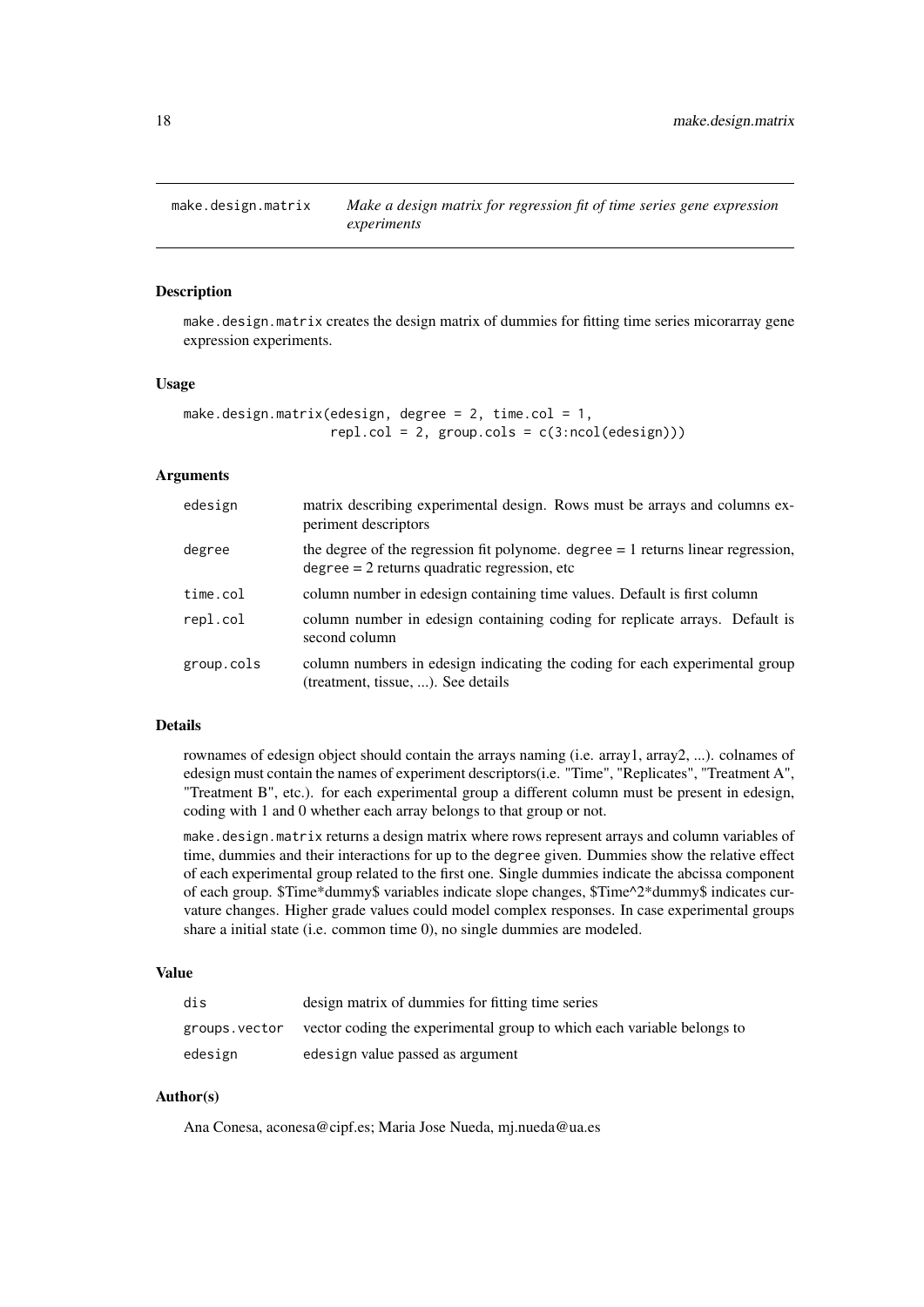#### <span id="page-18-0"></span>maSigPro 19

#### References

Conesa, A., Nueda M.J., Alberto Ferrer, A., Talon, T. 2006. maSigPro: a Method to Identify Significant Differential Expression Profiles in Time-Course Microarray Experiments. Bioinformatics 22, 1096-1102

#### Examples

```
data(edesign.abiotic, edesignCT)
make.design.matrix(edesign.abiotic) # quadratic model
make.design.matrix(edesignCT, degree = 3) # cubic model with common starting time point
```
maSigPro *Wrapping function for identifying significant differential gene expression profiles in micorarray time course experiments*

#### Description

maSigPro performs a whole maSigPro analysis for a times series gene expression experiment. The function sucesively calls the functions [make.design.matrix](#page-17-1)(optional), [p.vector](#page-25-1), [T.fit](#page-43-1), [get.siggenes](#page-6-1) and [see.genes](#page-34-1).

#### Usage

```
maSigPro(data, edesign, matrix = "AUTO", groups.vector = NULL,
    degree = 2, time.col = 1, repl.col = 2, group.cols = c(3:ncol(edesign)),Q = 0.05, alfa = Q, nvar.correction = FALSE, step.method = "backward", rsq = 0.7,
  min.obs = 3, vars = "groups", significant.intercept = "dummy", cluster.data = 1,
    add.IDs = FALSE, IDs = NULL, matchID.col = 1, only.names = FALSE, k = 9,
  cluster.method = "hclust", distance = "cor", agglo.method = "ward.D", iter.max = 500,
    summary.mode = "median", color.mode = "rainbow", trat.repl.spots = "none",
    index = IDs[, (matchID,col + 1)], match = IDs[, matchID.col], rs = 0.7,
    show.fit = TRUE, show.lines = TRUE, pdf = TRUE, cexlab = 0.8,
    legend = TRUE, main = NULL, ...
```
#### Arguments

| data          | matrix with normalized gene expression data. Genes must be in rows and arrays<br>in columns. Row names must contain geneIDs          |
|---------------|--------------------------------------------------------------------------------------------------------------------------------------|
|               | (argument of $p$ . vector)                                                                                                           |
| edesign       | matrix of experimental design. Row names must contain arrayIDs                                                                       |
|               | (argument of make.design.matrix and see.genes)                                                                                       |
| matrix        | design matrix for regression analysis. By default design is calculated with<br>make.design.matrix                                    |
|               | (argument of p. vector and T. fit, by default computed by make. design. matrix)                                                      |
| groups.vector | vector indicating experimental group of each variable                                                                                |
|               | (argument of get. siggenes and see. genes, by default computed by make. design. matrix)                                              |
| degree        | the degree of the regression fit polynome. degree $= 1$ returns lineal regression,<br>$degree = 2$ returns quadratic regression, etc |
|               | (argument of make.design.matrix)                                                                                                     |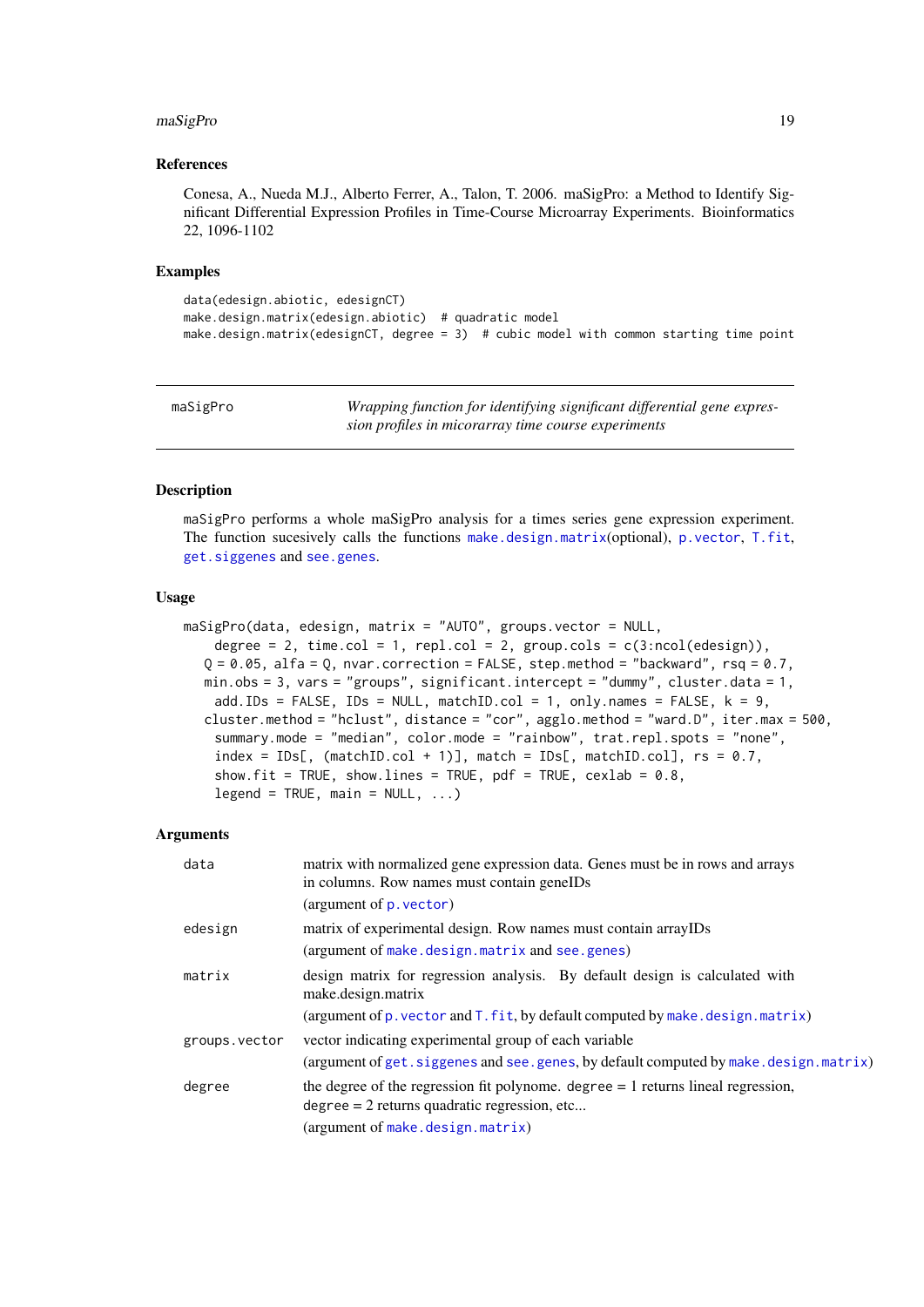<span id="page-19-0"></span>

| time.col              | column in edesign containing time values. Default is first column                                              |
|-----------------------|----------------------------------------------------------------------------------------------------------------|
|                       | (argument of make.design.matrix and see.genes)                                                                 |
| repl.col              | column in edesign containing coding for replicates arrays. Default is second<br>column                         |
|                       | (argument of make.design.matrix and see.genes)                                                                 |
| group.cols            | columns in edesign indicating the coding for each group of the experiment (see<br>make.design.matrix)          |
|                       | (argument of make.design.matrix and see.genes)                                                                 |
| Q                     | level of false discovery rate (FDR) control                                                                    |
|                       | (argument of p. vector)                                                                                        |
| alfa                  | significance level used for variable selection in the stepwise regression<br>(argument of $T$ . $fit$ )        |
| nvar.correction       |                                                                                                                |
|                       | logical for indicating correcting of stepwise regression significance level<br>(argument of T. fit)            |
| step.method           | argument to be passed to the step function.                                                                    |
|                       | Can be either "backward", "forward", "two.ways.backward" or "two.ways.forward"                                 |
| rsq                   | cut-off level at the R-squared value for the stepwise regression fit.                                          |
|                       | Only genes with R-squared greater than rsq are selected                                                        |
| min.obs               | genes with less than this number of true numerical values will be excluded from<br>the analysis                |
|                       | (argument of $p$ . vector and $T$ . $fit$ )                                                                    |
| vars                  | variables for which to extract significant genes                                                               |
|                       | (argument of get. siggenes)                                                                                    |
| significant.intercept |                                                                                                                |
|                       | experimental groups for which significant intercept coefficients are considered<br>(argument of get. siggenes) |
| cluster.data          | Type of data used by the cluster algorithm                                                                     |
|                       | (argument of see.genes)                                                                                        |
| add.IDs               | logical indicating whether to include additional gene id's in the significant genes<br>result                  |
|                       | (argument of get. siggenes)                                                                                    |
| IDs                   | matrix contaning additional gene id information (required when add. IDs is<br>TRUE)                            |
|                       | (argument of get. siggenes)                                                                                    |
| matchID.col           | number of matching column in matrix IDs for adding genes ids<br>(argument ofget.siggenes)                      |
| only.names            | logical. If TRUE, expression values are ommited in the significant genes result                                |
|                       | (argument of get. siggenes)                                                                                    |
| k                     | number of clusters (argument of see.genes)                                                                     |
|                       | cluster.method clustering method for data partioning                                                           |
|                       | (argument of see.genes)                                                                                        |
| distance              | distance measurement function used when cluster.method is "hclust"                                             |
|                       | (argument of see.genes)                                                                                        |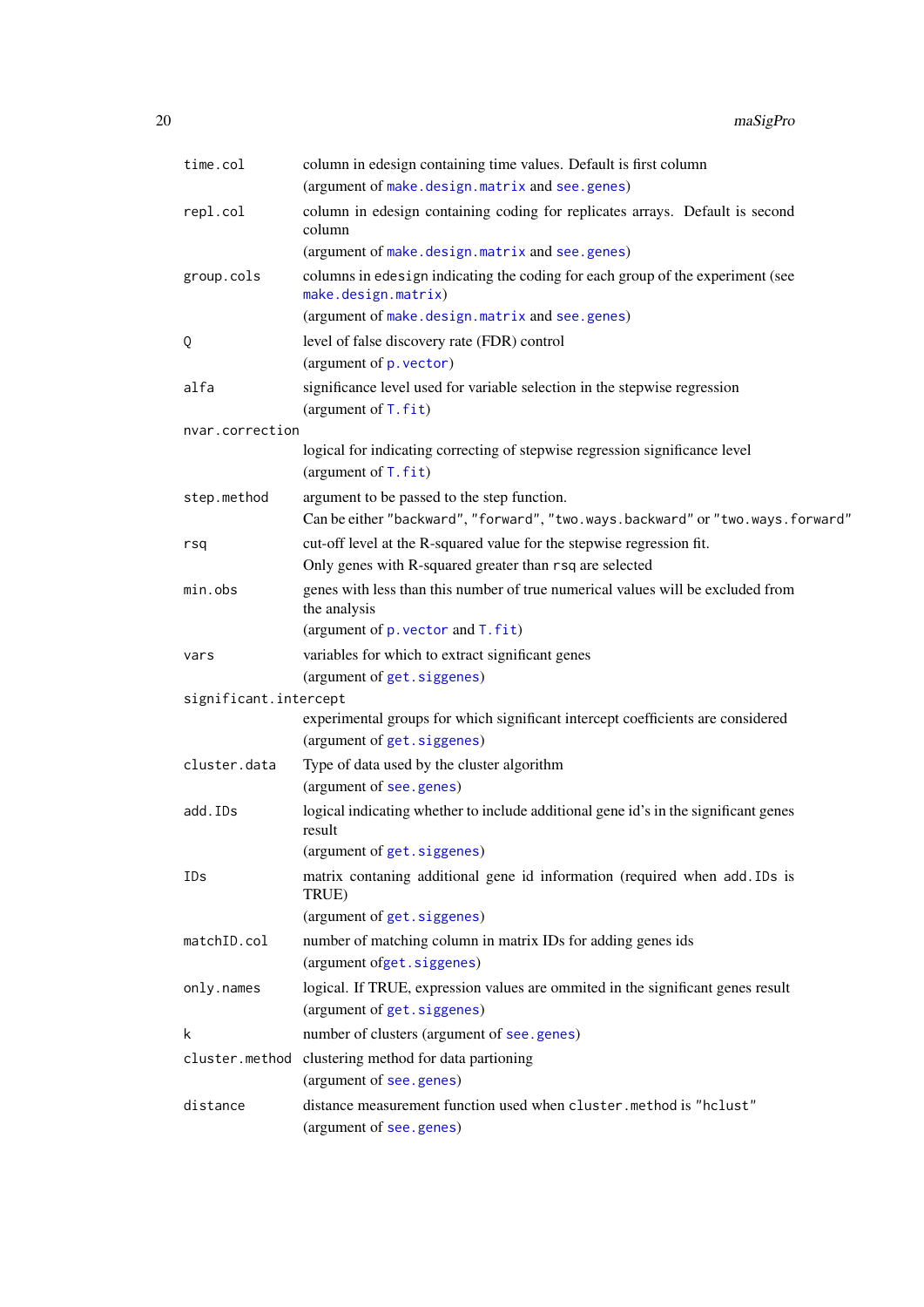<span id="page-20-0"></span>

| agglo.method    | aggregation method used when cluster.method is "hclust"                                                      |
|-----------------|--------------------------------------------------------------------------------------------------------------|
|                 | (argument of see.genes)                                                                                      |
| iter.max        | number of iterations when cluster.method is "kmeans"                                                         |
|                 | (argument of see.genes)                                                                                      |
| summary.mode    | the method to condensate expression information when more than one gene is<br>present in the data.           |
|                 | Possible values are "representative" and "median"                                                            |
|                 | (argument of PlotGroups)                                                                                     |
| color.mode      | color scale for plotting profiles. Can be either "rainblow" or "gray"                                        |
|                 | (argument of PlotProfiles)                                                                                   |
| trat.repl.spots |                                                                                                              |
|                 | treatment givent to replicate spots. Possible values are "none" and "average"<br>(argument of get. siggenes) |
| index           | argument of the average. rows function to use when trat. repl. spots is "average"                            |
|                 | (argument of get. siggenes)                                                                                  |
| match           | argument of the link{average.rows} function to use when trat.repl.spots<br>is "average"                      |
|                 | (argument of get. siggenes)                                                                                  |
| rs              | minimun pearson correlation coefficient for replicated spots profiles to be aver-<br>aged                    |
|                 | (argument of get. siggenes)                                                                                  |
| show.fit        | logical indicating whether regression fit curves must be plotted                                             |
|                 | (argument of see.genes)                                                                                      |
| show.lines      | logical indicating whether a line must be drawn joining plotted data points for<br>reach group               |
|                 | (argument of see.genes)                                                                                      |
| pdf             | logical indicating whether a pdf results file must be generated<br>(argument of see.genes)                   |
| cexlab          | graphical parameter maginfication to be used for x labels in plotting functions                              |
| legend          | logical indicating whether legend must be added when plotting profiles                                       |
|                 | (argument of see.genes)                                                                                      |
| main            | title for pdf results file                                                                                   |
| $\cdots$        | other graphical function arguments                                                                           |
|                 |                                                                                                              |

# Details

maSigPro finds and display genes with significant profile differences in time series gene expression experiments. The main, compulsory, input parameters for this function are a matrix of gene expression data (see p. vector for details) and a matrix describing experimental design (see [make.design.matrix](#page-17-1) or [p.vector](#page-25-1) for details). In case extended gene ID information is wanted to be included in the result of significant genes, a third IDs matrix containing this information will be required (see [get.siggenes](#page-6-1) for details).

Basiscally in the function calls subsequent steps of the maSigPro approach which is:

- Make a general regression model with dummies to indicate different experimental groups.
- Select significant genes on the basis of this general model, applying fdr control.
- Find significant variables for each gene, using stepwise regression.
- Extract and display significant genes for any set of variables or experimental groups.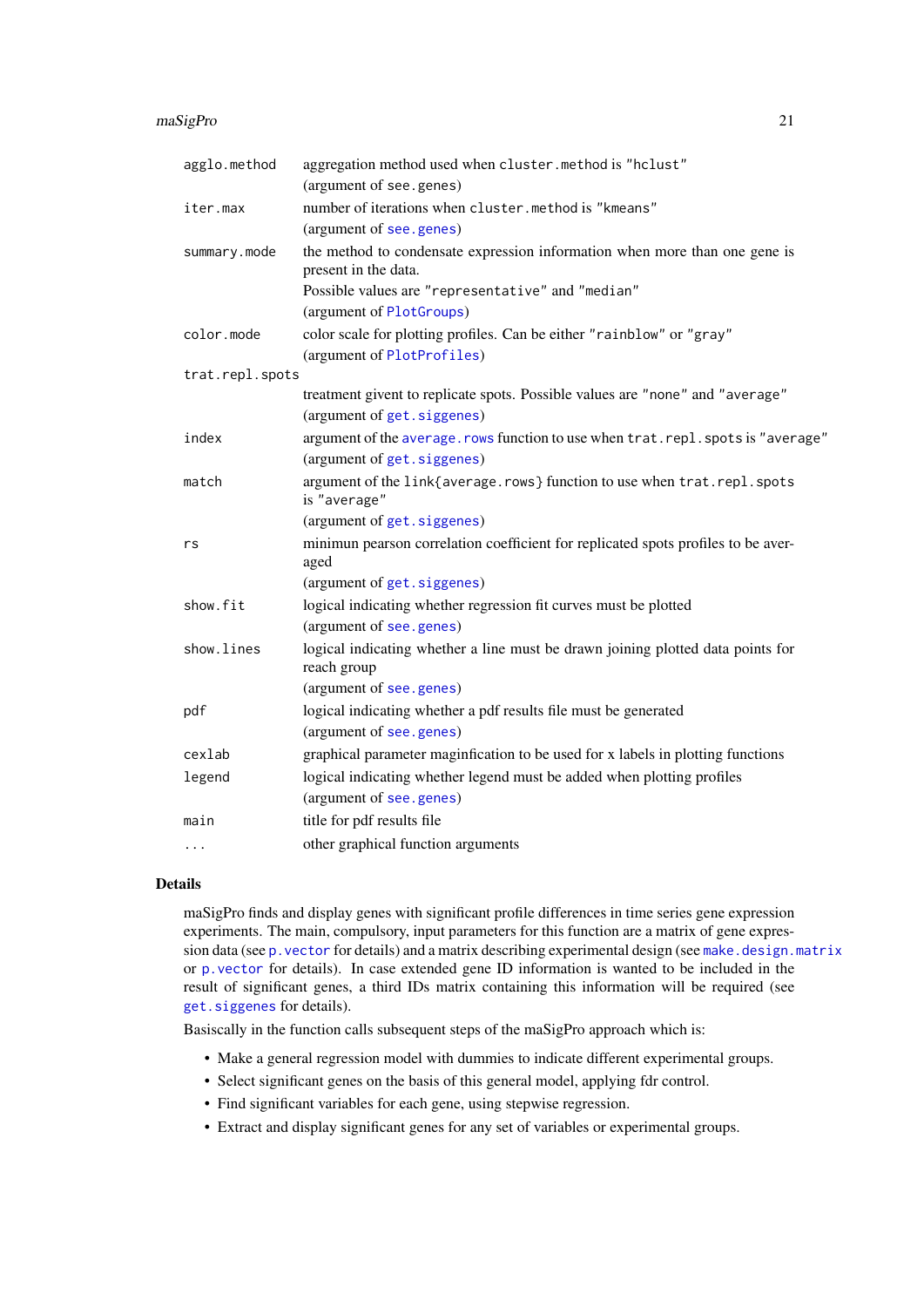# <span id="page-21-0"></span>Value

| summary       | a vector or matrix listing significant genes for the variables given by the function<br>parameters                                                                              |
|---------------|---------------------------------------------------------------------------------------------------------------------------------------------------------------------------------|
| sig.genes     | a list with detailed information on the significant genes found for the variables<br>given by the function parameters. Each element of the list is also a list contain-<br>ing: |
|               | sig.profiles: expression values of significant genes. The cluster assingment<br>of each gene is given in the last column                                                        |
|               | coefficients: regression coefficients for significant genes                                                                                                                     |
|               | t.score: value of the t statistics of significant genes                                                                                                                         |
|               | sig. pvalues: p-values of the regression coefficients for significant genes                                                                                                     |
|               | g: number of genes                                                                                                                                                              |
|               | : arguments passed by previous functions                                                                                                                                        |
| input.data    | input analysis data                                                                                                                                                             |
| G             | number of input genes                                                                                                                                                           |
| edesign       | matrix of experimental design                                                                                                                                                   |
| dis           | regression design matrix                                                                                                                                                        |
| min.obs       | imputed value for minimal number of true observations                                                                                                                           |
| p.vector      | vector containing the computed p-values of the general regression model for<br>each gene                                                                                        |
| variables     | variables in the general regression model                                                                                                                                       |
| g             | number of signifant genes                                                                                                                                                       |
| p.vector.alfa | $p$ -vlaue at FDR = $Q$ control                                                                                                                                                 |
| step.method   | imputed step method for stepwise regression                                                                                                                                     |
| Q             | imputed value for false discovery rate (FDR) control                                                                                                                            |
| step.alfa     | inputed significance level in stepwise regression                                                                                                                               |
| influ.info    | data frame of genes containing influencial data                                                                                                                                 |

# Author(s)

Ana Conesa, aconesa@cipf.es; Maria Jose Nueda, mj.nueda@ua.es

#### References

Conesa, A., Nueda M.J., Alberto Ferrer, A., Talon, T. 2005. maSigPro: a Method to Identify Significant Differential Expression Profiles in Time-Course Microarray Experiments.

# See Also

[make.design.matrix](#page-17-1), [p.vector](#page-25-1), [T.fit](#page-43-1), [get.siggenes](#page-6-1), [see.genes](#page-34-1)

```
#### GENERATE TIME COURSE DATA
## generate n random gene expression profiles of a data set with
## one control plus 3 treatments, 3 time points and r replicates per time point.
```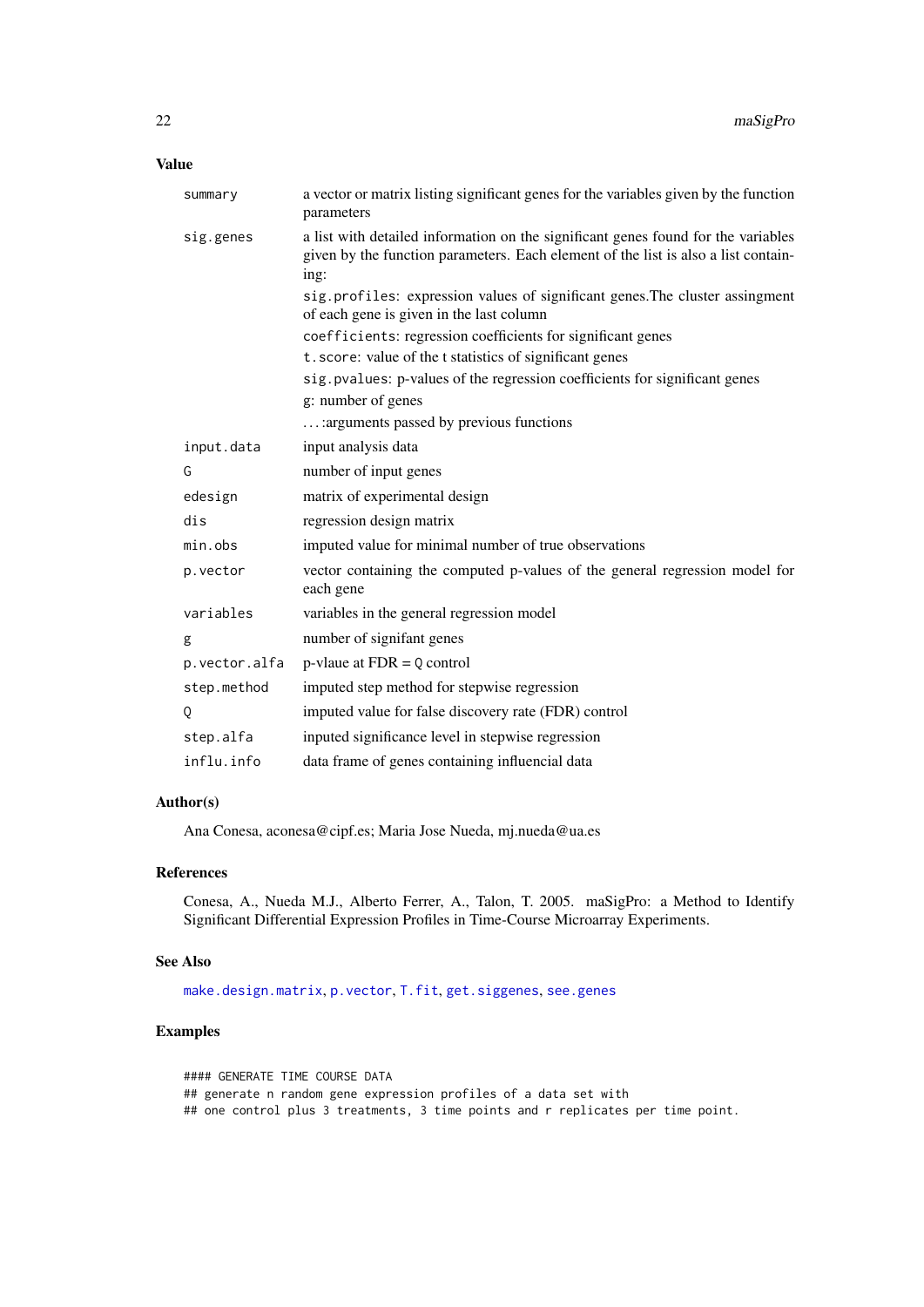```
tc.GENE <- function(n, r,
             var11 = 0.01, var12 = 0.01, var13 = 0.01,
             var21 = 0.01, var22 = 0.01, var23 = 0.01,
             var31 = 0.01, var32 = 0.01, var33 = 0.01,
             var41 = 0.01, var42 = 0.01, var43 = 0.01,
             a1 = 0, a2 = 0, a3 = 0, a4 = 0,
             b1 = 0, b2 = 0, b3 = 0, b4 = 0,
             c1 = 0, c2 = 0, c3 = 0, c4 = 0)
{
  tc.dat <- NULL
  for (i in 1:n) {
   Ctl \leq c(rnorm(r, a1, var11), rnorm(r, b1, var12), rnorm(r, c1, var13)) # Ctl group
    Tr1 \le c(rnorm(r, a2, var21), rnorm(r, b2, var22), rnorm(r, c2, var23)) # Tr1 group
    Tr2 \leq c(rnorm(r, a3, var31), rnorm(r, b3, var32), rnorm(r, c3, var33)) # Tr2 group
   Tr3 \leq c(rnorm(r, a4, var41), rnorm(r, b4, var42), rnorm(r, c4, var43)) # Tr3 group
    gene <- c(Ctl, Tr1, Tr2, Tr3)
    tc.dat <- rbind(tc.dat, gene)
  }
 tc.dat
}
## Create 270 flat profiles
flat \le tc. GENE(n = 270, r = 3)
## Create 10 genes with profile differences between Ctl and Tr1 groups
twodiff \leq tc. GENE (n = 10, r = 3, b2 = 0.5, c2 = 1.3)
## Create 10 genes with profile differences between Ctl, Tr2, and Tr3 groups
threediff \le tc.GENE(n = 10, r = 3, b3 = 0.8, c3 = -1, a4 = -0.1, b4 = -0.8, c4 = -1.2)
## Create 10 genes with profile differences between Ctl and Tr2 and different variance
vardiff <- tc.GENE(n = 10, r = 3, a3 = 0.7, b3 = 1, c3 = 1.2, var32 = 0.03, var33 = 0.03)
## Create dataset
tc.DATA <- rbind(flat, twodiff, threediff, vardiff)
rownames(tc.DATA) <- paste("feature", c(1:300), sep = "")
collnames(tc.DATA) \leftarrow paste("Array", c(1:36), sep = "")tc.DATA[sample(c(1:(300*36)), 300)] <- NA # introduce missing values
#### CREATE EXPERIMENTAL DESIGN
Time \leq rep(c(rep(c(1:3), each = 3)), 4)
Replicates \leq rep(c(1:12), each = 3)
Control <- c(rep(1, 9), rep(0, 27))
Treat1 <- c(rep(0, 9), rep(1, 9), rep(0, 18))
Treat2 < -c(rep(\emptyset, 18), rep(1, 9), rep(\emptyset, 9))Treat3 < -c(rep(0, 27), rep(1, 9))edesign <- cbind(Time, Replicates, Control, Treat1, Treat2, Treat3)
rownames(edesign) <- paste("Array", c(1:36), sep = "")
#### RUN maSigPro
tc.test <- maSigPro (tc.DATA, edesign, degree = 2, vars = "groups", main = "Test")
tc.test$g # gives number of total significant genes
tc.test$summary # shows significant genes by experimental groups
tc.test$sig.genes$Treat1$sig.pvalues # shows pvalues of the significant coefficients
                                      # in the regression models of the significant genes
                                       # for Control.vs.Treat1 comparison
```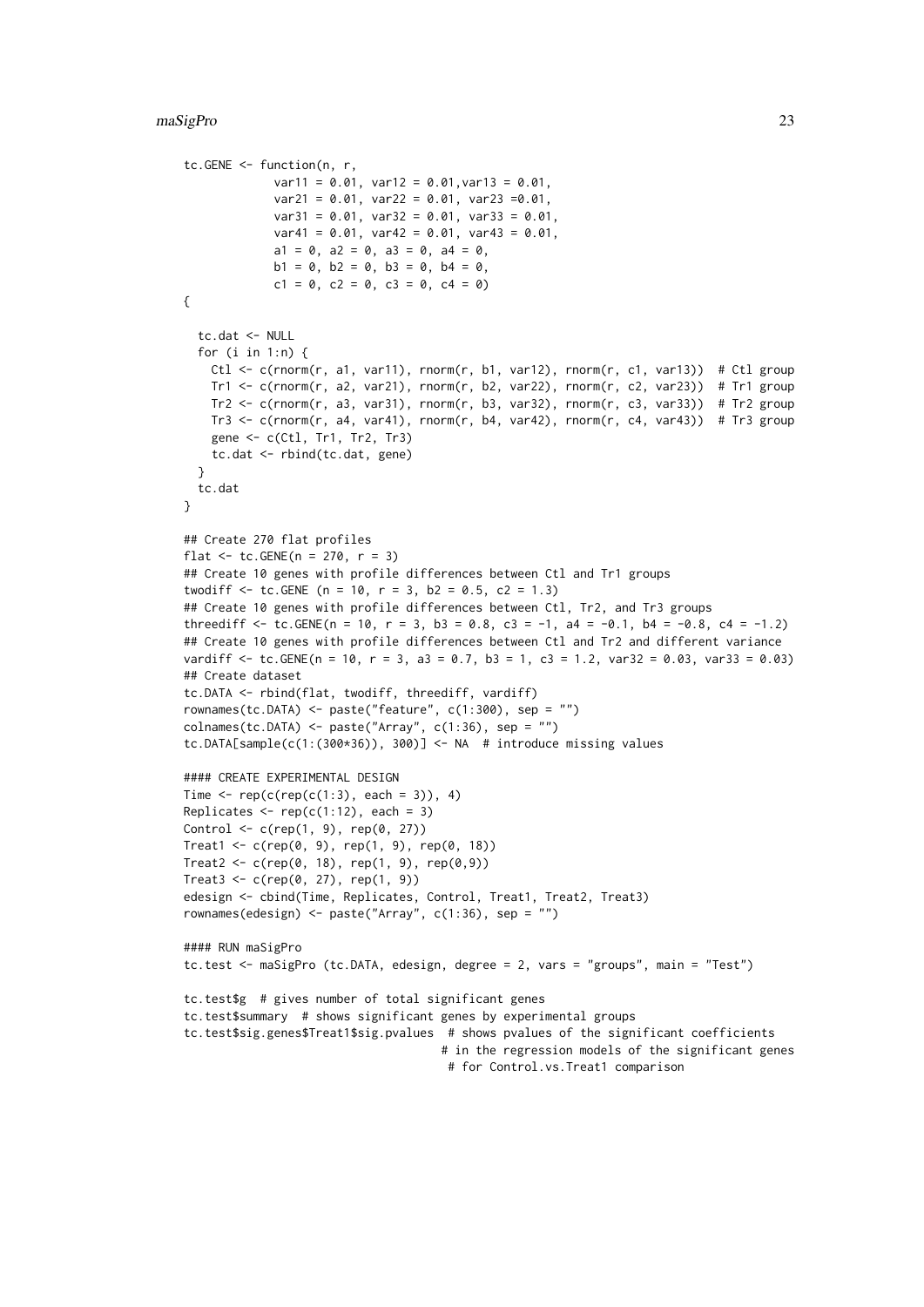<span id="page-23-0"></span>maSigProUsersGuide *View maSigPro User's Guide*

#### Description

Finds the location of the maSigPro User's Guide and opens it.

#### Usage

```
maSigProUsersGuide(view=TRUE)
```
#### Arguments

view logical, to specify if the document is opened using the PDF document reader.

# Details

The function vignette("maSigPro") will find the short maSigPro Vignette which describes how to obtain the maSigPro User's Guide. The User's Guide is not itself a true vignette because it is not automatically generated using Sweave during the package build process. This means that it cannot be found using vignette, hence the need for this special function.

If the operating system is other than Windows, then the PDF viewer used is that given by Sys.getenv("R\_PDFVIEWER"). The PDF viewer can be changed using Sys.putenv(R\_PDFVIEWER=).

#### Value

If vignette(view=TRUE), the PDF document reader is started and the User's Guide is opened. If vignette(view=FALSE), returns the file location.

#### Examples

```
maSigProUsersGuide()
maSigProUsersGuide(view=FALSE)
```
NBdata *RNA-Seq dataset example*

# Description

NBdata contains a subset of a bigger normalized negative binomial simulated dataset.

#### Usage

```
data(NBdata)
```
# Format

A data frame with 100 observations on 36 numeric variables.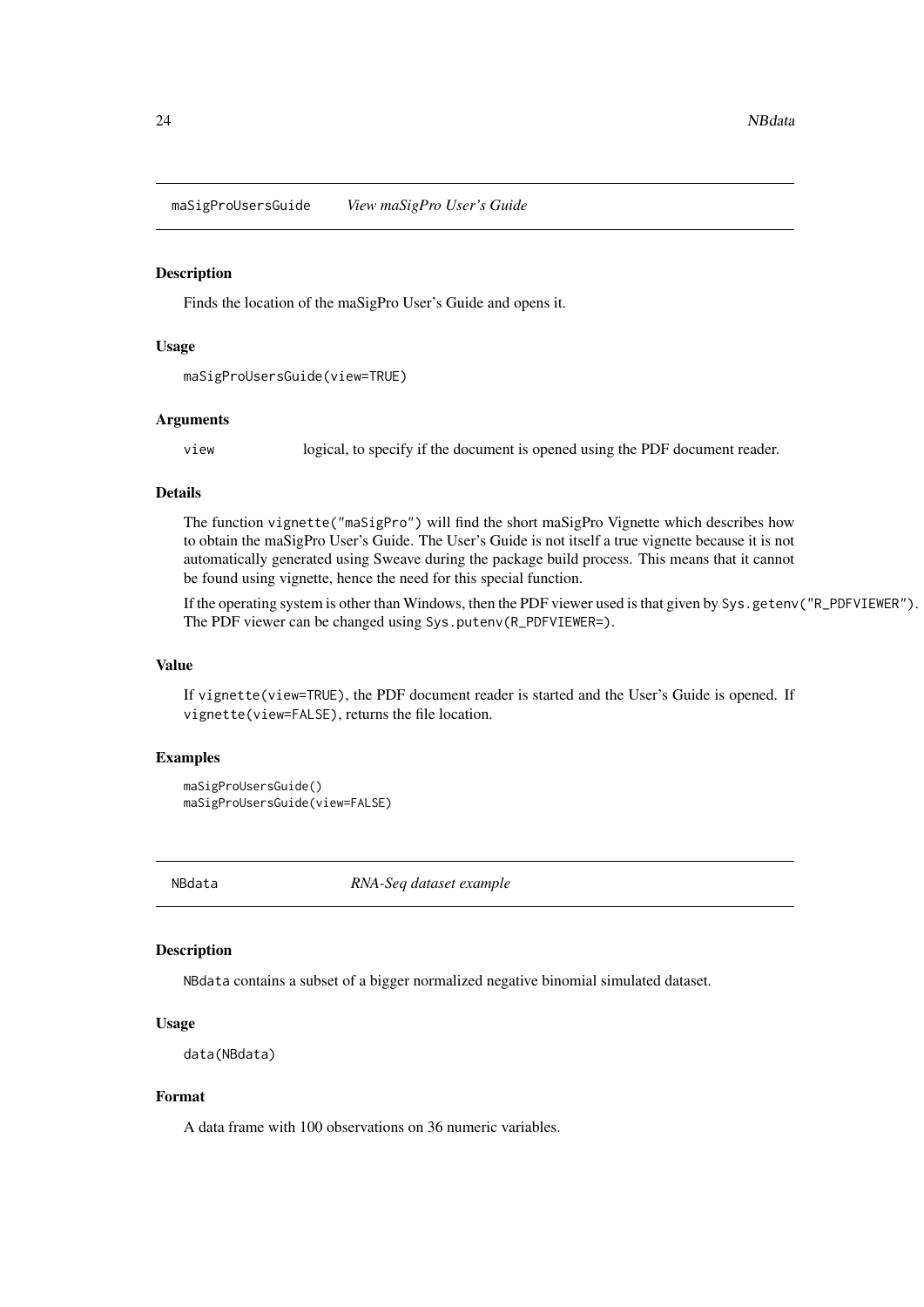#### <span id="page-24-0"></span>NBdesign 25

#### Details

This dataset is part of a larger simulated and normalized dataset with 2 experimental groups, 6 timepoints and 3 replicates. Simulation has been done by using a negative binomial distribution. The first 20 genes are simulated with changes among time.

# Examples

data(NBdata)

# NBdesign *Experimental design for RNA-Seq example*

# Description

NBdesign contains a subset of a bigger normalized negative binomial simulated dataset.

# Usage

data(NBdesign)

#### Format

A matrix with 36 rows and 4 colums

rows [1:36] "G1.T1.1" "G1.T1.2" "G1.T1.3" "G1.T2.1" ...

columns [1:6] [1] "Time" "Replicates" "Group.1" "Group.2"

#### Details

Samples are given in rows and experiment descriptors are given in columns. Row names contain sample names.

"Time" indicates the values that variable Time takes in each experimental condition. There are 6 time points.

"Replicates" is an index indicating the same experimental condition.

"Group.1" and "Group.2" columns indicate assigment to experimental groups, coding with 1 and 0 whether each sample belongs to that group or not.

#### Examples

data(NBdesign)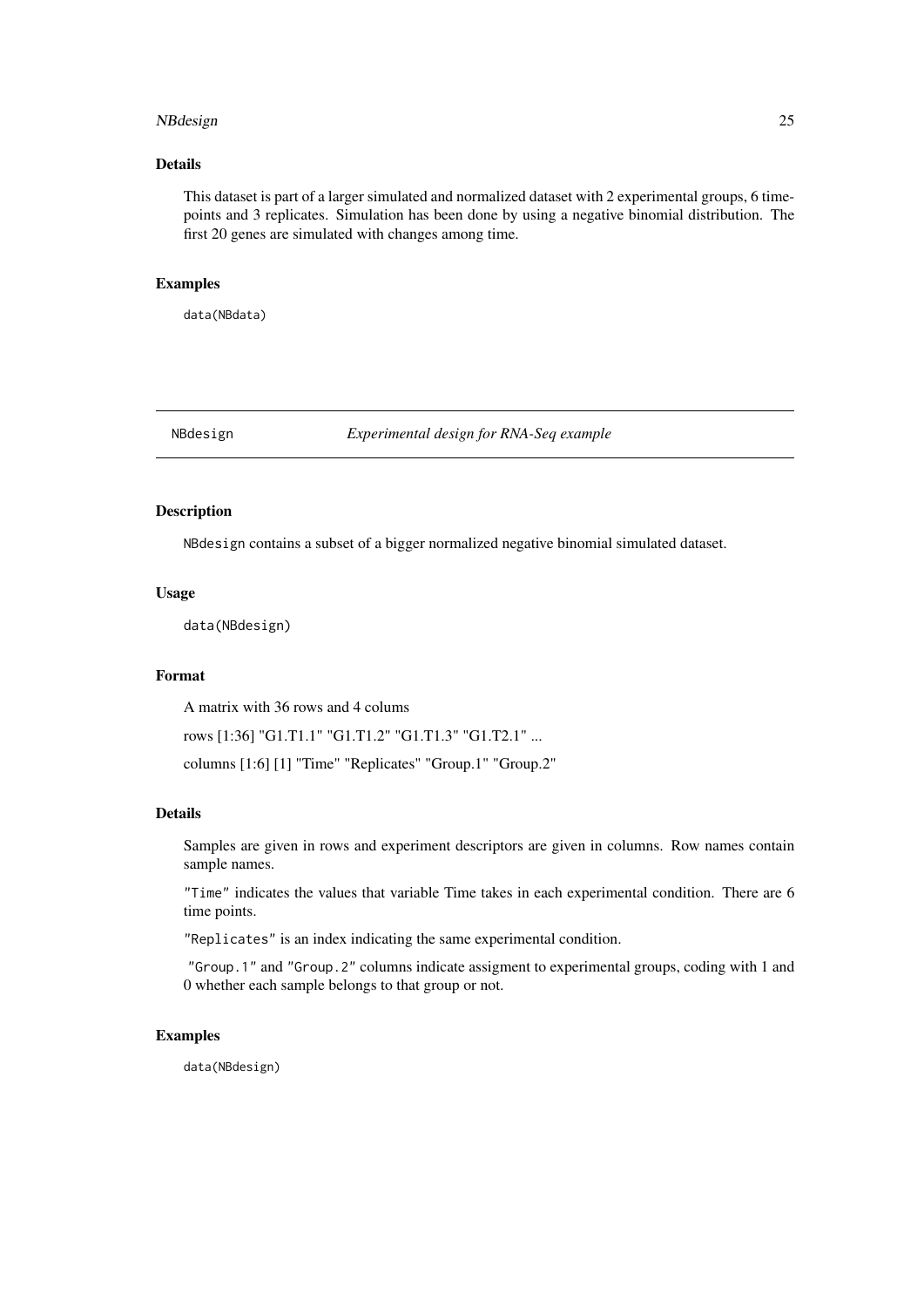# <span id="page-25-1"></span><span id="page-25-0"></span>Description

p.vector performs a regression fit for each gene taking all variables present in the model given by a regression matrix and returns a list of FDR corrected significant genes.

# Usage

p.vector(data, design,  $Q = 0.05$ , MT.adjust = "BH", min.obs = 6, counts=FALSE, family=NULL, theta=10,

# Arguments

| data      | matrix containing normalized gene expression data. Genes must be in rows and<br>arrays in columns                                                                                                                                                      |
|-----------|--------------------------------------------------------------------------------------------------------------------------------------------------------------------------------------------------------------------------------------------------------|
| design    | design matrix for the regression fit such as that generated by the make. design. matrix<br>function                                                                                                                                                    |
| Q         | significance level                                                                                                                                                                                                                                     |
| MT.adjust | argument to pass to p. adjust function indicating the method for multiple test-<br>ing adjustment of p.value                                                                                                                                           |
| min.obs   | genes with less than this number of true numerical values will be excluded from<br>the analysis. Minimum value to estimate the model is $(degree+1)xGroups+1$ .<br>Default is 6.                                                                       |
| counts    | a logical indicating whether your data are counts                                                                                                                                                                                                      |
| family    | the distribution function to be used in the glm model. It must be specified as<br>a function: gaussian(), poisson(), negative.binomial(theta) If NULL fam-<br>ily will be negative.binomial(theta) when counts=TRUE or gaussian() when<br>counts=FALSE |
| theta     | theta parameter for negative binomial family                                                                                                                                                                                                           |
| epsilon   | argument to pass to glm. control, convergence tolerance in the iterative process<br>to estimate de glm model                                                                                                                                           |
| item      | Name of the analysed item to show in the screen while p vector is in process                                                                                                                                                                           |

# Details

rownames(design) and colnames(data) must be identical vectors and indicate array naming. rownames(data) should contain unique gene IDs.

colnames(design) are the given names for the variables in the regression model.

# Value

| SELEC    | matrix containing the expression values for significant genes |
|----------|---------------------------------------------------------------|
| p.vector | vector containing the computed p-values                       |
| G        | total number of input genes                                   |
| g        | number of genes taken in the regression fit                   |
|          |                                                               |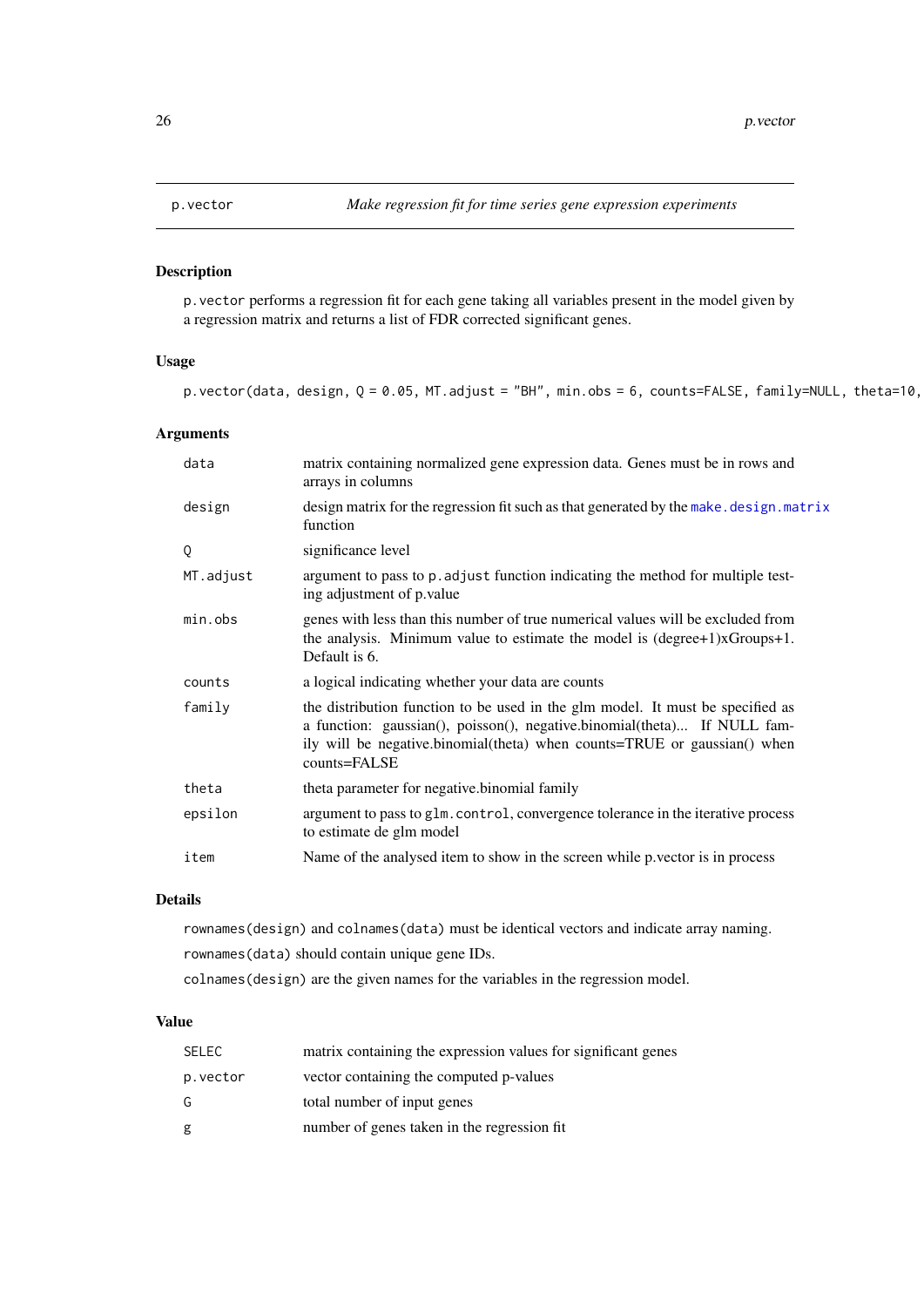#### <span id="page-26-0"></span>p. vector 27

| <b>FDR</b>   | p-value at FDR Q control when Benajamini & Holderberg (BH) correction is<br>used |
|--------------|----------------------------------------------------------------------------------|
| $\mathbf{i}$ | number of significant genes                                                      |
| dis          | design matrix used in the regression fit                                         |
| dat          | matrix of expression value data used in the regression fit                       |
|              | additional values from input parameters                                          |

# Author(s)

Ana Conesa, <aconesa@cipf.es>; Maria Jose Nueda, <mj.nueda@ua.es>

#### References

Conesa, A., Nueda M.J., Alberto Ferrer, A., Talon, T. 2006. maSigPro: a Method to Identify Significant Differential Expression Profiles in Time-Course Microarray Experiments. Bioinformatics 22, 1096-1102

# See Also

[T.fit](#page-43-1), [lm](#page-0-0)

```
#### GENERATE TIME COURSE DATA
## generates n random gene expression profiles of a data set with
## one control plus 3 treatments, 3 time points and r replicates per time point.
tc.GENE <- function(n, r,
             var11 = 0.01, var12 = 0.01, var13 = 0.01,
             var21 = 0.01, var22 = 0.01, var23 = 0.01,
             var31 = 0.01, var32 = 0.01, var33 = 0.01,
             var41 = 0.01, var42 = 0.01, var43 = 0.01,
             a1 = 0, a2 = 0, a3 = 0, a4 = 0,
             b1 = 0, b2 = 0, b3 = 0, b4 = 0,
             c1 = 0, c2 = 0, c3 = 0, c4 = 0)
{
  tc.dat <- NULL
  for (i in 1:n) {
   Ctl <- c(rnorm(r, a1, var11), rnorm(r, b1, var12), rnorm(r, c1, var13)) # Ctl group
    Tr1 <- c(rnorm(r, a2, var21), rnorm(r, b2, var22), rnorm(r, c2, var23)) # Tr1 group
    Tr2 <- c(rnorm(r, a3, var31), rnorm(r, b3, var32), rnorm(r, c3, var33)) # Tr2 group
    Tr3 \leq c(rnorm(r, a4, var41), rnorm(r, b4, var42), rnorm(r, c4, var43)) # Tr3 group
    gene <- c(Ctl, Tr1, Tr2, Tr3)
    tc.dat <- rbind(tc.dat, gene)
  }
  tc.dat
}
## Create 270 flat profiles
flat <- tc. GENE(n = 270, r = 3)
## Create 10 genes with profile differences between Ctl and Tr1 groups
twodiff \leq tc.GENE (n = 10, r = 3, b2 = 0.5, c2 = 1.3)
## Create 10 genes with profile differences between Ctl, Tr2, and Tr3 groups
threediff \leq tc.GENE(n = 10, r = 3, b3 = 0.8, c3 = -1, a4 = -0.1, b4 = -0.8, c4 = -1.2)
```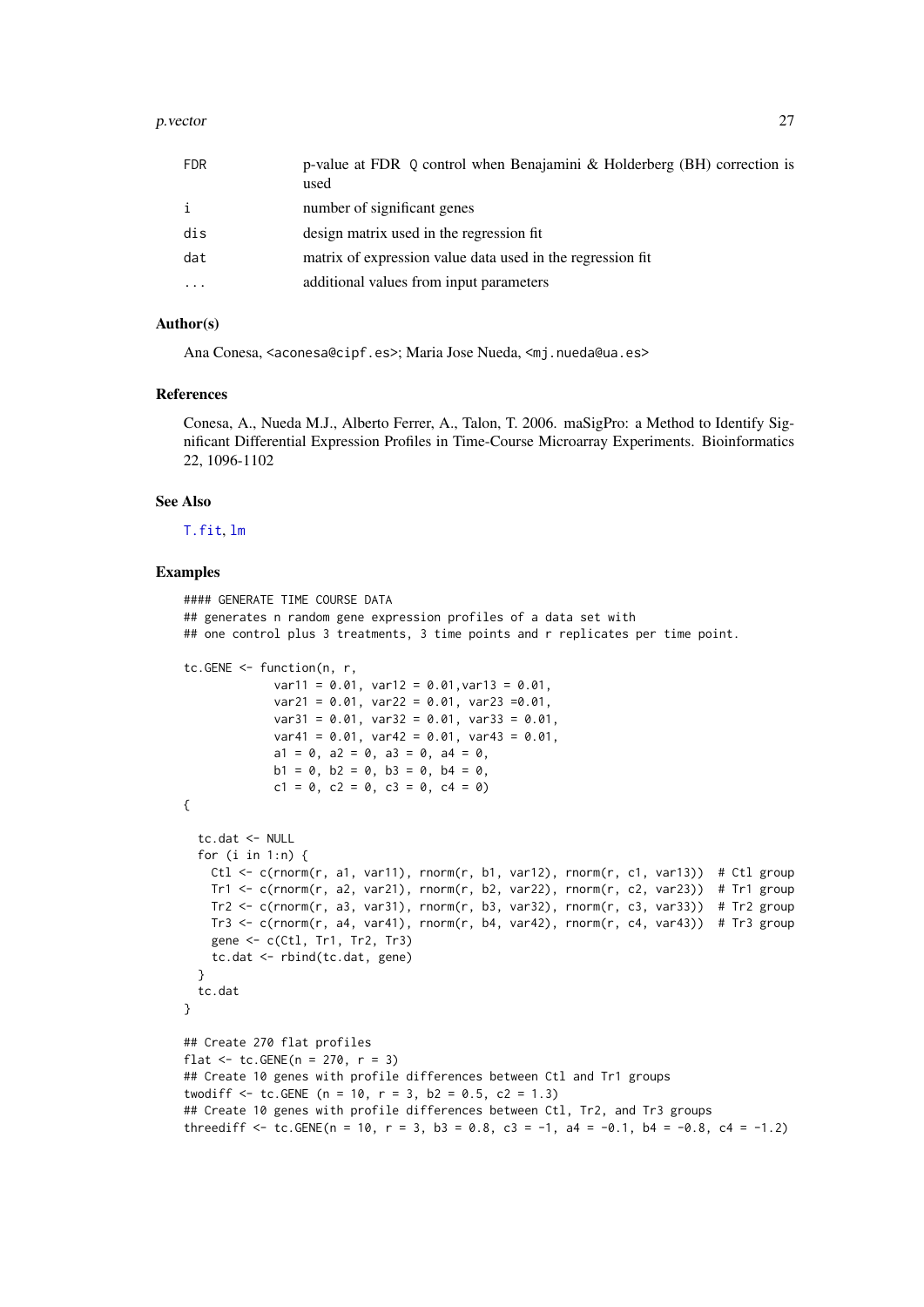```
## Create 10 genes with profile differences between Ctl and Tr2 and different variance
vardiff \le tc.GENE(n = 10, r = 3, a3 = 0.7, b3 = 1, c2 = 1.3, var32 = 0.03, var33 = 0.03)
## Create dataset
tc.DATA <- rbind(flat, twodiff, threediff, vardiff)
rownames(tc.DATA) <- paste("feature", c(1:300), sep = "")
colnames(tc.DATA) <- paste("Array", c(1:36), sep = "")
tc.DATA [sample(c(1:(300*36)), 300)] <- NA # introduce missing values
#### CREATE EXPERIMENTAL DESIGN
Time \leq rep(c(rep(c(1:3), each = 3)), 4)
Replicates \leq rep(c(1:12), each = 3)
Control \leq c(rep(1, 9), rep(0, 27))
Treat1 <- c(rep(0, 9), rep(1, 9), rep(0, 18))
Treat2 <- c(rep(0, 18), rep(1, 9), rep(0,9))
Treat3 < -c(rep(0, 27), rep(1, 9))edesign <- cbind(Time, Replicates, Control, Treat1, Treat2, Treat3)
rownames(edesign) <- paste("Array", c(1:36), sep = "")
tc.p \leq - p.vector(tc.DATA, design = make.design.matrix(edesign), Q = 0.05)
tc.p$i # number of significant genes
tc.p$SELEC # expression value of signficant genes
tc.p$FDR # p.value at FDR control
tc.p$p.adjusted# adjusted p.values
```
<span id="page-27-1"></span>

| PlotGroups |  |
|------------|--|
|------------|--|

Function for plotting gene expression profile at different experimental *groups*

#### Description

This function displays the gene expression profile for each experimental group in a time series gene expression experiment.

#### Usage

```
PlotGroups(data, edesign = NULL, time = edesign[,1], groups = edesign[,c(3:ncol(edesign))],
       repvect = edesign[,2], show.fit = FALSE, dis = NULL, step.method = "backward",
       min. obs = 2, alfa = 0.05, nvar.correction = FALSE, summary.mode = "median", show.lines = TRUE
       xlab = "Time", ylab = "Expression value", cex.xaxis = 1, ylim = NULL, main = NULL, cexlab = 0.
```
#### Arguments

| data     | vector or matrix containing the gene expression data                                               |
|----------|----------------------------------------------------------------------------------------------------|
| edesign  | matrix describing experimental design. Rows must be arrays and columns ex-<br>periment descriptors |
| time     | vector indicating time assigment for each array                                                    |
| groups   | matrix indicating experimental group to which each array is assigned                               |
| repvect  | index vector indicating experimental replicates                                                    |
| show.fit | logical indicating whether regression fit curves must be plotted                                   |
| dis      | regression design matrix                                                                           |

<span id="page-27-0"></span>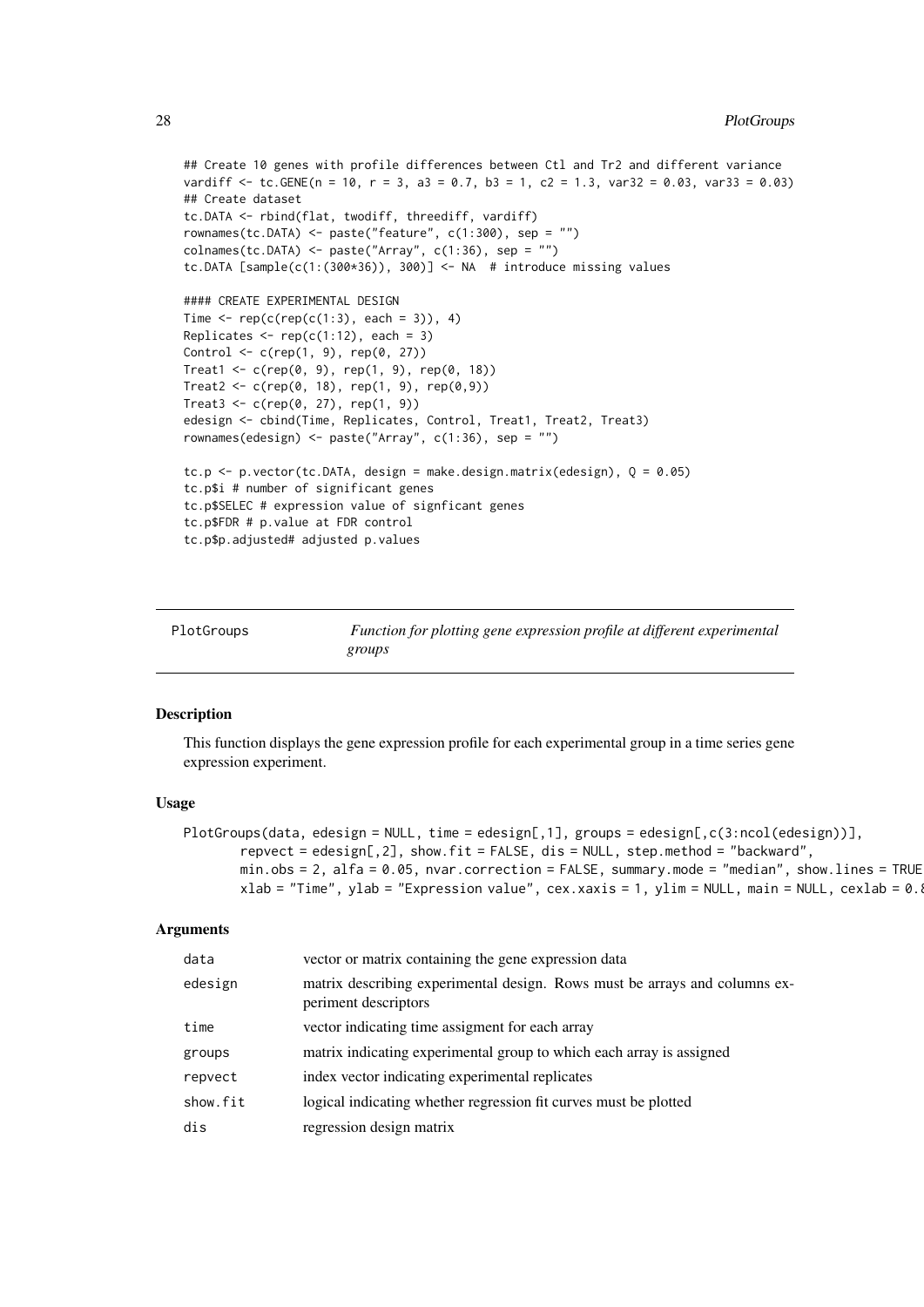#### <span id="page-28-0"></span>PlotGroups 29

| stepwise regression method to fit models for cluster mean profiles. It can be ei-<br>ther "backward", "forward", "two.ways.backward" or "two.ways.forward" |
|------------------------------------------------------------------------------------------------------------------------------------------------------------|
| minimal number of observations for a gene to be included in the analysis                                                                                   |
| significance level used for variable selection in the stepwise regression                                                                                  |
| nvar.correction                                                                                                                                            |
| argument for correcting stepwise regression significance level. See T. fit                                                                                 |
| the method to condensate expression information when more than one gene is<br>present in the data. Possible values are "representative" and "median"       |
| logical indicating whether a line must be drawn joining plotted data points for<br>reach group                                                             |
| vector indicating experimental group to which each variable belongs                                                                                        |
| label for the x axis                                                                                                                                       |
| label for the y axis                                                                                                                                       |
| graphical parameter maginfication to be used for x axis in plotting functions                                                                              |
| range of the y axis                                                                                                                                        |
| plot main title                                                                                                                                            |
| graphical parameter maginfication to be used for x axis label in plotting func-<br>tions                                                                   |
| logical indicating whether legend must be added when plotting profiles                                                                                     |
| plot subtitle                                                                                                                                              |
| Name of the analysed items to show                                                                                                                         |
|                                                                                                                                                            |

# Details

To compute experimental groups either a edesign object must be provided, or separate values must be given for the time, repvect and groups arguments.

When data is a matrix, the average expression value is displayed.

When there are array replicates in the data (as indicated by repvect), values are averaged by repvect.

PlotGroups plots one single expression profile for each experimental group even if there are more that one genes in the data set. The way data is condensated for this is given by summary.mode. When this argument takes the value "representative", the gene with the lowest distance to all genes in the cluster will be plotted. When the argument is "median", then median expression value is computed.

When show. fit is TRUE the stepwise regression fit for the data will be computed and the regression curves will be displayed.

If data is a matrix of genes and summary.mode is "median", the regression fit will be computed for the median expression value.

#### Value

Plot of gene expression profiles by-group.

# Author(s)

Ana Conesa, <aconesa@cipf.es>; Maria Jose Nueda, <mj.nueda@ua.es>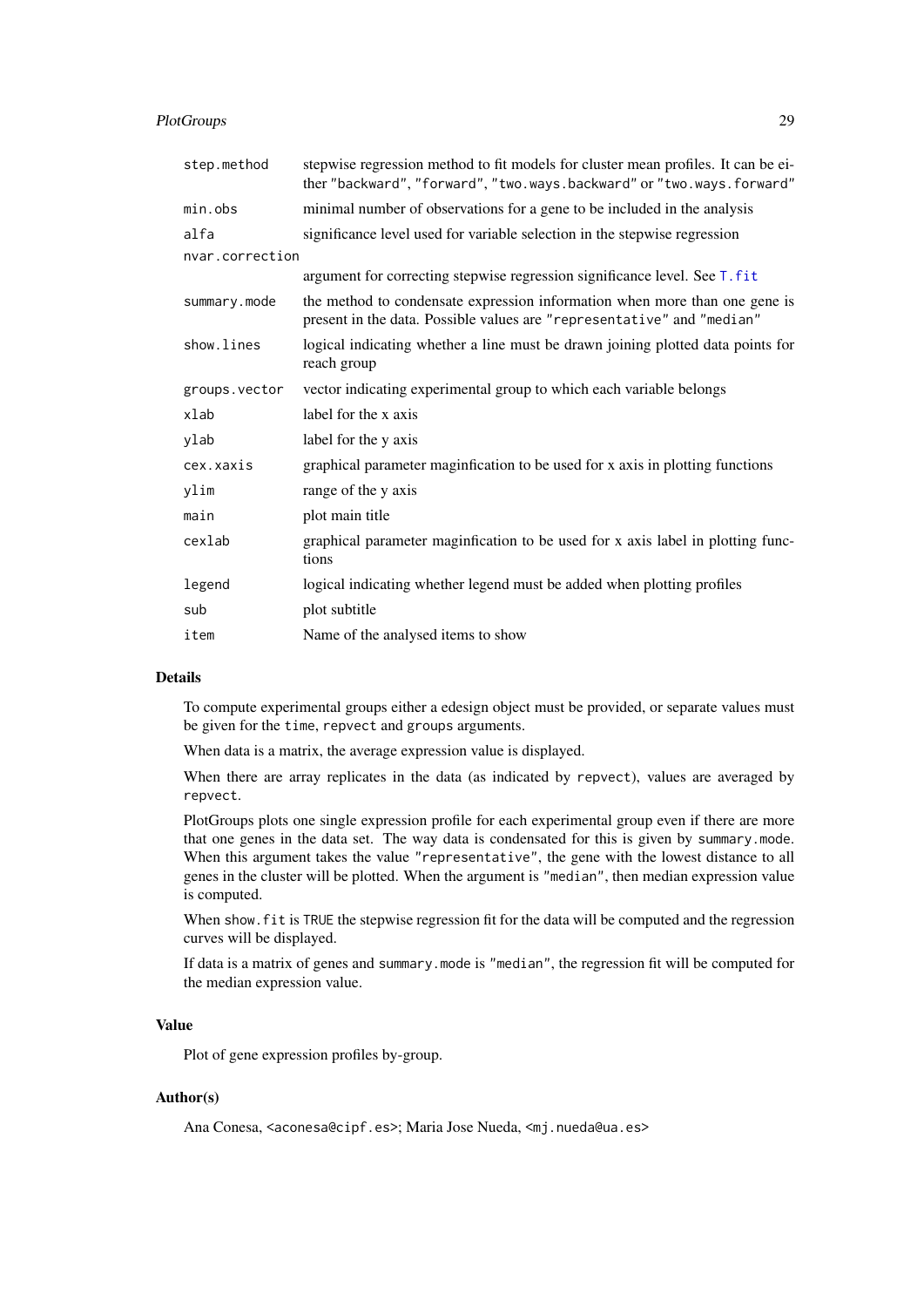#### <span id="page-29-0"></span>References

Conesa, A., Nueda M.J., Alberto Ferrer, A., Talon, T. 2005. maSigPro: a Method to Identify Significant Differential Expression Profiles in Time-Course Microarray Experiments.

# See Also

#### [PlotProfiles](#page-30-1)

#### Examples

```
#### GENERATE TIME COURSE DATA
## generate n random gene expression profiles of a data set with
## one control plus 3 treatments, 3 time points and r replicates per time point.
tc.GENE <- function(n, r,
             var11 = 0.01, var12 = 0.01, var13 = 0.01,
             var21 = 0.01, var22 = 0.01, var23 = 0.01,
             var31 = 0.01, var32 = 0.01, var33 = 0.01,
             var41 = 0.01, var42 = 0.01, var43 = 0.01,
             a1 = 0, a2 = 0, a3 = 0, a4 = 0,
             b1 = 0, b2 = 0, b3 = 0, b4 = 0,
             c1 = 0, c2 = 0, c3 = 0, c4 = 0)
{
  tc.dat <- NULL
  for (i in 1:n) {
   Ctl \leq c(rnorm(r, a1, var11), rnorm(r, b1, var12), rnorm(r, c1, var13)) # Ctl group
    Tr1 <- c(rnorm(r, a2, var21), rnorm(r, b2, var22), rnorm(r, c2, var23)) # Tr1 group
    Tr2 <- c(rnorm(r, a3, var31), rnorm(r, b3, var32), rnorm(r, c3, var33)) # Tr2 group
   Tr3 \leq c(rnorm(r, a4, var41), rnorm(r, b4, var42), rnorm(r, c4, var43)) # Tr3 group
    gene <- c(Ctl, Tr1, Tr2, Tr3)
    tc.dat <- rbind(tc.dat, gene)
  }
  tc.dat
}
## create 10 genes with profile differences between Ctl, Tr2, and Tr3 groups
tc.DATA \leq tc.GENE(n = 10, r = 3, b3 = 0.8, c3 = -1, a4 = -0.1, b4 = -0.8, c4 = -1.2)
rownames(tc.DATA) <- paste("gene", c(1:10), sep = "")
colnames(tc.DATA) <- paste("Array", c(1:36), sep = "")
#### CREATE EXPERIMENTAL DESIGN
Time \leq rep(c(rep(c(1:3), each = 3)), 4)
Replicates \leq rep(c(1:12), each = 3)
Ct1 \leq c(rep(1, 9), rep(0, 27))Tr1 < -c(rep(\theta, 9), rep(1, 9), rep(\theta, 18))Tr2 < -c(rep(\theta, 18), rep(1, 9), rep(\theta, 9))Tr3 < -c(rep(\theta, 27), rep(1, 9))
```
PlotGroups (tc.DATA, time = Time, repvect = Replicates, groups = cbind(Ctl, Tr1, Tr2, Tr3))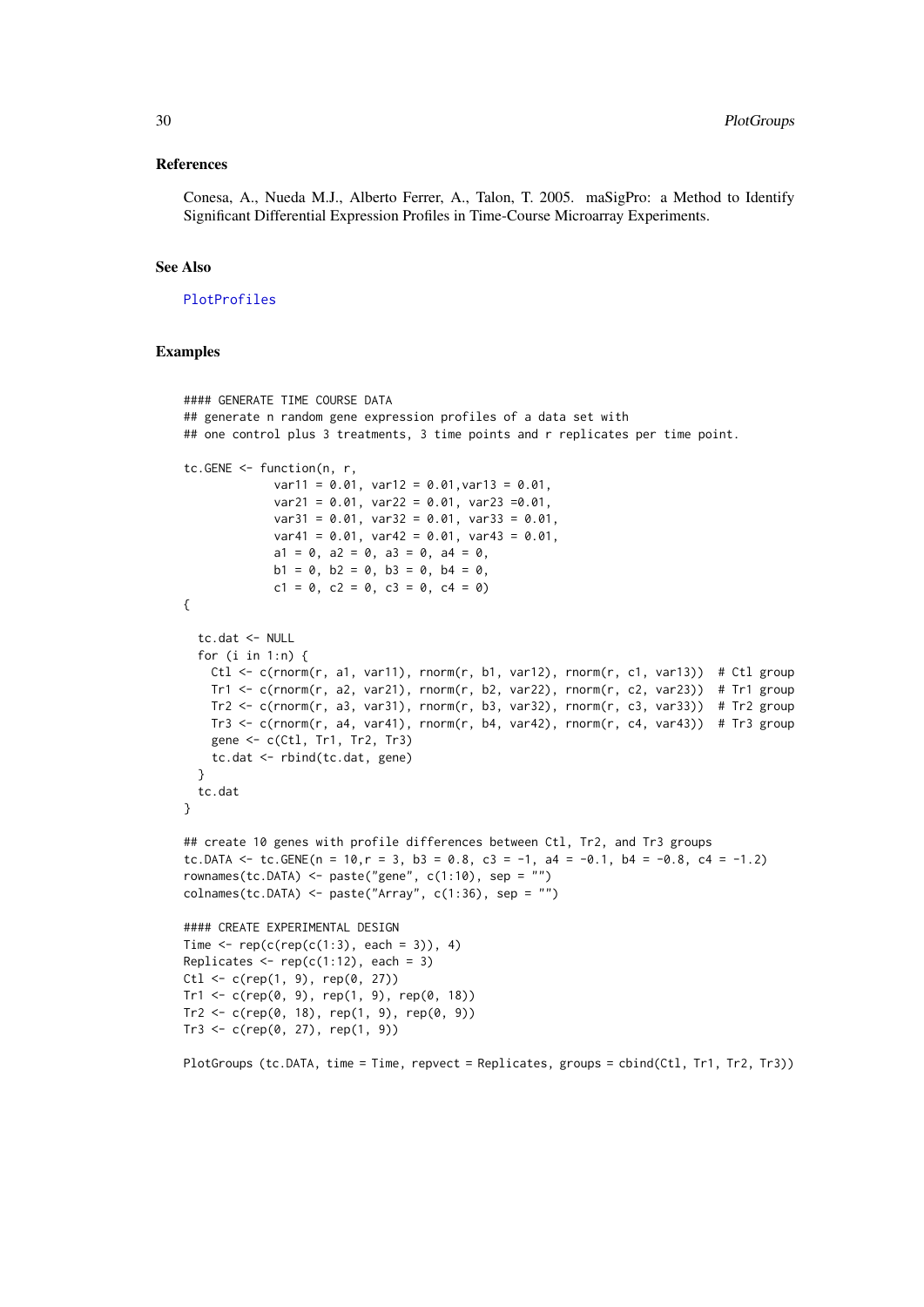<span id="page-30-1"></span><span id="page-30-0"></span>

# Description

PlotProfiles displays the expression profiles of a group of genes.

# Usage

```
PlotProfiles(data, cond, main = NULL, cex.xaxis = 0.5, ylim = NULL,
   repvect, sub = NULL, color.mode = "rainbow", item = NULL)
```
#### Arguments

| data       | a matrix containing the gene expression data                                  |
|------------|-------------------------------------------------------------------------------|
| cond       | vector for x axis labeling, typically array names                             |
| main       | plot main title                                                               |
| cex.xaxis  | graphical parameter maginfication to be used for x axis in plotting functions |
| ylim       | index vector indicating experimental replicates                               |
| repvect    | index vector indicating experimental replicates                               |
| sub        | plot subtitle                                                                 |
| color.mode | color scale for plotting profiles. Can be either "rainblow" or "gray"         |
| item       | Name of the analysed items to show                                            |

# Details

The repvect argument is used to indicate with vertical lines groups of replicated arrays.

# Value

Plot of experiment-wide gene expression profiles.

# Author(s)

Ana Conesa, aconesa@cipf.es, Maria Jose Nueda, mj.nueda@ua.es

# References

Conesa, A., Nueda M.J., Alberto Ferrer, A., Talon, T. 2005. maSigPro: a Method to Identify Significant Differential Expression Profiles in Time-Course Microarray Experiments.

# See Also

[PlotGroups](#page-27-1)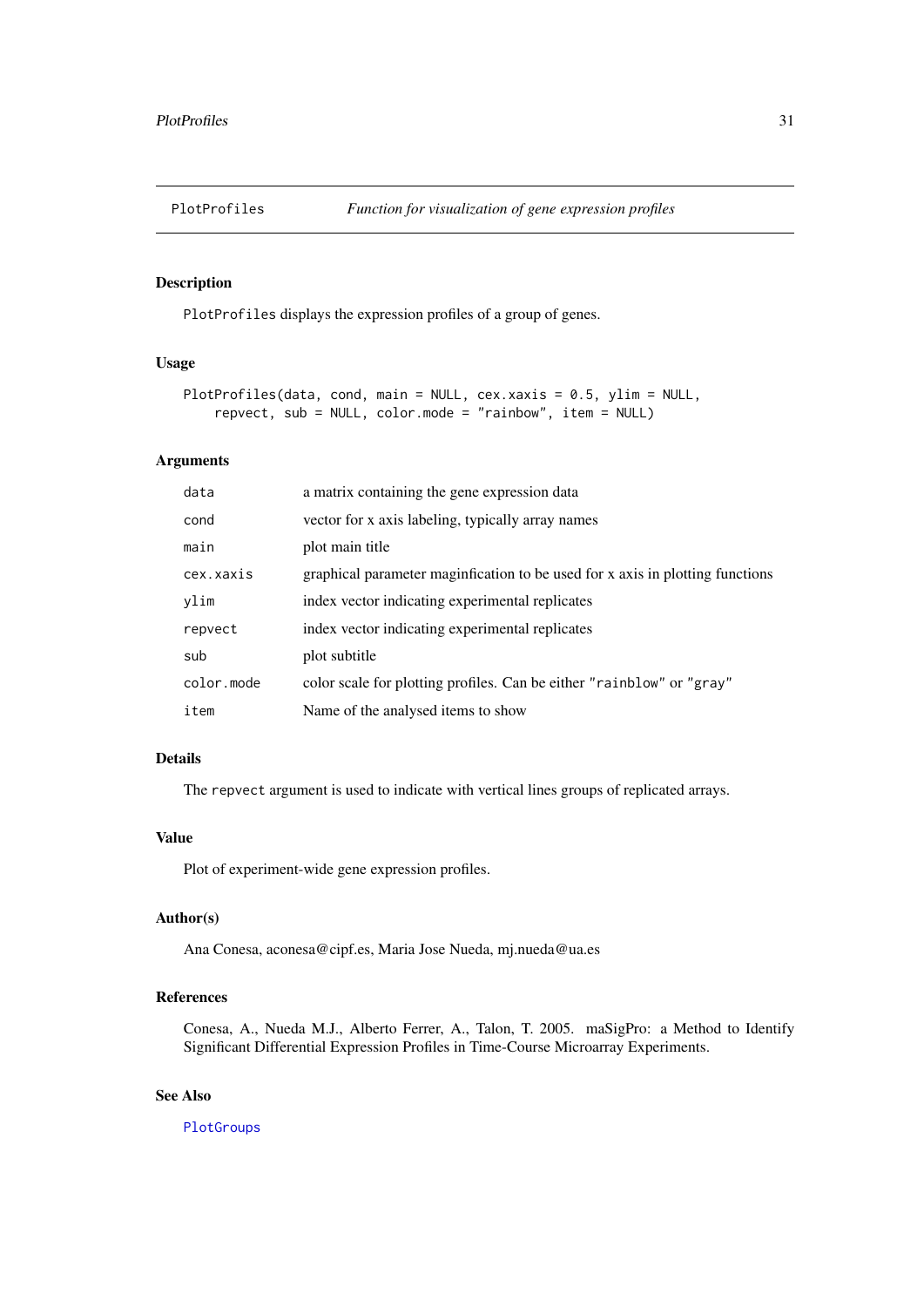#### Examples

```
#### GENERATE TIME COURSE DATA
## generate n random gene expression profiles of a data set with
## one control plus 3 treatments, 3 time points and r replicates per time point.
tc.GENE <- function(n, r,
             var11 = 0.01, var12 = 0.01, var13 = 0.01,
             var21 = 0.01, var22 = 0.01, var23 = 0.01,
             var31 = 0.01, var32 = 0.01, var33 = 0.01,
             var41 = 0.01, var42 = 0.01, var43 = 0.01,
             a1 = 0, a2 = 0, a3 = 0, a4 = 0,
             b1 = 0, b2 = 0, b3 = 0, b4 = 0,
             c1 = 0, c2 = 0, c3 = 0, c4 = 0)
{
  tc.dat <- NULL
  for (i in 1:n) {
   Ctl \leq c(rnorm(r, a1, var11), rnorm(r, b1, var12), rnorm(r, c1, var13)) # Ctl group
   Tr1 <- c(rnorm(r, a2, var21), rnorm(r, b2, var22), rnorm(r, c2, var23)) # Tr1 group
   Tr2 \leq c(rnorm(r, a3, var31), rnorm(r, b3, var32), rnorm(r, c3, var33)) # Tr2 group
   Tr3 \leq c(rnorm(r, a4, var41), rnorm(r, b4, var42), rnorm(r, c4, var43)) # Tr3 group
    gene <- c(Ctl, Tr1, Tr2, Tr3)
    tc.dat <- rbind(tc.dat, gene)
  }
  tc.dat
}
## create 10 genes with profile differences between Ctl, Tr2, and Tr3 groups
tc.DATA \le tc.GENE(n = 10,r = 3, b3 = 0.8, c3 = -1, a4 = -0.1, b4 = -0.8, c4 = -1.2)
rownames(tc.DATA) <- paste("gene", c(1:10), sep = "")
collnames(tc.DATA) \leftarrow paste('Array", c(1:36), sep = "")PlotProfiles (tc.DATA, cond = colnames(tc.DATA), main = "Time Course",
              repvect = rep(c(1:12), each = 3)
```
PodiumChange *Detection of Genes with switchs of their major isoforms*

#### Description

This function provides lists of genes that have different Major isoforms (most expressed) when different intervals of the experimental conditions are considered.

The subrange of the experimental conditions can be chosen as a specific point, all the points of a specific experimental group or at any point.

# Usage

```
PodiumChange(get, only.sig.iso=FALSE, comparison=c("any","groups","specific"), group.name="Ctr",
```
<span id="page-31-0"></span>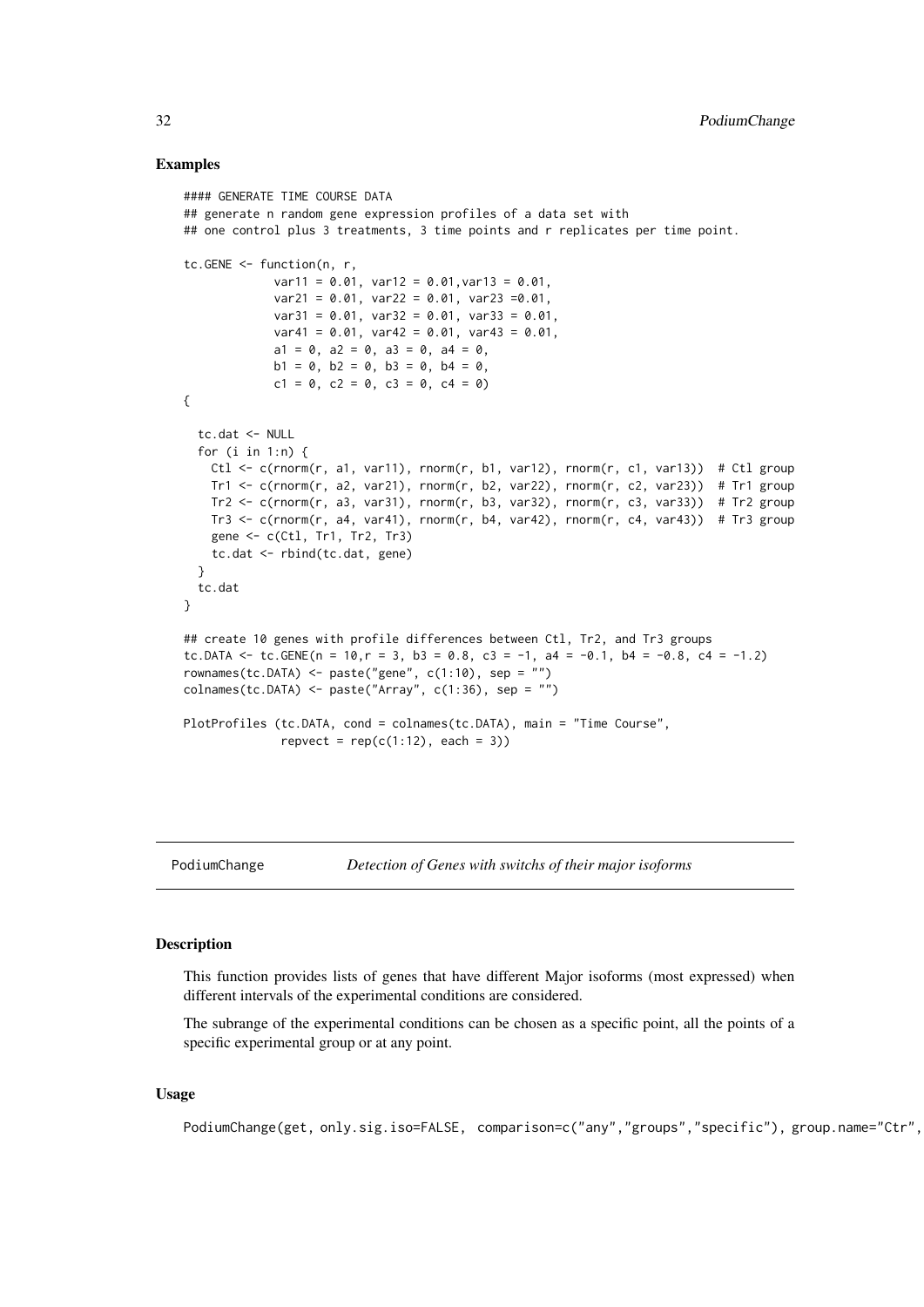#### <span id="page-32-0"></span>PodiumChange 33

#### Arguments

| get          | a getDS object a cluster of flat Isoform                                               |
|--------------|----------------------------------------------------------------------------------------|
| only.sig.iso | TRUE when changes are looked for only through statistically significant iso-<br>forms. |
| comparison   | Type of search to do: any, groups or specific (see details).                           |
| group.name   | required when comparison is "specific".                                                |
| time.points  | required when comparison is "specific".                                                |

#### Details

There are 3 possible values for the comparison argument:

"any": Detects genes with Major Isoform changes in at least one experimental condition.

"groups": Detects genes with different Major Isoform for different experimental groups.

"specific": Detects genes with Major Isoform changes in a specific time interval, especified in time.points argument and a specific experimental group, especified in group.name argument.

# Value

|         | Names of the genes with PodiumChange Isoforms                                                                                                       |
|---------|-----------------------------------------------------------------------------------------------------------------------------------------------------|
| data.L  | Data values of all the isoforms belonging to the genes in L                                                                                         |
| gen.L   | gen vector with the name of the gene of each isoform                                                                                                |
| edesign | matrix describing experimental design needed to visualize PodiumChange se-<br>lection with IsoPlot function. It is the input of make.design.matrix. |

#### Author(s)

Maria Jose Nueda, <mj.nueda@ua.es>

# References

Nueda, M.J., Martorell, J., Marti, C., Tarazona, S and Conesa, A. 2017. Identification and visualization of differential isoform expression in RNA-Seq time series. In preparation.

Nueda, M.J., Tarazona, S., Conesa, A. 2014. Next maSigPro: updating maSigPro bioconductor package for RNA-seq time series. Bioinformatics, 30, 2598-602.

Conesa, A., Nueda M.J., Alberto Ferrer, A., Talon, T. 2006. maSigPro: a Method to Identify Significant Differential Expression Profiles in Time-Course Microarray Experiments. Bioinformatics 22, 1096-1102.

# See Also

[see.genes](#page-34-1), [IsoModel](#page-14-1)

```
data(ISOdata)
data(ISOdesign)
mdis <- make.design.matrix(ISOdesign)
MyIso <- IsoModel(data=ISOdata[,-1], gen=ISOdata[,1], design=mdis, counts=TRUE)
Myget <- getDS(MyIso)
```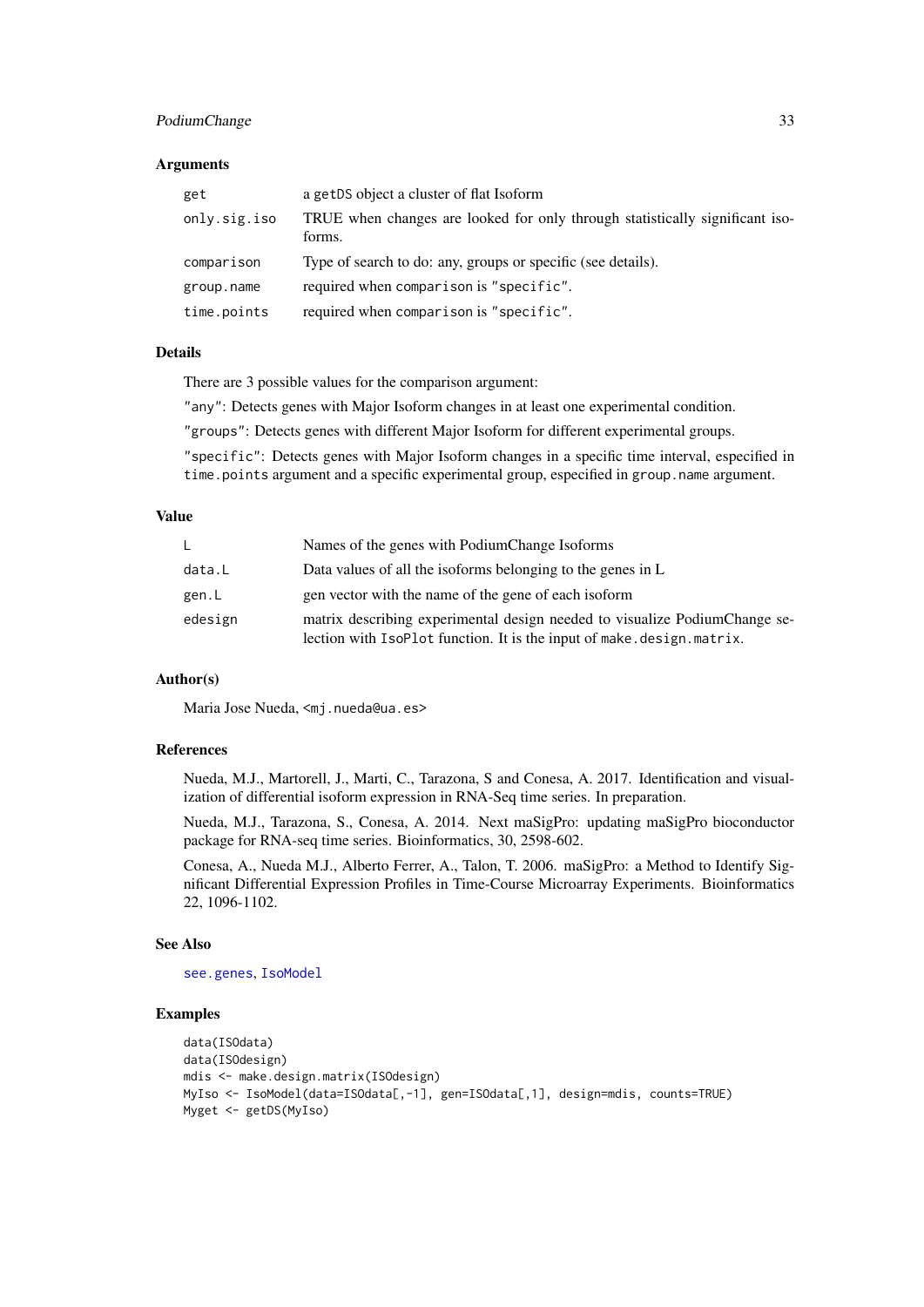PC <- PodiumChange(Myget, only.sig.iso=TRUE, comparison="specific", group.name="Group2", time.points=c(18,24)) PC\$L

position *Column position of a variable in a data frame*

#### Description

Finds the column position of a character variable in the column names of a data frame.

#### Usage

position(matrix, vari)

# Arguments

| matrix | matrix or data frame with character column names |
|--------|--------------------------------------------------|
| vari   | character variable                               |

# Value

numerical. Column position for the given variable.

# Author(s)

Ana Conesa, aconesa@cipf.es

#### Examples

```
x \le matrix(c(1, 1, 2, 2, 3, 3), ncol = 3, nrow = 2)
\text{columns}(x) \leq c("one", "two", "three")position(x, "one")
```
reg.coeffs *Calculate true variables regression coefficients*

#### Description

reg.coeffs calculates back regression coefficients for true variables (experimental groups) from dummy variables regression coefficients.

# Usage

reg.coeffs(coefficients, indepen = groups.vector[nchar(groups.vector)==min(nchar(groups.vector))] group)

<span id="page-33-0"></span>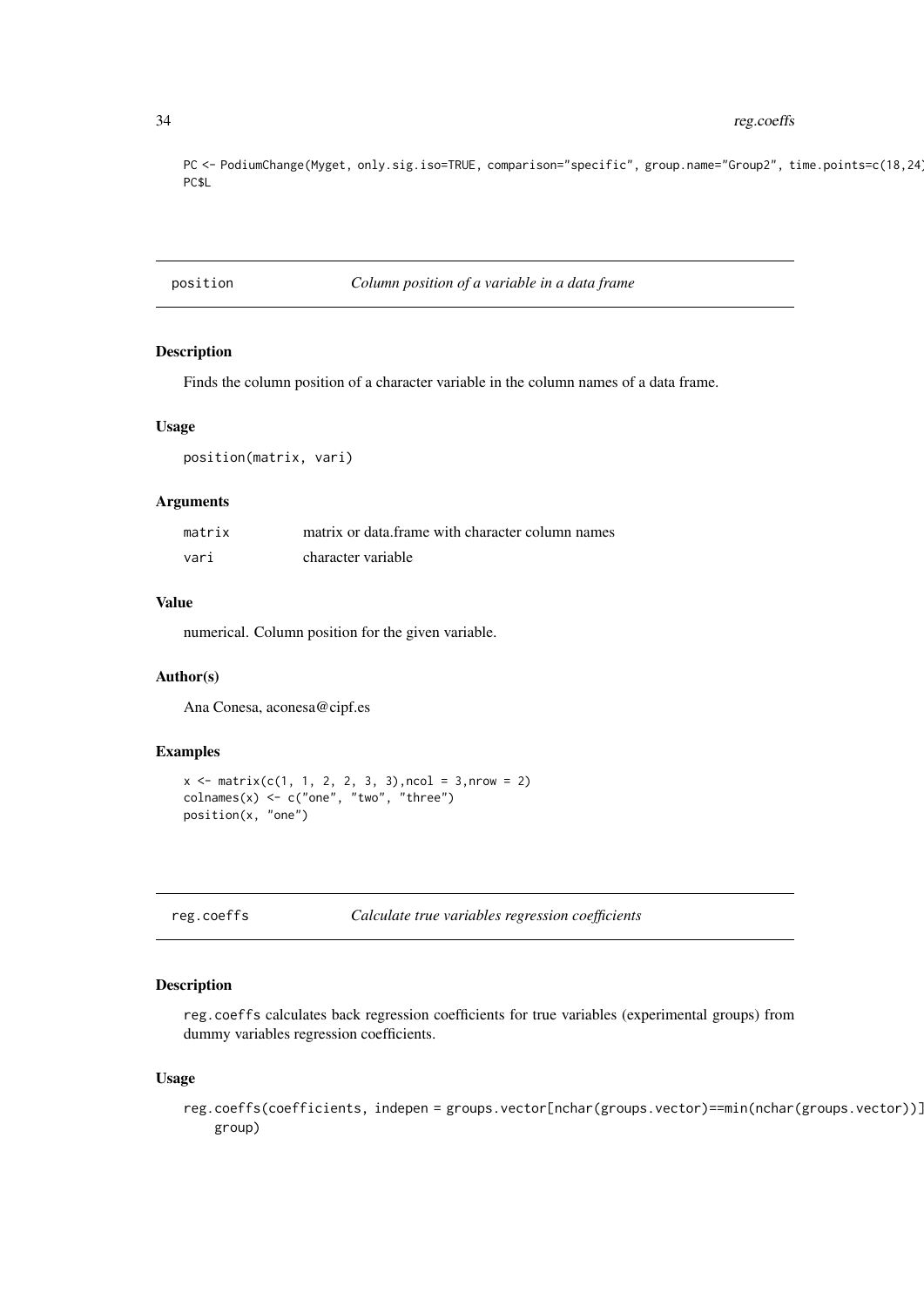#### <span id="page-34-0"></span>see.genes 35

#### Arguments

| coefficients  | vector of regression coefficients obtained from a regression model with dummy<br>variables |
|---------------|--------------------------------------------------------------------------------------------|
| indepen       | idependent variable of the regression formula                                              |
| groups.vector | vector indicating the true variable of each variable in coefficients                       |
| group         | true variable for which regression coefficients are to be computed                         |

# Details

regression coefficients in coefficients vector should be ordered by polynomial degree in a regression formula, ie: intercept, \$x\$ term, \$x^2\$ term, \$x^3\$ term, and so on...

# Value

reg.coeff vector of calculated regression coefficients

# Author(s)

Ana Conesa, aconesa@cipf.es; Maria Jose Nueda, mj.nueda@ua.es

#### References

Conesa, A., Nueda M.J., Alberto Ferrer, A., Talon, T. 2005. maSigPro: a Method to Identify Significant Differential Expression Profiles in Time-Course Microarray Experiments.

#### Examples

```
groups.vector <-c("CT", "T1vsCT", "T2vsCT", "CT", "T1vsCT","T2vsCT", "CT", "T1vsCT", "T2vsCT")
coefficients <- c(0.1, 1.2, -0.8, 1.7, 3.3, 0.4, 0.0, 2.1, -0.9)
## calculate true regression coefficients for variable "T1"
reg.coeffs(coefficients, groups.vector = groups.vector, group = "T1")
```
<span id="page-34-1"></span>see.genes *Wrapper function for visualization of gene expression values of time course experiments*

#### Description

This function provides visualisation tools for gene expression values in a time course experiment. The function first calls the heatmap function for a general overview of experiment results. Next a partioning of the data is generated using a clustering method. The results of the clustering are visualized both as gene expression profiles extended along all arrays in the experiment, as provided by the plot.profiles function, and as summary expression profiles for comparison among experimental groups.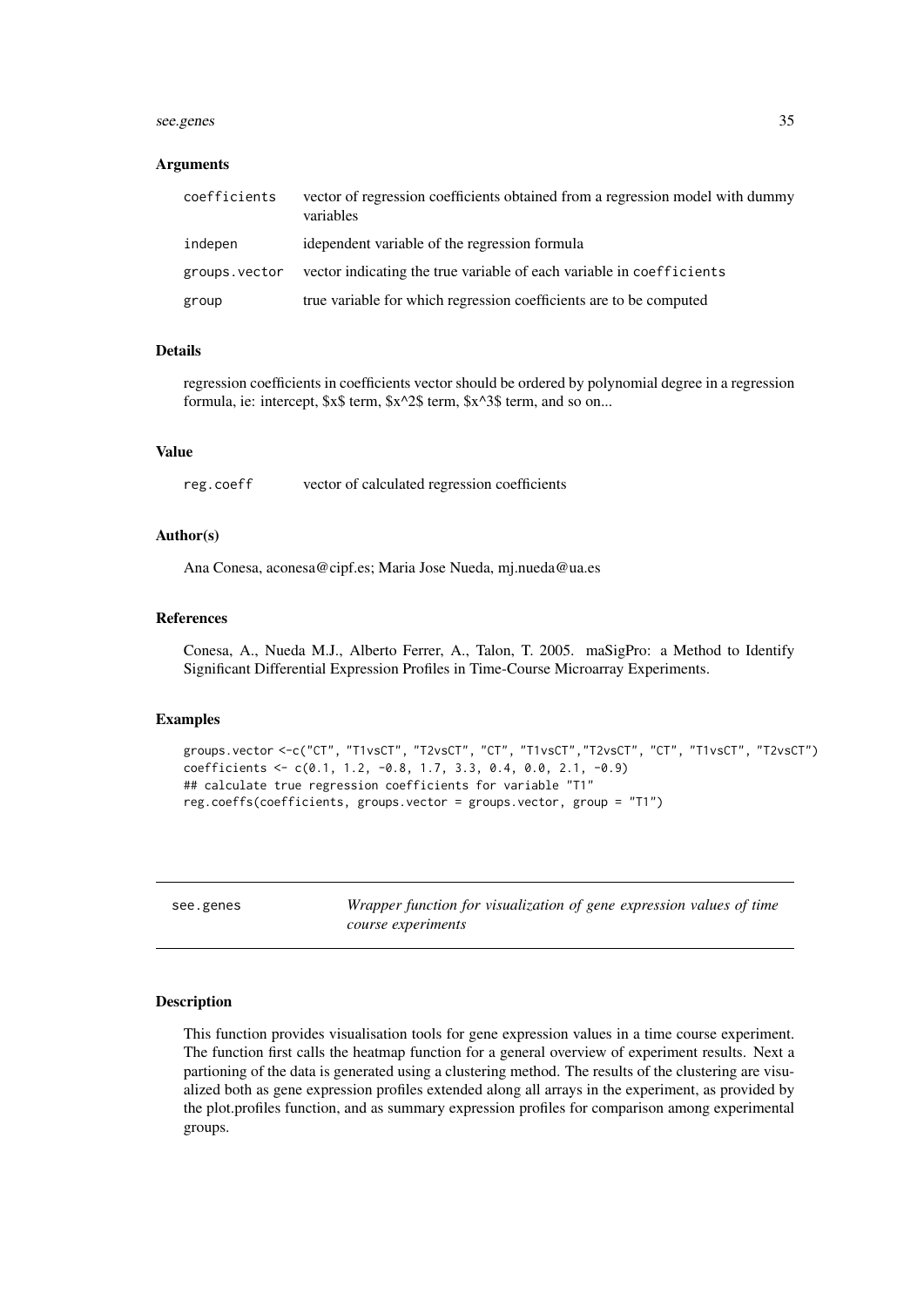# <span id="page-35-0"></span>Usage

```
see.genes(data, edesign = data$edesign, time.col = 1, repl.col = 2,
  group.cols = c(3:ncol(edesign)), names.groups = colnames(edesign)[3:ncol(edesign)],
   cluster.data = 1, groups.vector = data$groups.vector, k = 9, k.mclust=FALSE,
    cluster.method = "hclust", distance = "cor", agglo.method = "ward.D",
    show.fit = FALSE, dis = NULL, step.method = "backward", min.obs = 3,
   alfa = 0.05, nvar.correction = FALSE, show.lines = TRUE, iter.max = 500,
    summary.mode = "median", color.mode = "rainbow", cexlab = 1, legend = TRUE,
   newX11 = TRUE, ylim = NULL, main = NULL, item="genes", ...)
```
# Arguments

| data            | either matrix or a list containing the gene expression data, typically a get. siggenes<br>object                                                                         |
|-----------------|--------------------------------------------------------------------------------------------------------------------------------------------------------------------------|
| edesign         | matrix of experimental design                                                                                                                                            |
| time.col        | column in edesign containing time values. Default is first column                                                                                                        |
| repl.col        | column in edesign containing coding for replicates arrays. Default is second<br>column                                                                                   |
| group.cols      | columns indicating the coding for each group (treatment, tissue,) in the exper-<br>iment (see details)                                                                   |
| names.groups    | names for experimental groups                                                                                                                                            |
| cluster.data    | type of data used by the cluster algorithm (see details)                                                                                                                 |
| groups.vector   | vector indicating the experimental group to which each variable belongs                                                                                                  |
| k               | number of clusters for data partioning                                                                                                                                   |
| k.mclust        | TRUE for computing the optimal number of clusters with Mclust algorithm                                                                                                  |
| cluster.method  | clustering method for data partioning. Currently "hclust", "kmeans" and "Mclust"<br>are supported                                                                        |
| distance        | distance measurement function when cluster, method is holust                                                                                                             |
| agglo.method    | aggregation method used when cluster.method is hclust                                                                                                                    |
| show.fit        | logical indicating whether regression fit curves must be plotted                                                                                                         |
| dis             | regression design matrix                                                                                                                                                 |
| step.method     | stepwise regression method to fit models for cluster mean profiles. Can be either<br>"backward", "forward", "two.ways.backward" or "two.ways.forward"                    |
| min.obs         | minimal number of observations for a gene to be included in the analysis                                                                                                 |
| alfa            | significance level used for variable selection in the stepwise regression                                                                                                |
| nvar.correction |                                                                                                                                                                          |
|                 | argument for correcting T. fitsignificance level. See T. fit                                                                                                             |
| show.lines      | logical indicating whether a line must be drawn joining plotted data points for<br>reach group                                                                           |
| iter.max        | maximum number of iterations when cluster.method is kmeans                                                                                                               |
| summary.mode    | the method PlotGroups takes to condensate expression information when more<br>than one gene is present in the data. Possible values are "representative" and<br>"median" |
| color.mode      | color scale for plotting profiles. Can be either "rainblow" or "gray"                                                                                                    |
| cexlab          | graphical parameter maginfication to be used for x labels in plotting functions                                                                                          |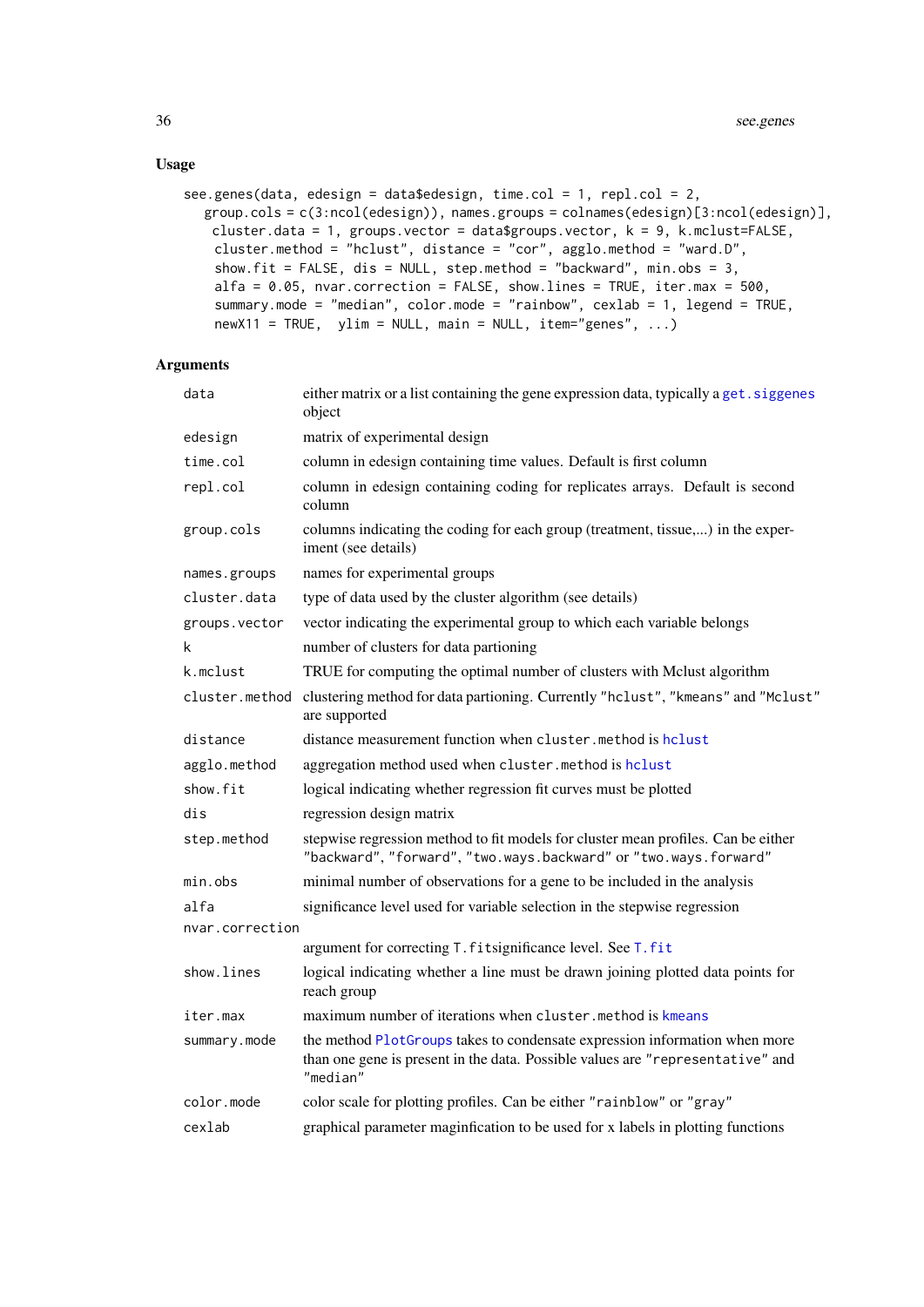#### <span id="page-36-0"></span>see.genes 37

| legend             | logical indicating whether legend must be added when plotting profiles |
|--------------------|------------------------------------------------------------------------|
| main               | plot title                                                             |
| vlim               | range of the y axis to be used by PlotProfiles and PlotGroups          |
| item               | Name of the analysed items to show                                     |
| new <sub>X11</sub> | when TRUE, plot each type of plot in a diferent graphical device       |
|                    | other graphical function argument                                      |

# Details

Data can be provided either as a single data matrix of expression values, or a [get.siggenes](#page-6-1) object. In the later case the other argument of the fuction can be taken directly from data.

Data clustering can be done on the basis of either the original expression values, the regression coefficients, or the t.scores. In case data is a get.siggenes object, this is given by providing the element names of the list c("sig.profiles","coefficients","t.score") of their list position (1,2 or 3).

#### Value

Experiment wide gene profiles and by group profiles plots are generated for each data cluster in the graphical device.

| cut         | vector indicating gene partioning into clusters |
|-------------|-------------------------------------------------|
| c.algo.used | clustering algorith used for data partioning    |
| groups      | groups matrix used for plotting functions       |

#### Author(s)

Ana Conesa, aconesa@cipf.es; Maria Jose Nueda, mj.nueda@ua.es

#### References

Conesa, A., Nueda M.J., Alberto Ferrer, A., Talon, T. 2006. maSigPro: a Method to Identify Significant Differential Expression Profiles in Time-Course Microarray Experiments. Bioinformatics 22, 1096-1102

# See Also

[PlotProfiles](#page-30-1), [PlotGroups](#page-27-1)

```
#### GENERATE TIME COURSE DATA
## generate n random gene expression profiles of a data set with
## one control plus 3 treatments, 3 time points and r replicates per time point.
tc.GENE <- function(n, r,
             var11 = 0.01, var12 = 0.01,var13 = 0.01,
             var21 = 0.01, var22 = 0.01, var23 = 0.01,
             var31 = 0.01, var32 = 0.01, var33 = 0.01,
             var41 = 0.01, var42 = 0.01, var43 = 0.01,
             a1 = 0, a2 = 0, a3 = 0, a4 = 0,
             b1 = 0, b2 = 0, b3 = 0, b4 = 0,
```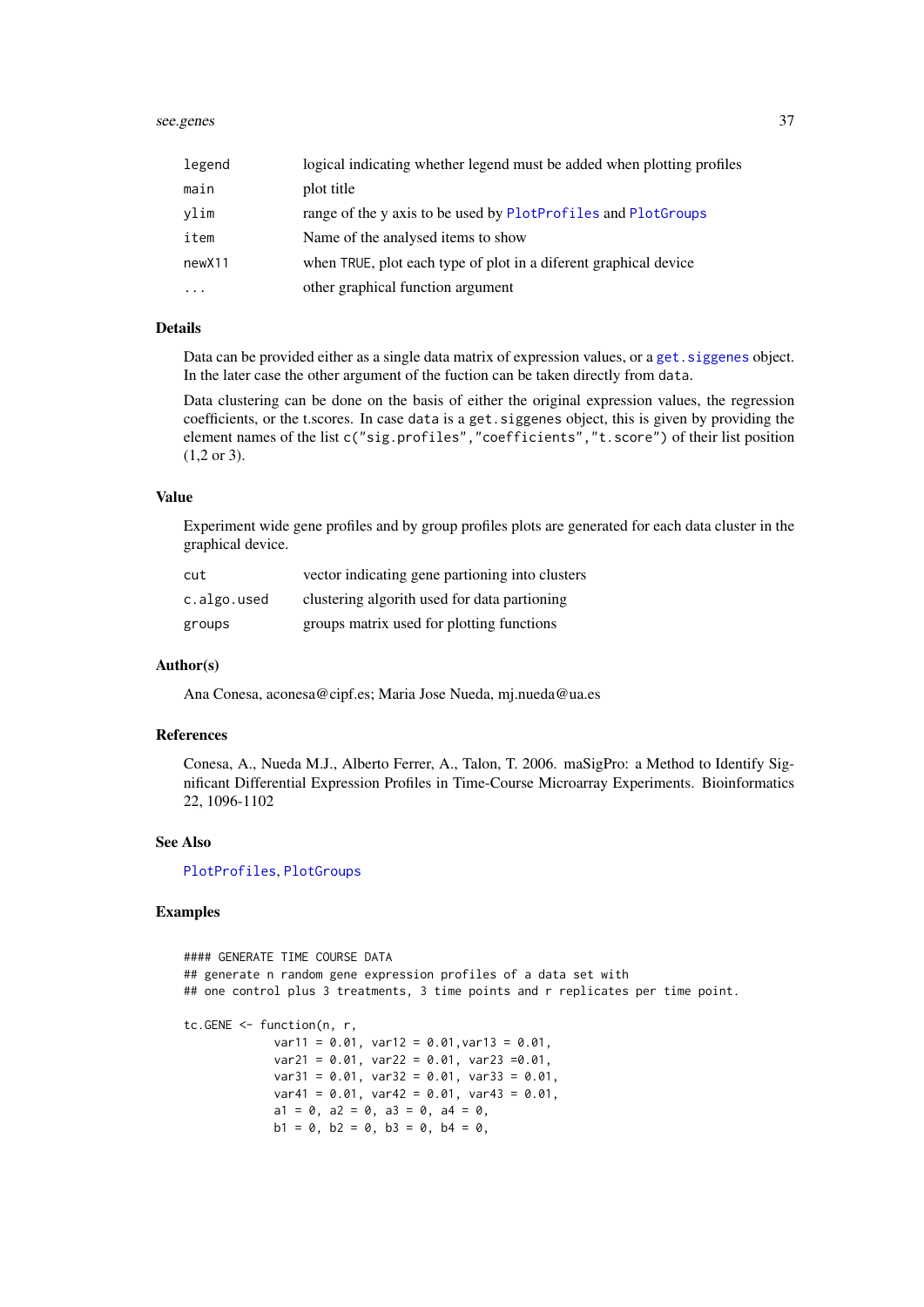```
c1 = 0, c2 = 0, c3 = 0, c4 = 0)
{
  tc.dat <- NULL
  for (i in 1:n) {
    Ctl <- c(rnorm(r, a1, var11), rnorm(r, b1, var12), rnorm(r, c1, var13)) # Ctl group
    Tr1 <- c(rnorm(r, a2, var21), rnorm(r, b2, var22), rnorm(r, c2, var23)) # Tr1 group
    Tr2 \leftarrow c (rnorm(r, a3, var31), rnorm(r, b3, var32), rnorm(r, c3, var33)) # Tr2 group
    Tr3 \leq c(rnorm(r, a4, var41), rnorm(r, b4, var42), rnorm(r, c4, var43)) # Tr3 group
    gene <- c(Ctl, Tr1, Tr2, Tr3)
    tc.dat <- rbind(tc.dat, gene)
  }
  tc.dat
}
## Create 270 flat profiles
flat <- tc.GENE(n = 270, r = 3)
## Create 10 genes with profile differences between Ctl and Tr1 groups
twodiff \le tc.GENE (n = 10, r = 3, b2 = 0.5, c2 = 1.3)
## Create 10 genes with profile differences between Ctl, Tr2, and Tr3 groups
threediff \leq tc.GENE(n = 10, r = 3, b3 = 0.8, c3 = -1, a4 = -0.1, b4 = -0.8, c4 = -1.2)
## Create 10 genes with profile differences between Ctl and Tr2 and different variance
vardiff \le tc.GENE(n = 10, r = 3, a3 = 0.7, b3 = 1, c3 = 1.2, var32 = 0.03, var33 = 0.03)
## Create dataset
tc.DATA <- rbind(flat, twodiff, threediff, vardiff)
rownames(tc.DATA) <- paste("feature", c(1:300), sep = "")
collnames(tc.DATA) \leq-paste('Array", c(1:36), sep = "")tc.DATA [sample(c(1:(300*36)), 300)] <- NA # introduce missing values
#### CREATE EXPERIMENTAL DESIGN
Time \leq rep(c(rep(c(1:3), each = 3)), 4)
Replicates \leq rep(c(1:12), each = 3)
Control \leq c (rep(1, 9), rep(0, 27))
Treat1 <- c(rep(0, 9), rep(1, 9), rep(0, 18))
Treat2 <- c(rep(0, 18), rep(1, 9), rep(0,9))
Treat3 <- c(rep(0, 27), rep(1, 9))
edesign <- cbind(Time, Replicates, Control, Treat1, Treat2, Treat3)
rownames(edesign) <- paste("Array", c(1:36), sep = "")
see.genes(tc.DATA, edesign = edesign, k = 4, main = "Time Course")
# This will show the regression fit curve
dise <- make.design.matrix(edesign)
see.genes(tc.DATA, edesign = edesign, k = 4, main = "Time Course", show.fit = TRUE,
          dis = dise$dis, groups.vector = dise$groups.vector, distance = "euclidean")
```
<span id="page-37-1"></span>seeDS *Wrapper function for visualization of significant isoforms from Differentially Spliced Genes*

#### Description

seeDS This function provides visualisation tools for Significant Isoforms in a time course experiment. The function calls the see.genes function for selected Isoforms. This cluster will be the reference in tableDS function to identify the trends that follows the isoforms of a specific gene.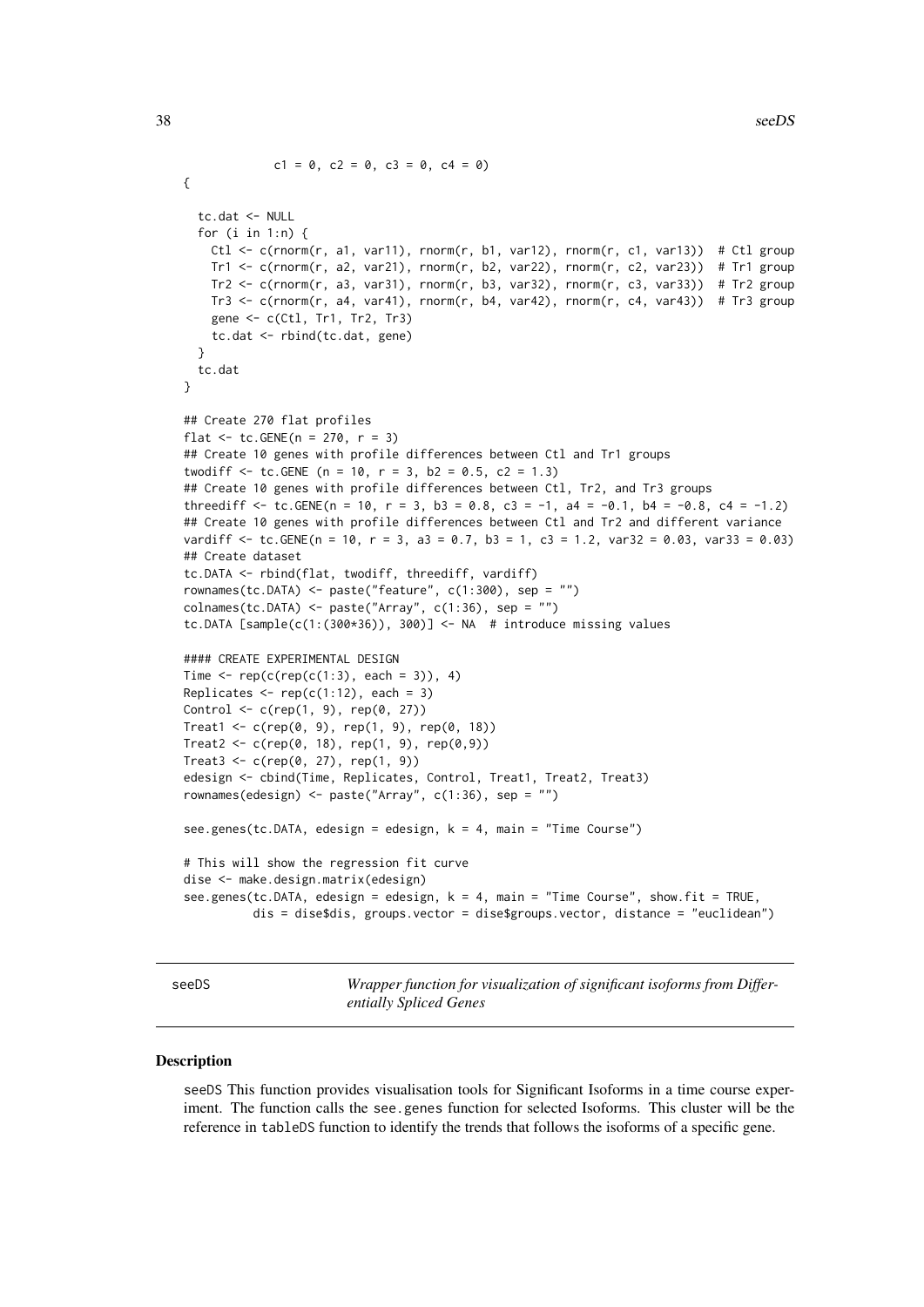#### seeDS 39

# Usage

seeDS(get, rsq=0.4, cluster.all=TRUE, plot.mDSG=FALSE, k=6, cluster.method="hclust", k.mclust=FAL

#### Arguments

| get         | a getDS object a cluster of flat Isoform                                                                                                                      |
|-------------|---------------------------------------------------------------------------------------------------------------------------------------------------------------|
| cluster.all | TRUE to make the cluster with significant isoforms of all the genome. FALSE<br>to make the cluster with significant isoforms of Differentially Spliced Genes. |
| rsq         | Required when cluster.all=TRUE. It is the cut-off level at the R-squared value<br>for detecting significant isoforms of all the genome.                       |
| plot.mDSG   | TRUE to make a cluster with the Isoforms belonging to monols of orm genes                                                                                     |
| k           | number of clusters for data partioning                                                                                                                        |
| k.mclust    | TRUE for computing the optimal number of clusters with Mclust algorithm                                                                                       |
|             | cluster.method clustering method for data partioning. Currently "hclust", "kmeans" and "Mclust"<br>are supported                                              |

#### Details

The cluster reference can be made with significant isoforms of all the genome or with the isoforms belonging to the Differentially Spliced Genes.

Alternatively a cluster of monoIsoforms can be asked.

Next a partioning of the data is generated using a clustering method.

The results of the clustering are visualized in two plots as in see.genes.

#### Value

Experiment wide Isoform profiles and by group profiles plots are generated for each data cluster in the graphical device.

| Model       | a I solded object to be used in the following steps                               |
|-------------|-----------------------------------------------------------------------------------|
| get         | a get. siggenes object to be used in the following steps                          |
|             | NumIso, by, gene Number of selected Isoforms for each Differentially Spliced Gene |
| cut         | vector indicating gene partioning into clusters                                   |
| names.genes | vector with the name of the gene each selected isoform belongs to                 |

#### Author(s)

Maria Jose Nueda, <mj.nueda@ua.es>

#### References

Nueda, M.J., Martorell, J., Marti, C., Tarazona, S and Conesa, A. 2017. Identification and visualization of differential isoform expression in RNA-Seq time series. In preparation.

Nueda, M.J., Tarazona, S., Conesa, A. 2014. Next maSigPro: updating maSigPro bioconductor package for RNA-seq time series. Bioinformatics, 30, 2598-602.

Conesa, A., Nueda M.J., Alberto Ferrer, A., Talon, T. 2006. maSigPro: a Method to Identify Significant Differential Expression Profiles in Time-Course Microarray Experiments. Bioinformatics 22, 1096-1102.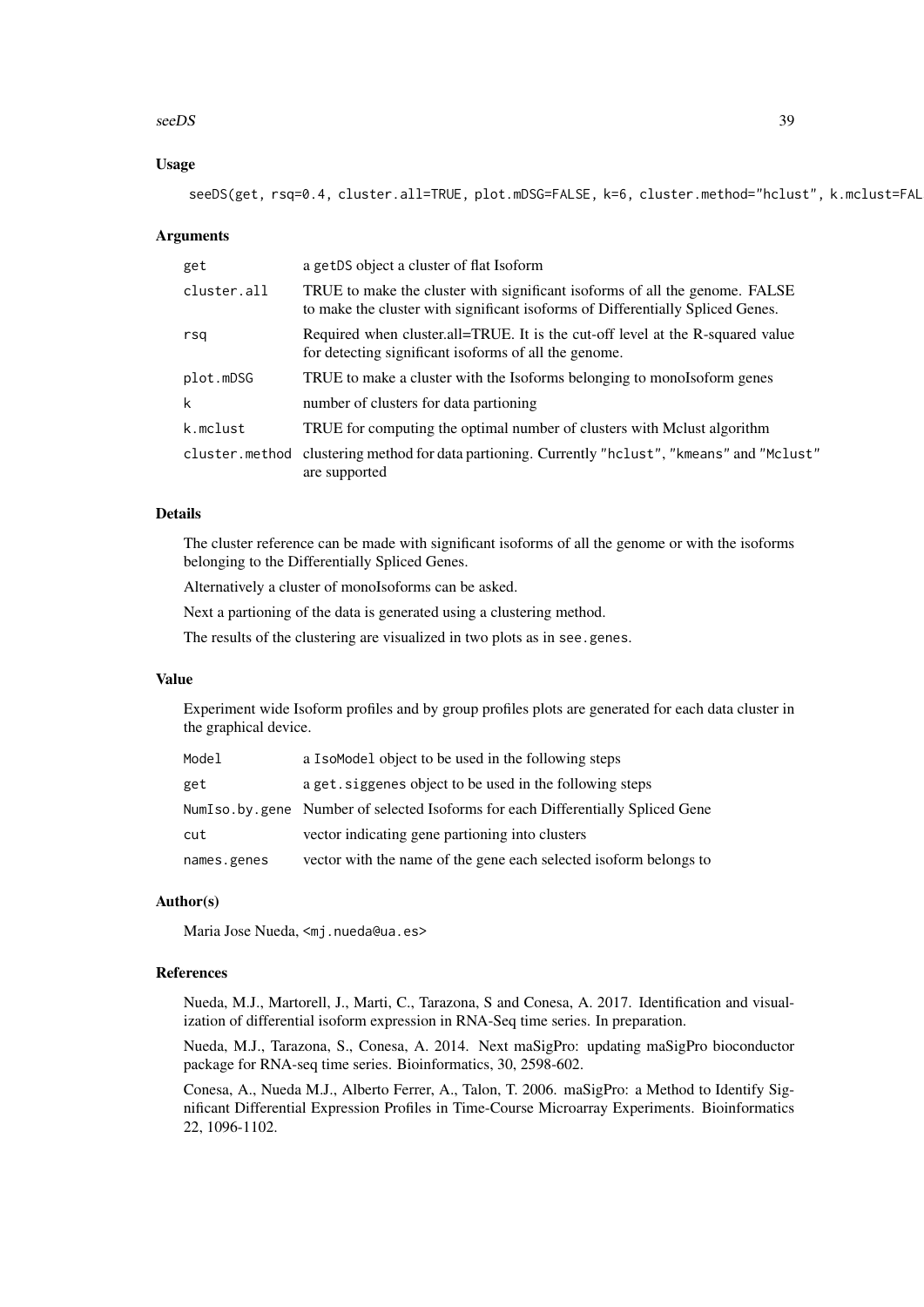# See Also

[see.genes](#page-34-1), [IsoModel](#page-14-1)

# Examples

```
data(ISOdata)
data(ISOdesign)
mdis <- make.design.matrix(ISOdesign)
MyIso <- IsoModel(data=ISOdata[,-1], gen=ISOdata[,1], design=mdis, counts=TRUE)
Myget <- getDS(MyIso)
see <- seeDS(Myget, cluster.all=FALSE, k=6)
table <- tableDS(see)
table$IsoTable
```
<span id="page-39-1"></span>stepback *Fitting a linear model by backward-stepwise regression*

# Description

stepback fits a linear regression model applying a backward-stepwise strategy.

#### Usage

stepback( $y = y$ ,  $d = d$ , alfa = 0.05, family = gaussian(), epsilon=0.00001)

#### Arguments

| y       | dependent variable                                                                                           |
|---------|--------------------------------------------------------------------------------------------------------------|
| d       | data frame containing by columns the set of variables that could be in the se-<br>lected model               |
| alfa    | significance level to decide if a variable stays or not in the model                                         |
| family  | the distribution function to be used in the glm model                                                        |
| epsilon | argument to pass to glm. control, convergence tolerance in the iterative process<br>to estimate de glm model |

# Details

The strategy begins analysing a model with all the variables included in d. If all variables are statistically significant (all variables have a p-value less than alfa) this model will be the result. If not, the less statistically significant variable will be removed and the model is re-calculated. The process is repeated up to find a model with all the variables statistically significant.

# Value

stepback returns an object of the class  $lm$ , where the model uses y as dependent variable and all the selected variables from d as independent variables.

The function [summary](#page-0-0) are used to obtain a summary and analysis of variance table of the results. The generic accessor functions [coefficients](#page-0-0), [effects](#page-0-0), [fitted.values](#page-0-0) and [residuals](#page-0-0) extract various useful features of the value returned by [lm](#page-0-0).

<span id="page-39-0"></span>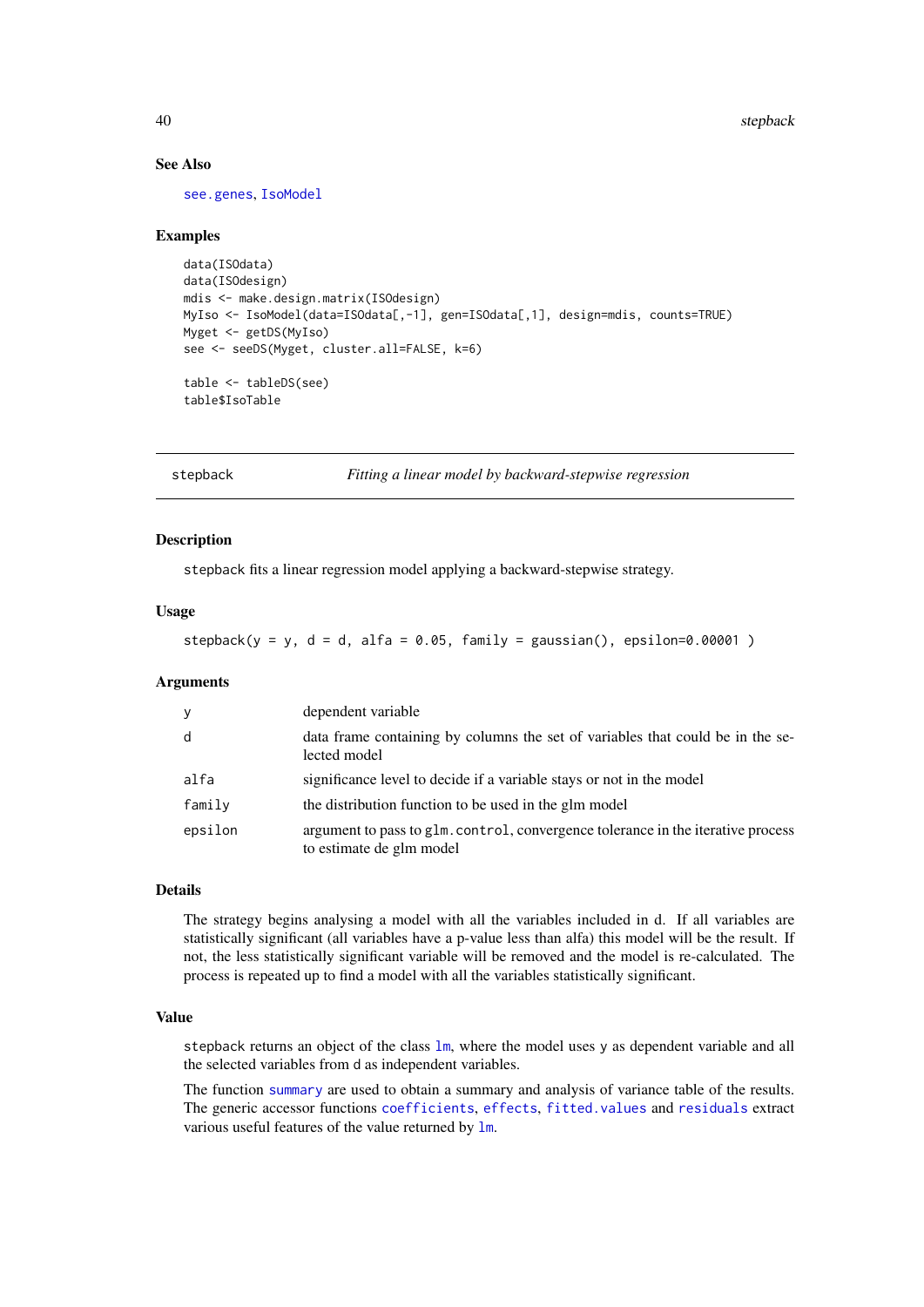#### <span id="page-40-0"></span>stepfor the contract of the step of the step of the step of the step of the step of the step of the step of the step of the step of the step of the step of the step of the step of the step of the step of the step of the st

#### Author(s)

Ana Conesa, aconesa@cipf.es; Maria Jose Nueda, mj.nueda@ua.es

### References

Conesa, A., Nueda M.J., Alberto Ferrer, A., Talon, T. 2005. maSigPro: a Method to Identify Significant Differential Expression Profiles in Time-Course Microarray Experiments.

#### See Also

[lm](#page-0-0), [step](#page-0-0), [stepfor](#page-40-1), [two.ways.stepback](#page-47-1), [two.ways.stepfor](#page-48-1)

#### Examples

```
## create design matrix
Time \leq rep(c(rep(c(1:3), each = 3)), 4)
Replicates \leq rep(c(1:12), each = 3)
Control <- c(rep(1, 9), rep(0, 27))
Treat1 <- c(rep(0, 9), rep(1, 9), rep(0, 18))
Treat2 <- c(rep(0, 18), rep(1, 9), rep(0,9))
Treat3 \leq c (rep(0, 27), rep(1, 9))
edesign <- cbind(Time, Replicates, Control, Treat1, Treat2, Treat3)
rownames(edesign) <- paste("Array", c(1:36), sep = "")
dise <- make.design.matrix(edesign)
dis <- as.data.frame(dise$dis)
```

```
## expression vector
y <- c(0.082, 0.021, 0.010, 0.113, 0.013, 0.077, 0.068, 0.042, -0.056, -0.232, -0.014, -0.040,
-0.055, 0.150, -0.027, 0.064, -0.108, -0.220, 0.275, -0.130, 0.130, 1.018, 1.005, 0.931,
-1.009, -1.101, -1.014, -0.045, -0.110, -0.128, -0.643, -0.785, -1.077, -1.187, -1.249, -1.463)
```
s.fit  $\leq$  stepback( $y = y$ ,  $d = dis$ ) summary(s.fit)

<span id="page-40-1"></span>stepfor *Fitting a linear model by forward-stepwise regression*

#### Description

stepfor fits a linear regression model applying forward-stepwise strategy.

# Usage

stepfor( $y = y$ ,  $d = d$ , alfa = 0.05, family = gaussian(), epsilon=0.00001)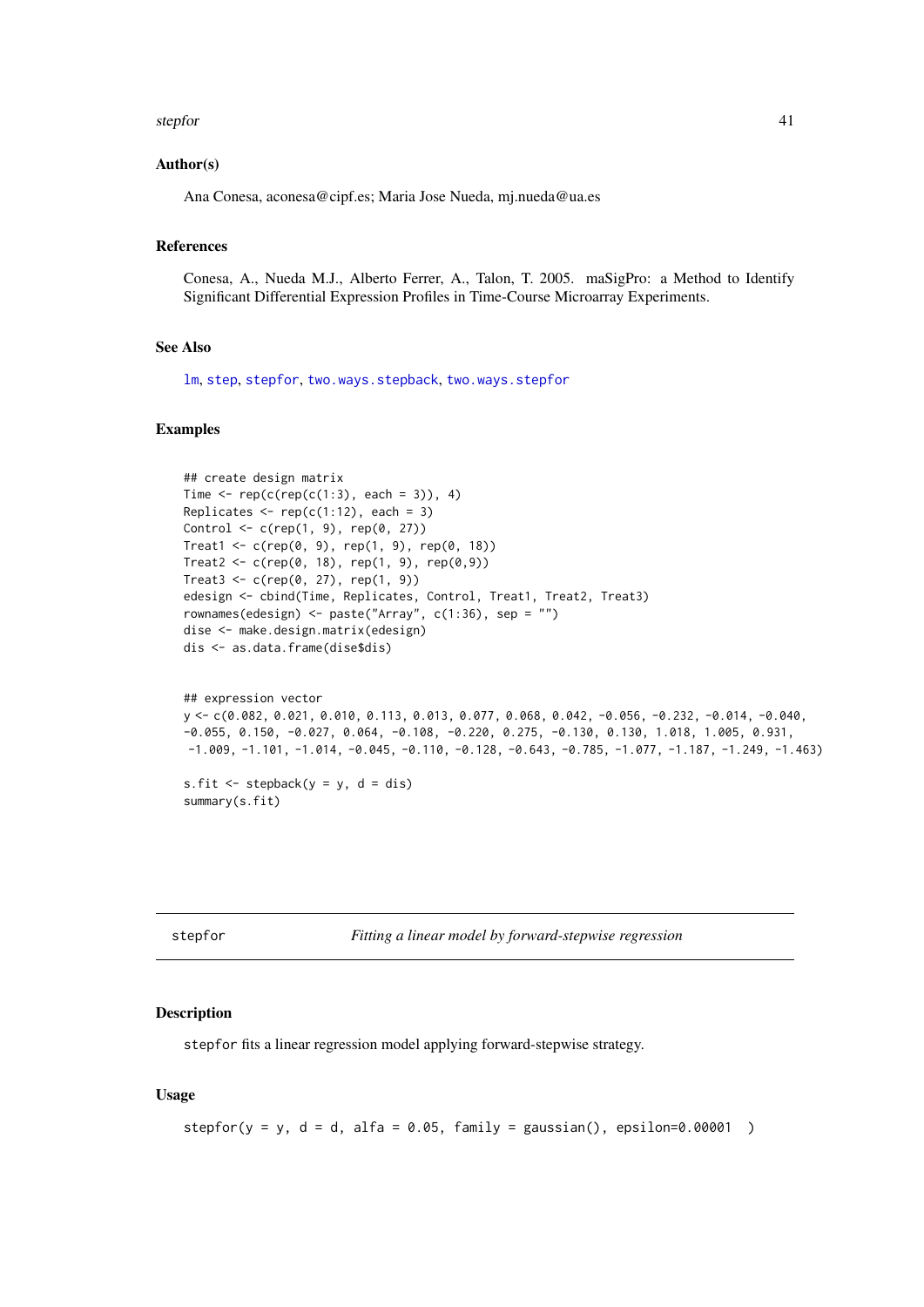<span id="page-41-0"></span>42 stepfor

#### Arguments

| y       | dependent variable                                                                                           |
|---------|--------------------------------------------------------------------------------------------------------------|
| d       | data frame containing by columns the set of variables that could be in the se-<br>lected model               |
| alfa    | significance level to decide if a variable stays or not in the model                                         |
| family  | the distribution function to be used in the glm model                                                        |
| epsilon | argument to pass to g1m, control, convergence tolerance in the iterative process<br>to estimate de glm model |

#### Details

The strategy begins analysing all the possible models with only one of the variables included in d. The most statistically significant variable (with the lowest p-value) is included in the model and then it is considered to introduce in the model another variable analysing all the possible models with two variables (the selected variable in the previous step plus a new variable). Again the most statistically significant variable (with lowest p-value) is included in the model. The process is repeated till there are no more statistically significant variables to include.

# Value

stepfor returns an object of the class 1m, where the model uses y as dependent variable and all the selected variables from d as independent variables.

The function [summary](#page-0-0) are used to obtain a summary and analysis of variance table of the results. The generic accessor functions [coefficients](#page-0-0), [effects](#page-0-0), [fitted.values](#page-0-0) and [residuals](#page-0-0) extract various useful features of the value returned by [lm](#page-0-0).

#### Author(s)

Ana Conesa, aconesa@cipf.es; Maria Jose Nueda, mj.nueda@ua.es

# References

Conesa, A., Nueda M.J., Alberto Ferrer, A., Talon, T. 2005. maSigPro: a Method to Identify Significant Differential Expression Profiles in Time-Course Microarray Experiments.

# See Also

[lm](#page-0-0), [step](#page-0-0), [stepback](#page-39-1), [two.ways.stepback](#page-47-1), [two.ways.stepfor](#page-48-1)

```
## create design matrix
Time \leq rep(c(rep(c(1:3), each = 3)), 4)
Replicates \leq rep(c(1:12), each = 3)
Control <- c(rep(1, 9), rep(0, 27))
Treat1 < -c(rep(0, 9), rep(1, 9), rep(0, 18))Treat2 < -c(rep(\emptyset, 18), rep(1, 9), rep(\emptyset, 9))Treat3 < -c(rep(\theta, 27), rep(1, 9))edesign <- cbind(Time, Replicates, Control, Treat1, Treat2, Treat3)
rownames(edesign) <- paste("Array", c(1:36), sep = "")
dise <- make.design.matrix(edesign)
dis <- as.data.frame(dise$dis)
```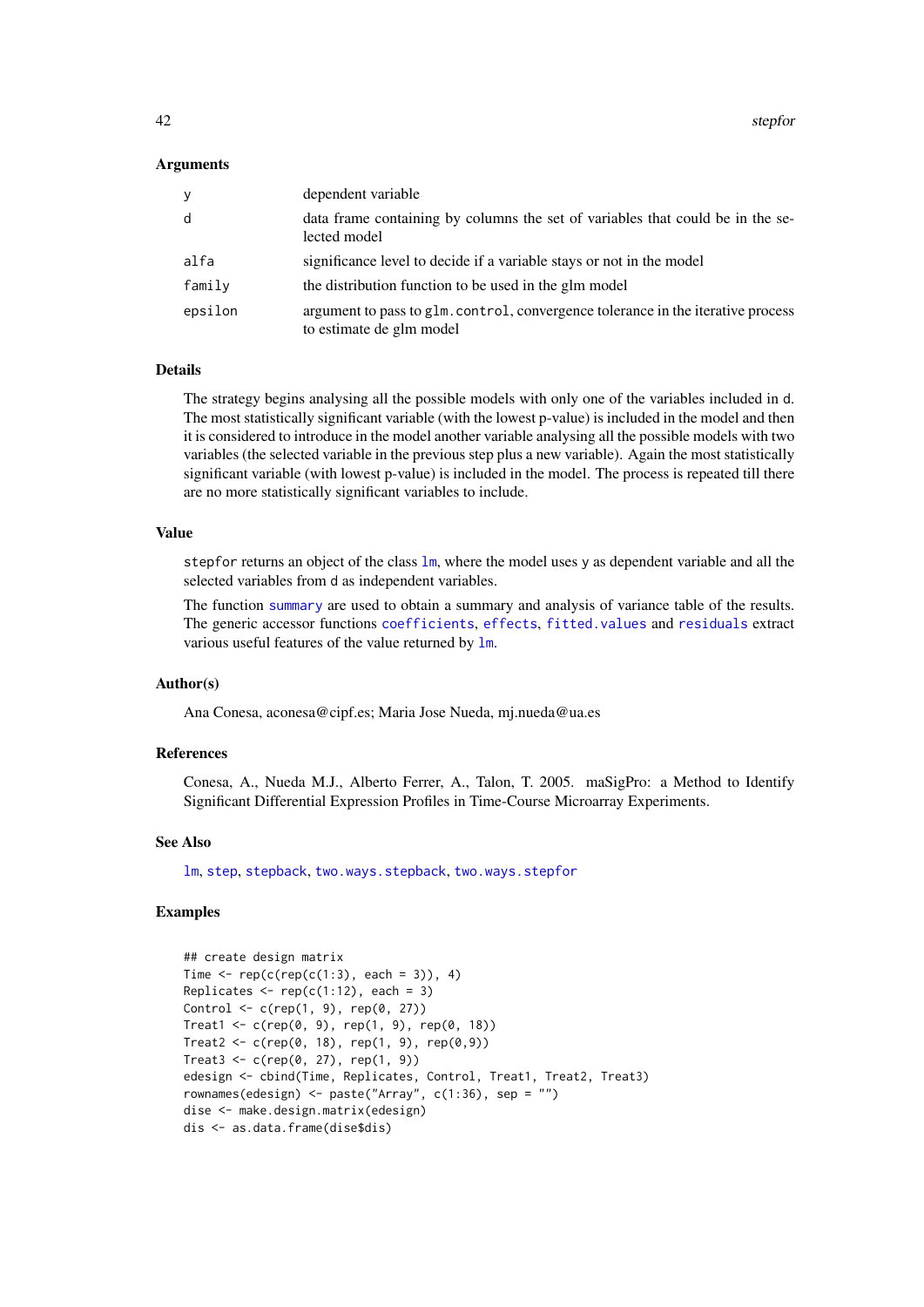#### <span id="page-42-0"></span>suma2Venn and the state of the state of the state of the state of the state of the state of the state of the state of the state of the state of the state of the state of the state of the state of the state of the state of

```
## expression vector
y <- c(0.082, 0.021, 0.010, 0.113, 0.013, 0.077, 0.068, 0.042, -0.056, -0.232, -0.014, -0.040,
-0.055, 0.150, -0.027, 0.064, -0.108, -0.220, 0.275, -0.130, 0.130, 1.018, 1.005, 0.931,
-1.009, -1.101, -1.014, -0.045, -0.110, -0.128, -0.643, -0.785, -1.077, -1.187, -1.249, -1.463)
s.fit \leq stepfor(y = y, d = dis)
summary(s.fit)
```
suma2Venn *Creates a Venn Diagram from a matrix of characters*

### Description

suma2Venn transforms a matrix or a data frame with characters into a list to draw and display a Venn diagram with up to 7 sets

# Usage

suma2Venn(x, size = 30, cexil = 0.9, cexsn = 1, zcolor = heat.colors(ncol(x)), ...)

#### Arguments

| Plot size, in centimeters<br>size<br>Character expansion for the intersection labels<br>cexil<br>Character expansion for the set names<br>cexsn<br>zcolor<br>A vector of colors for the custom zones | X | matrix or data frame of character values            |
|------------------------------------------------------------------------------------------------------------------------------------------------------------------------------------------------------|---|-----------------------------------------------------|
|                                                                                                                                                                                                      |   |                                                     |
|                                                                                                                                                                                                      |   |                                                     |
|                                                                                                                                                                                                      |   |                                                     |
|                                                                                                                                                                                                      |   |                                                     |
|                                                                                                                                                                                                      |   | Additional plotting arguments for the venn function |

#### Details

suma2Venn creates a list with the columns of a matrix or a data frame of characters which can be taken by the [venn](#page-0-0) to generate a Venn Diagram

#### Value

suma2Venn returns a Venn Plot such as that created by the [venn](#page-0-0) function

# Author(s)

Maria J. Nueda, mj.nueda@ua.es

# See Also

[venn](#page-0-0)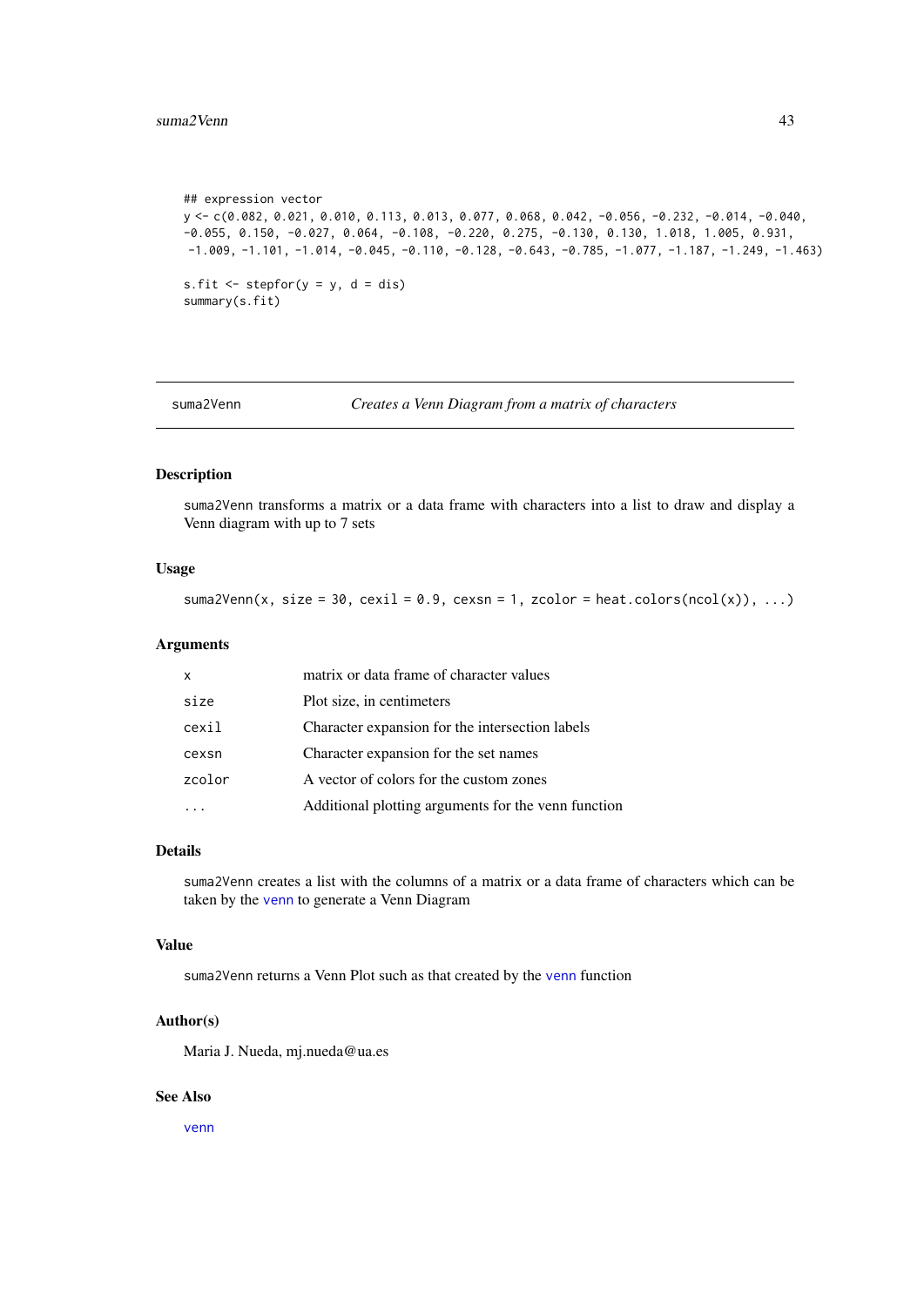# Examples

```
A <- c("a","b","c", "d", "e", NA, NA)
B <- c("a","b","f", NA, NA, NA, NA)
C <- c("a","b","e","f", "h", "i", "j", "k")
x \le - cbind(A, B, C)
suma2Venn(x)
```
<span id="page-43-1"></span>

| T.fit | Makes a stepwise regression fit for time series gene expression exper- |
|-------|------------------------------------------------------------------------|
|       | iments                                                                 |

# Description

T.fit selects the best regression model for each gene using stepwise regression.

#### Usage

| T.fit(data, design = data\$dis, step.method = "backward"                                               |
|--------------------------------------------------------------------------------------------------------|
| $min. obs = data $min. obs, alfa = data $Q, nvar.correction = FALSE, family = gaussian(), epsilon=0.0$ |

# Arguments

| data            | can either be a p, vector object or a matrix containing expression data with the<br>same requirements as for the p. vector function                                           |
|-----------------|-------------------------------------------------------------------------------------------------------------------------------------------------------------------------------|
| design          | design matrix for the regression fit such as that generated by the make. design. matrix<br>function. If data is a p. vector object, the same design matrix is used by default |
| step.method     | argument to be passed to the step function. Can be either "backward", "forward",<br>"two.ways.backward" or "two.ways.forward"                                                 |
| min.obs         | genes with less than this number of true numerical values will be excluded from<br>the analysis                                                                               |
| alfa            | significance level used for variable selection in the stepwise regression                                                                                                     |
| nvar.correction |                                                                                                                                                                               |
|                 | argument for correcting T.fit significance level. See details                                                                                                                 |
| family          | the distribution function to be used in the glm model. It must be the same used<br>in p.vector                                                                                |
| epsilon         | argument to pass to glm. control, convergence tolerance in the iterative process<br>to estimate de glm model                                                                  |
| item            | Name of the analysed item to show in the screen while T.fit is in process                                                                                                     |
|                 |                                                                                                                                                                               |

# Details

In the maSigPro approach p. vector and T. fit are subsequent steps, meaning that significant genes are first selected on the basis of a general model and then the significant variables for each gene are found by step-wise regression.

The step regression can be "backward" or "forward" indicating whether the step procedure starts from the model with all or none variables. With the "two.ways.backward" or "two.ways.forward" options the variables are both allowed to get in and out. At each step the p-value of each variable is computed and variables get in/out the model when this p-value is lower or higher than given threshold alfa. When nva.correction is TRUE the given significance level is corrected by the number of variables in the model

<span id="page-43-0"></span>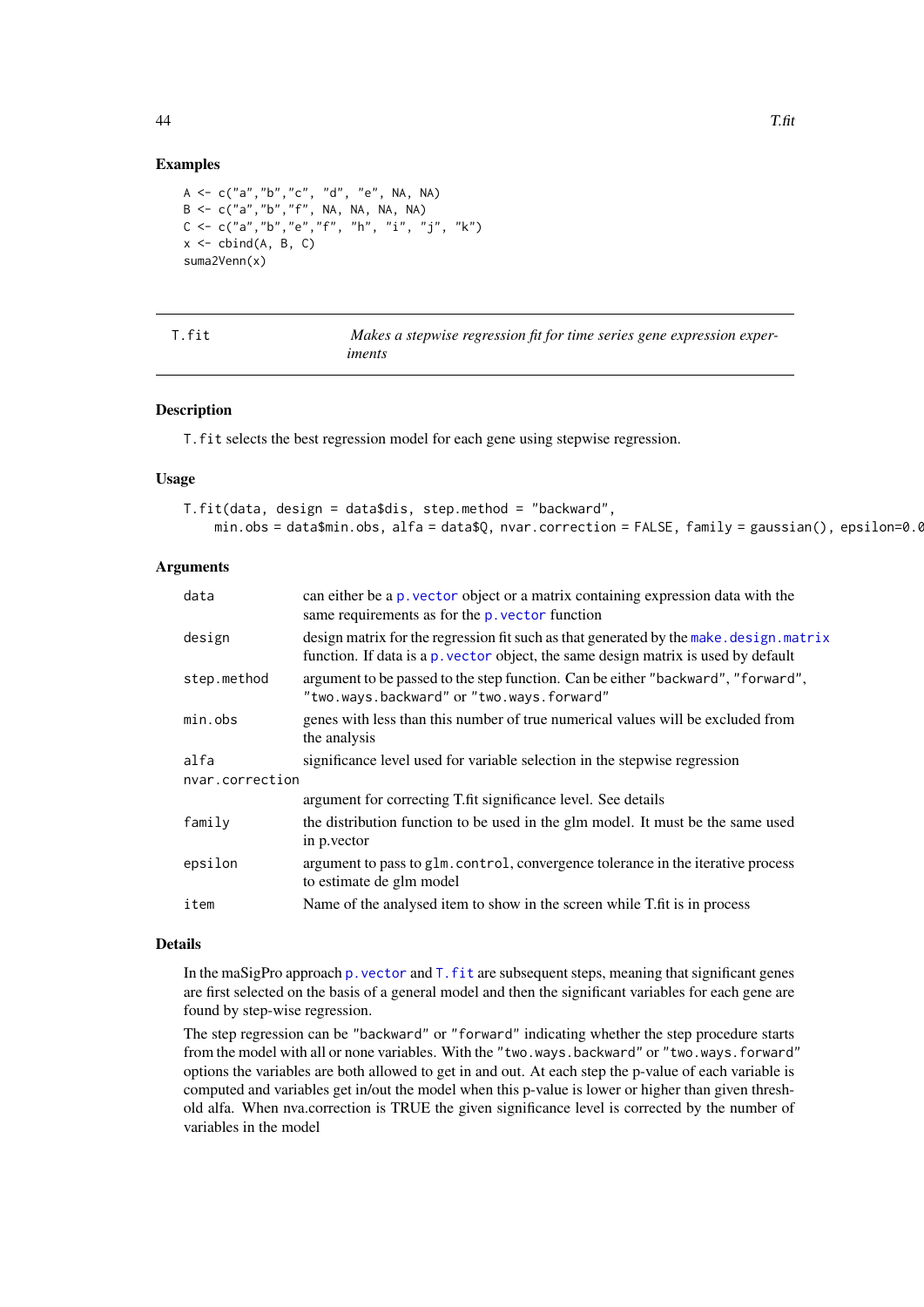# <span id="page-44-0"></span>Value

| sol           | matrix for summary results of the stepwise regression. For each selected gene<br>the following values are given: |
|---------------|------------------------------------------------------------------------------------------------------------------|
|               | • p-value of the regression ANOVA                                                                                |
|               | • R-squared of the model                                                                                         |
|               | • p-value of the regression coefficients of the selected variables                                               |
| sig.profiles  | expression values for the genes contained in sol                                                                 |
| coefficients  | matrix containing regression coefficients for the adjusted models                                                |
| groups.coeffs | matrix containing the coefficients of the impiclit models of each experimental<br>group                          |
| variables     | variables in the complete regression model                                                                       |
| G             | total number of input genes                                                                                      |
| g             | number of genes taken in the regression fit.                                                                     |
| dat           | input analysis data matrix                                                                                       |
| dis           | regression design matrix                                                                                         |
| step.method   | imputed step method for stepwise regression                                                                      |
| edesign       | matrix of experimental design                                                                                    |
| influ.info    | data frame of genes containing influencial data                                                                  |

#### Author(s)

Ana Conesa, <aconesa@cipf.es>; Maria Jose Nueda, <mj.nueda@ua.es>

#### References

Conesa, A., Nueda M.J., Alberto Ferrer, A., Talon, T. 2006. maSigPro: a Method to Identify Significant Differential Expression Profiles in Time-Course Microarray Experiments. Bioinformatics 22, 1096-1102

# See Also

[p.vector](#page-25-1), [step](#page-0-0)

```
#### GENERATE TIME COURSE DATA
## generate n random gene expression profiles of a data set with
## one control plus 3 treatments, 3 time points and r replicates per time point.
tc.GENE <- function(n, r,
            var11 = 0.01, var12 = 0.01,var13 = 0.01,
            var21 = 0.01, var22 = 0.01, var23 =0.01,
            var31 = 0.01, var32 = 0.01, var33 = 0.01,
            var41 = 0.01, var42 = 0.01, var43 = 0.01,
            a1 = 0, a2 = 0, a3 = 0, a4 = 0,
            b1 = 0, b2 = 0, b3 = 0, b4 = 0,
            c1 = 0, c2 = 0, c3 = 0, c4 = 0)
{
```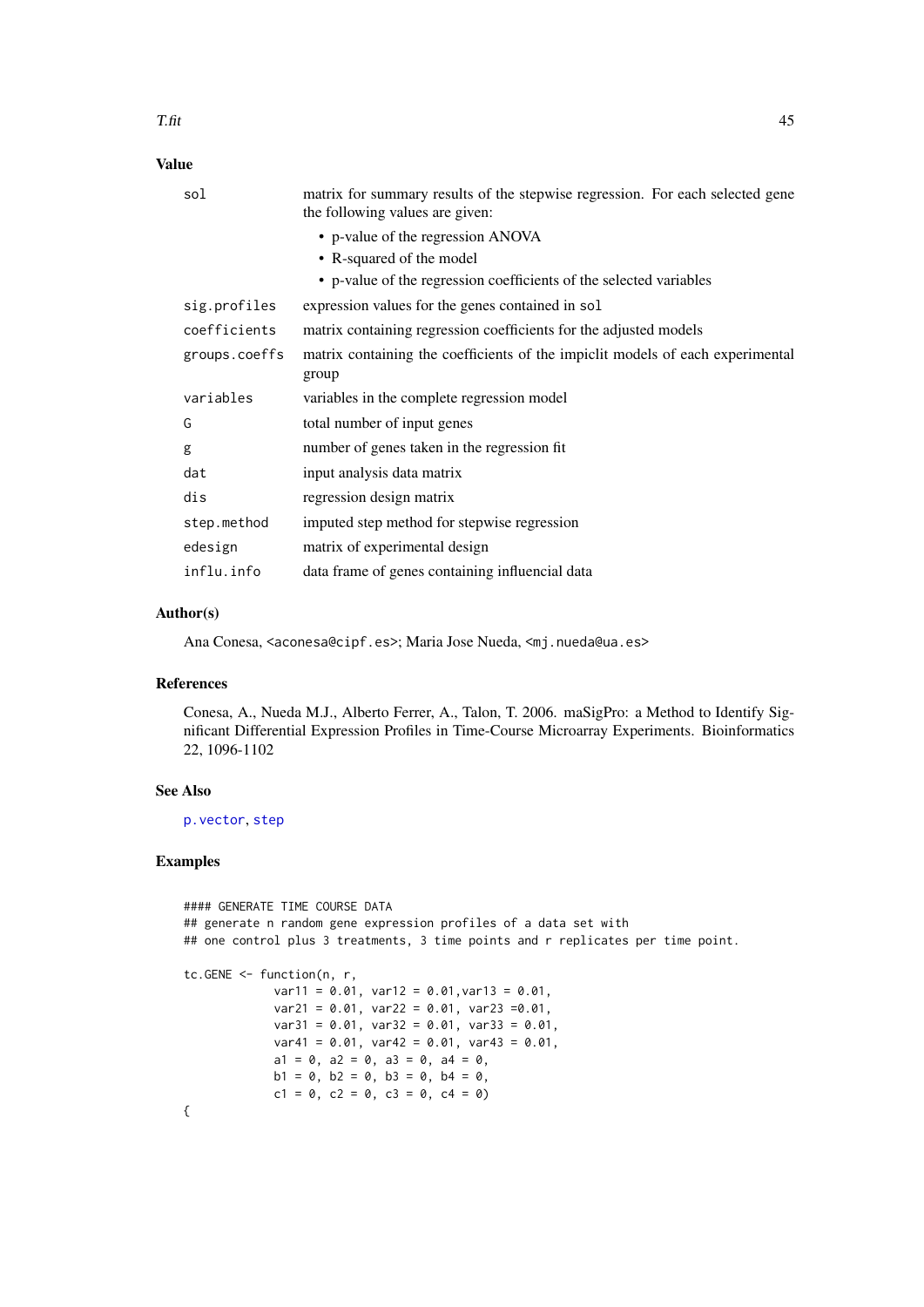```
tc.dat <- NULL
  for (i in 1:n) {
   Ctl \leq c(rnorm(r, a1, var11), rnorm(r, b1, var12), rnorm(r, c1, var13)) # Ctl group
    Tr1 <- c(rnorm(r, a2, var21), rnorm(r, b2, var22), rnorm(r, c2, var23)) # Tr1 group
    Tr2 \leq c(rnorm(r, a3, var31), rnorm(r, b3, var32), rnorm(r, c3, var33)) # Tr2 group
   Tr3 <- c(rnorm(r, a4, var41), rnorm(r, b4, var42), rnorm(r, c4, var43)) # Tr3 group
    gene <- c(Ctl, Tr1, Tr2, Tr3)
    tc.dat <- rbind(tc.dat, gene)
  }
  tc.dat
}
## Create 270 flat profiles
flat <- tc. GENE(n = 270, r = 3)
## Create 10 genes with profile differences between Ctl and Tr1 groups
twodiff \le tc.GENE (n = 10, r = 3, b2 = 0.5, c2 = 1.3)
## Create 10 genes with profile differences between Ctl, Tr2, and Tr3 groups
threediff \leq tc.GENE(n = 10, r = 3, b3 = 0.8, c3 = -1, a4 = -0.1, b4 = -0.8, c4 = -1.2)
## Create 10 genes with profile differences between Ctl and Tr2 and different variance
vardiff \le tc.GENE(n = 10, r = 3, a3 = 0.7, b3 = 1, c3 = 1.2, var32 = 0.03, var33 = 0.03)
## Create dataset
tc.DATA <- rbind(flat, twodiff, threediff, vardiff)
rownames(tc.DATA) <- paste("feature", c(1:300), sep = "")
colnames(tc.DATA) <- paste("Array", c(1:36), sep = "")
tc.DATA [sample(c(1:(300*36)), 300)] <- NA # introduce missing values
#### CREATE EXPERIMENTAL DESIGN
Time \leq rep(c(rep(c(1:3), each = 3)), 4)
Replicates \leq rep(c(1:12), each = 3)
Control <- c(rep(1, 9), rep(0, 27))
Treat1 \leq c (reb(0, 9), rep(1, 9), rep(0, 18))Treat2 <- c(rep(0, 18), rep(1, 9), rep(0,9))
Treat3 <- c(rep(0, 27), rep(1, 9))
edesign <- cbind(Time, Replicates, Control, Treat1, Treat2, Treat3)
rownames(edesign) <- paste("Array", c(1:36), sep = "")
## run T.fit from a p.vector object
tc.p <- p.vector(tc.DATA, design = make.design.matrix(edesign), Q = 0.01)
tc.tstep \leq T.fit(data = tc.p, alfa = 0.05)
## run T.fit from a data matrix and a design matrix
dise <- make.design.matrix(edesign)
tc.tstep \le T.fit (data = tc.DATA[271:300,], design = dise$dis,
                   step.method = "two.ways.backward", min.obs = 10, alfa = 0.05)
tc.tstep$sol # gives the p.values of the significant
             # regression coefficients of the optimized models
```
<span id="page-45-1"></span>tableDS *Identification of Mayor and minor Isoforms in the clusters*

#### Description

tableDS identifies for each Differentialy Spliced Gene (DSG) the clusters where their isoforms belong to, labelling gene transcripts as mayor (or most expressed) and minor.

<span id="page-45-0"></span>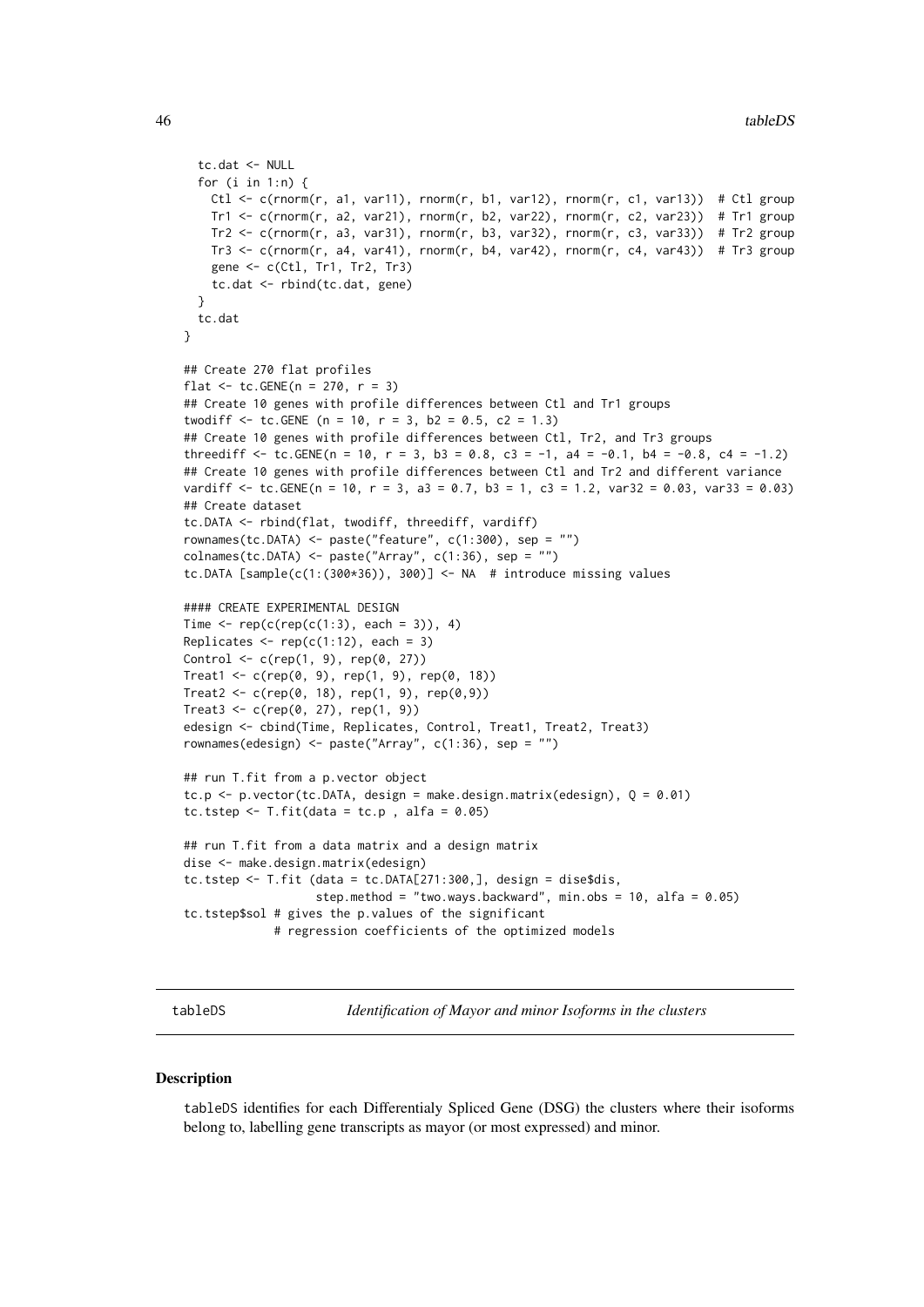#### <span id="page-46-0"></span>tableDS 47

#### Usage

tableDS(seeDS)

# Arguments

seeDS a seeDS object

# Details

This table includes DSG with 2 or more Isoforms. Mono isoform genes are useful to determine the trends of the cluster. However, as they have only one Isoform, there is not the possibility of comparing minor and major DETs.

#### Value

| IsoTable    | A classification table that indicates the distribution of isoforms across diferent<br><b>clusters</b>                                                                           |
|-------------|---------------------------------------------------------------------------------------------------------------------------------------------------------------------------------|
| IsoClusters | A data frame with genes in rows and two columns: first indicates the number of<br>cluster of the major isoform and second the number(s) of cluster(s) of the minor<br>isoforms. |

# Author(s)

Maria Jose Nueda, <mj.nueda@ua.es>

#### References

Nueda, M.J., Martorell, J., Marti, C., Tarazona, S and Conesa, A. 2017. Identification and visualization of differential isoform expression in RNA-Seq time series. In preparation.

Nueda, M.J., Tarazona, S., Conesa, A. 2014. Next maSigPro: updating maSigPro bioconductor package for RNA-seq time series. Bioinformatics, 30, 2598-602.

Conesa, A., Nueda M.J., Alberto Ferrer, A., Talon, T. 2006. maSigPro: a Method to Identify Significant Differential Expression Profiles in Time-Course Microarray Experiments. Bioinformatics 22, 1096-1102.

# See Also

[seeDS](#page-37-1), [IsoModel](#page-14-1)

```
data(ISOdata)
data(ISOdesign)
mdis <- make.design.matrix(ISOdesign)
MyIso <- IsoModel(data=ISOdata[,-1], gen=ISOdata[,1], design=mdis, counts=TRUE)
Myget <- getDS(MyIso)
see <- seeDS(Myget, cluster.all=FALSE, k=6)
table <- tableDS(see)
table$IsoTable
```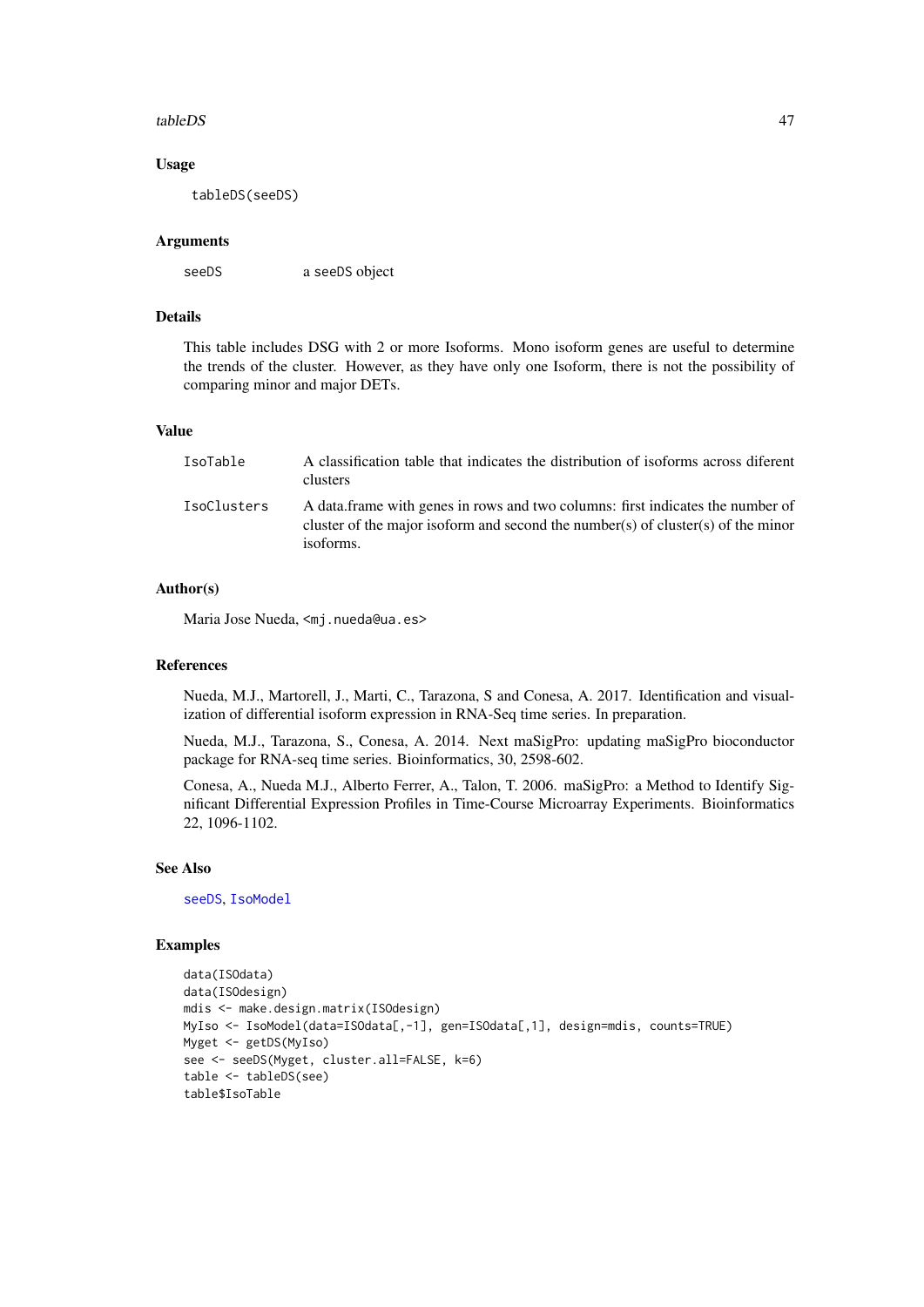<span id="page-47-1"></span><span id="page-47-0"></span>

#### **Description**

two.ways.stepback fits a linear regression model applying backward-stepwise strategy.

# Usage

two.ways.stepback(y = y, d = d, alfa = 0.05, family = gaussian(), epsilon=0.00001)

# Arguments

| y       | dependent variable                                                                                           |
|---------|--------------------------------------------------------------------------------------------------------------|
| d       | data frame containing by columns the set of variables that could be in the se-<br>lected model               |
| alfa    | significance level to decide if a variable stays or not in the model                                         |
| family  | the distribution function to be used in the glm model                                                        |
| epsilon | argument to pass to glm. control, convergence tolerance in the iterative process<br>to estimate de glm model |

# Details

The strategy begins analysing a model with all the variables included in d. If all the variables are statistically significant (all the variables have a p-value less than alfa) this model will be the result. If not, the less statistically significant variable will be removed and the model is re-calculated. The process is repeated up to find a model with all the variables statistically significant (p-value < alpha). Each time that a variable is removed from the model, it is considered the possibility of one or more removed variables to come in again.

#### Value

two.ways.stepback returns an object of the class  $\text{lm}$  $\text{lm}$  $\text{lm}$ , where the model uses y as dependent variable and all the selected variables from d as independent variables.

The function [summary](#page-0-0) are used to obtain a summary and analysis of variance table of the results. The generic accessor functions [coefficients](#page-0-0), [effects](#page-0-0), [fitted.values](#page-0-0) and [residuals](#page-0-0) extract various useful features of the value returned by [lm](#page-0-0).

#### Author(s)

Ana Conesa, aconesa@cipf.es; Maria Jose Nueda, mj.nueda@ua.es

#### References

Conesa, A., Nueda M.J., Alberto Ferrer, A., Talon, T. 2005. maSigPro: a Method to Identify Significant Differential Expression Profiles in Time-Course Microarray Experiments.

#### See Also

[lm](#page-0-0), [step](#page-0-0), [stepfor](#page-40-1), [stepback](#page-39-1), [two.ways.stepfor](#page-48-1)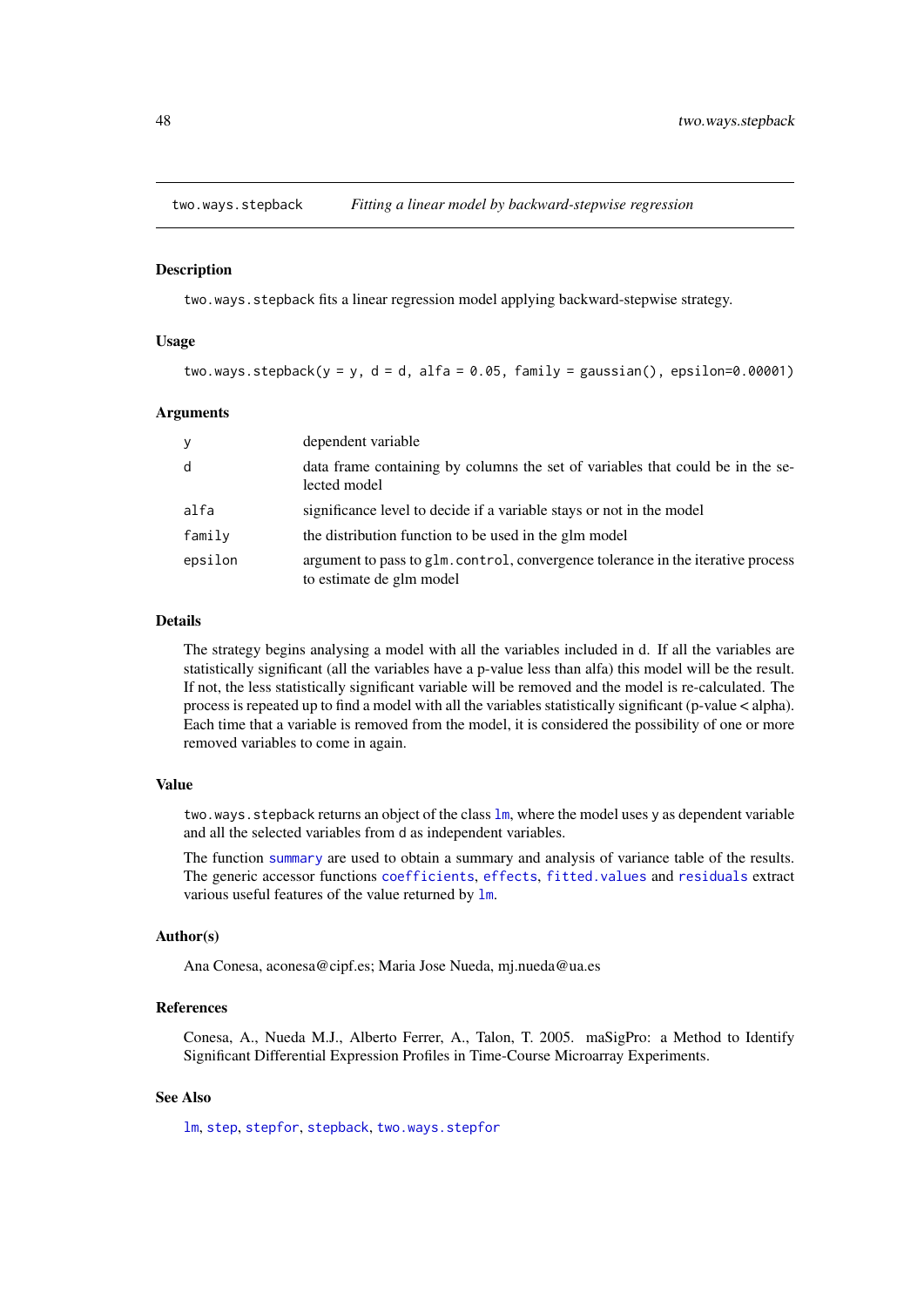#### <span id="page-48-0"></span>two.ways.stepfor 49

#### Examples

```
## create design matrix
Time \leq rep(c(rep(c(1:3), each = 3)), 4)
Replicates \leq rep(c(1:12), each = 3)
Control \leq c(rep(1, 9), rep(0, 27))
Treat1 <- c(rep(0, 9), rep(1, 9), rep(0, 18))
Treat2 <- c(rep(0, 18), rep(1, 9), rep(0,9))
Treat3 < -c(rep(0, 27), rep(1, 9))edesign <- cbind(Time, Replicates, Control, Treat1, Treat2, Treat3)
rownames(edesign) <- paste("Array", c(1:36), sep = "")
dise <- make.design.matrix(edesign)
dis <- as.data.frame(dise$dis)
## expression vector
y <- c(0.082, 0.021, 0.010, 0.113, 0.013, 0.077, 0.068, 0.042, -0.056, -0.232, -0.014, -0.040,
-0.055, 0.150, -0.027, 0.064, -0.108, -0.220, 0.275, -0.130, 0.130, 1.018, 1.005, 0.931,
-1.009, -1.101, -1.014, -0.045, -0.110, -0.128, -0.643, -0.785, -1.077, -1.187, -1.249, -1.463)
s.fit \le two.ways.stepback(y = y, d = dis)
summary(s.fit)
```
<span id="page-48-1"></span>two.ways.stepfor *Fitting a linear model by forward-stepwise regression*

#### Description

two.ways.stepfor fits a linear regression model applying forward-stepwise strategy.

#### Usage

two.ways.stepfor(y = y, d = d, alfa =  $0.05$ , family = gaussian(), epsilon=0.00001)

#### Arguments

| У       | dependent variable                                                                                           |
|---------|--------------------------------------------------------------------------------------------------------------|
| d       | data frame containing by columns the set of variables that could be in the se-<br>lected model               |
| alfa    | significance level to decide if a variable stays or not in the model                                         |
| family  | the distribution function to be used in the glm model                                                        |
| epsilon | argument to pass to glm. control, convergence tolerance in the iterative process<br>to estimate de glm model |

#### Details

The strategy begins analysing all the possible models with only one of the variables included in d. The most statistically significant variable (with the lowest p-value) is included in the model and then it is considered to introduce in the model another variable analysing all the possible models with two variables (the selected variable in the previous step plus a new variable). Again the most statistically significant variable (with lowest p-value) is included in the model. The process is repeated till there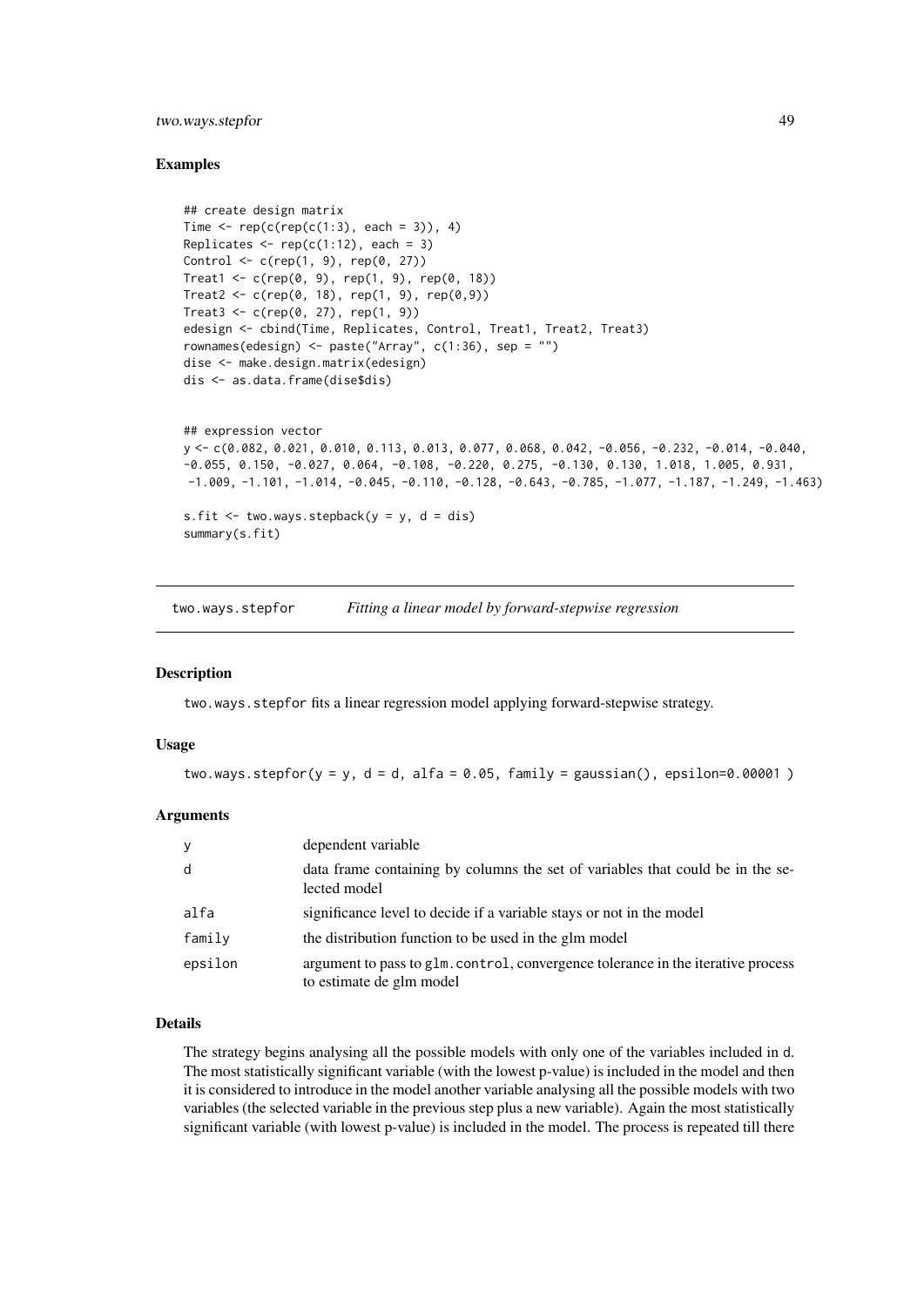are no more statistically significant variables to include. Each time that a variable enters the model, the p-values of the current model vairables is recalculated and non significant variables will be removed.

#### Value

two.ways.stepfor returns an object of the class 1m, where the model uses y as dependent variable and all the selected variables from d as independent variables.

The function [summary](#page-0-0) are used to obtain a summary and analysis of variance table of the results. The generic accessor functions [coefficients](#page-0-0), [effects](#page-0-0), [fitted.values](#page-0-0) and [residuals](#page-0-0) extract various useful features of the value returned by [lm](#page-0-0).

#### Author(s)

Ana Conesa, aconesa@cipf.es; Maria Jose Nueda, mj.nueda@ua.es

#### References

Conesa, A., Nueda M.J., Alberto Ferrer, A., Talon, T. 2005. maSigPro: a Method to Identify Significant Differential Expression Profiles in Time-Course Microarray Experiments.

#### See Also

[lm](#page-0-0), [step](#page-0-0), [stepback](#page-39-1), [stepfor](#page-40-1), [two.ways.stepback](#page-47-1)

```
## create design matrix
Time \leq rep(c(rep(c(1:3), each = 3)), 4)
Replicates \leq rep(c(1:12), each = 3)
Control \leq c (rep(1, 9), rep(0, 27))
Treat1 <- c(rep(0, 9), rep(1, 9), rep(0, 18))
Treat2 <- c(rep(0, 18), rep(1, 9), rep(0,9))
Treat3 < -c(rep(0, 27), rep(1, 9))edesign <- cbind(Time, Replicates, Control, Treat1, Treat2, Treat3)
rownames(edesign) <- paste("Array", c(1:36), sep = "")
dise <- make.design.matrix(edesign)
dis <- as.data.frame(dise$dis)
```

```
## expression vector
y <- c(0.082, 0.021, 0.010, 0.113, 0.013, 0.077, 0.068, 0.042, -0.056, -0.232, -0.014, -0.040,
-0.055, 0.150, -0.027, 0.064, -0.108, -0.220, 0.275, -0.130, 0.130, 1.018, 1.005, 0.931,
-1.009, -1.101, -1.014, -0.045, -0.110, -0.128, -0.643, -0.785, -1.077, -1.187, -1.249, -1.463)
```

```
s.fit <- two.ways.stepfor(y = y, d = dis)
summary(s.fit)
```
<span id="page-49-0"></span>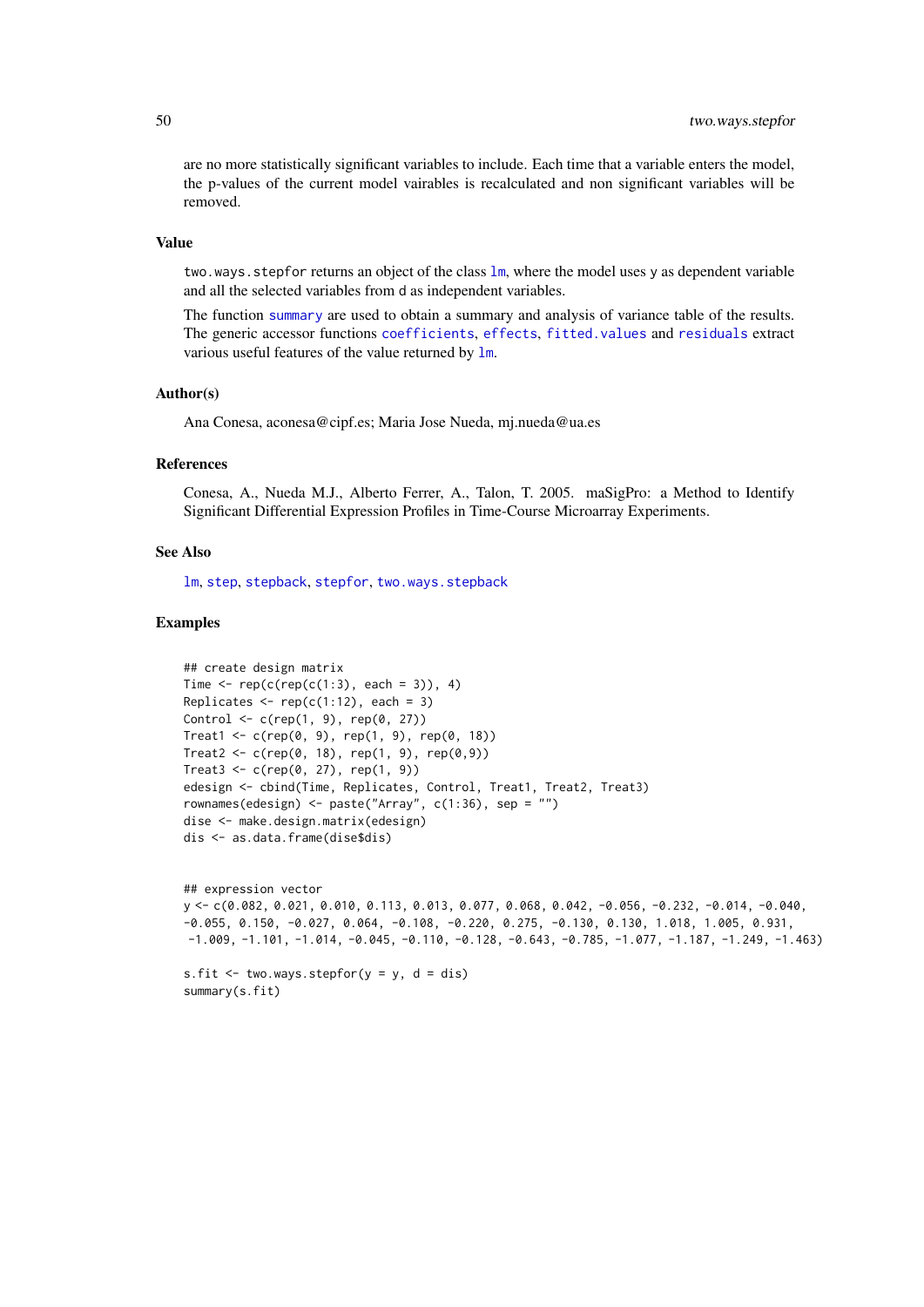# <span id="page-50-0"></span>**Index**

∗Topic UsersGuide maSigProUsersGuide , [24](#page-23-0) ∗Topic aplot PlotGroups , [28](#page-27-0) PlotProfiles , [31](#page-30-0) see.genes, [35](#page-34-0) suma2Venn , [43](#page-42-0) ∗Topic arith average.rows, [2](#page-1-0) i.rank , [12](#page-11-0) position , [34](#page-33-0) ∗Topic datasets data.abiotic, [3](#page-2-0) edesign.abiotic , [4](#page-3-0) edesignCT, [5](#page-4-0) edesignDR, [6](#page-5-0) ISOdata , [13](#page-12-0) ISOdesign , [14](#page-13-0) NBdata , [24](#page-23-0) NBdesign, [25](#page-24-0) ∗Topic design make.design.matrix, <mark>[18](#page-17-0)</mark> ∗Topic manip get.siggenes , [7](#page-6-0) maSigPro , [19](#page-18-0) see.genes, [35](#page-34-0) ∗Topic misc reg.coeffs , [34](#page-33-0) ∗Topic models maSigPro, 1<mark>9</mark> T.fit , [44](#page-43-0) ∗Topic regression make.design.matrix, [18](#page-17-0) p.vector , [26](#page-25-0) stepback , [40](#page-39-0) stepfor , [41](#page-40-0) T.fit , [44](#page-43-0) two.ways.stepback , [48](#page-47-0) two.ways.stepfor , [49](#page-48-0) average.rows , [2](#page-1-0) , *[7,](#page-6-0) [8](#page-7-0)* , *[21](#page-20-0)*

coefficients , *[40](#page-39-0)* , *[42](#page-41-0)* , *[48](#page-47-0)* , *[50](#page-49-0)*

data.abiotic, [3](#page-2-0) edesign.abiotic , [4](#page-3-0) edesignCT, [5](#page-4-0) edesignDR, [6](#page-5-0) effects , *[40](#page-39-0)* , *[42](#page-41-0)* , *[48](#page-47-0)* , *[50](#page-49-0)* fitted.values , *[40](#page-39-0)* , *[42](#page-41-0)* , *[48](#page-47-0)* , *[50](#page-49-0)* get.siggenes , [7](#page-6-0) , *[10](#page-9-0) , [11](#page-10-0)* , *[19](#page-18-0) [–22](#page-21-0)* , *[36,](#page-35-0) [37](#page-36-0)* getDS , [10](#page-9-0) , *[17](#page-16-0)* getDSPatterns , [11](#page-10-0) hclust , *[36](#page-35-0)* i.rank , [12](#page-11-0) ISOdata , [13](#page-12-0) ISOdesign , [14](#page-13-0) IsoModel , *[11](#page-10-0) , [12](#page-11-0)* , [15](#page-14-0) , *[17](#page-16-0)* , *[33](#page-32-0)* , *[40](#page-39-0)* , *[47](#page-46-0)* IsoPlot , [16](#page-15-0) kmeans , *[36](#page-35-0)* lm , *[27](#page-26-0)* , *[40](#page-39-0)[–42](#page-41-0)* , *[48](#page-47-0)* , *[50](#page-49-0)* make.design.matrix , *[15](#page-14-0)* , [18](#page-17-0) , *[19](#page-18-0) [–22](#page-21-0)* , *[26](#page-25-0)* , *[44](#page-43-0)* maSigPro , [19](#page-18-0) maSigProUsersGuide , [24](#page-23-0) NBdata , [24](#page-23-0) NBdesign , [25](#page-24-0) order , *[13](#page-12-0)* p.vector , *[16](#page-15-0)* , *[19](#page-18-0) [–22](#page-21-0)* , [26](#page-25-0) , *[44](#page-43-0) , [45](#page-44-0)* PlotGroups , *[21](#page-20-0)* , [28](#page-27-0) , *[31](#page-30-0)* , *[36,](#page-35-0) [37](#page-36-0)* PlotProfiles , *[21](#page-20-0)* , *[30](#page-29-0)* , [31](#page-30-0) , *[37](#page-36-0)* PodiumChange, [32](#page-31-0) position , [34](#page-33-0) rank , *[13](#page-12-0)* reg.coeffs , [34](#page-33-0) residuals , *[40](#page-39-0)* , *[42](#page-41-0)* , *[48](#page-47-0)* , *[50](#page-49-0)* see.genes , *[19](#page-18-0) [–22](#page-21-0)* , *[33](#page-32-0)* , [35](#page-34-0) , *[40](#page-39-0)* seeDS , [38](#page-37-0) , *[47](#page-46-0)*